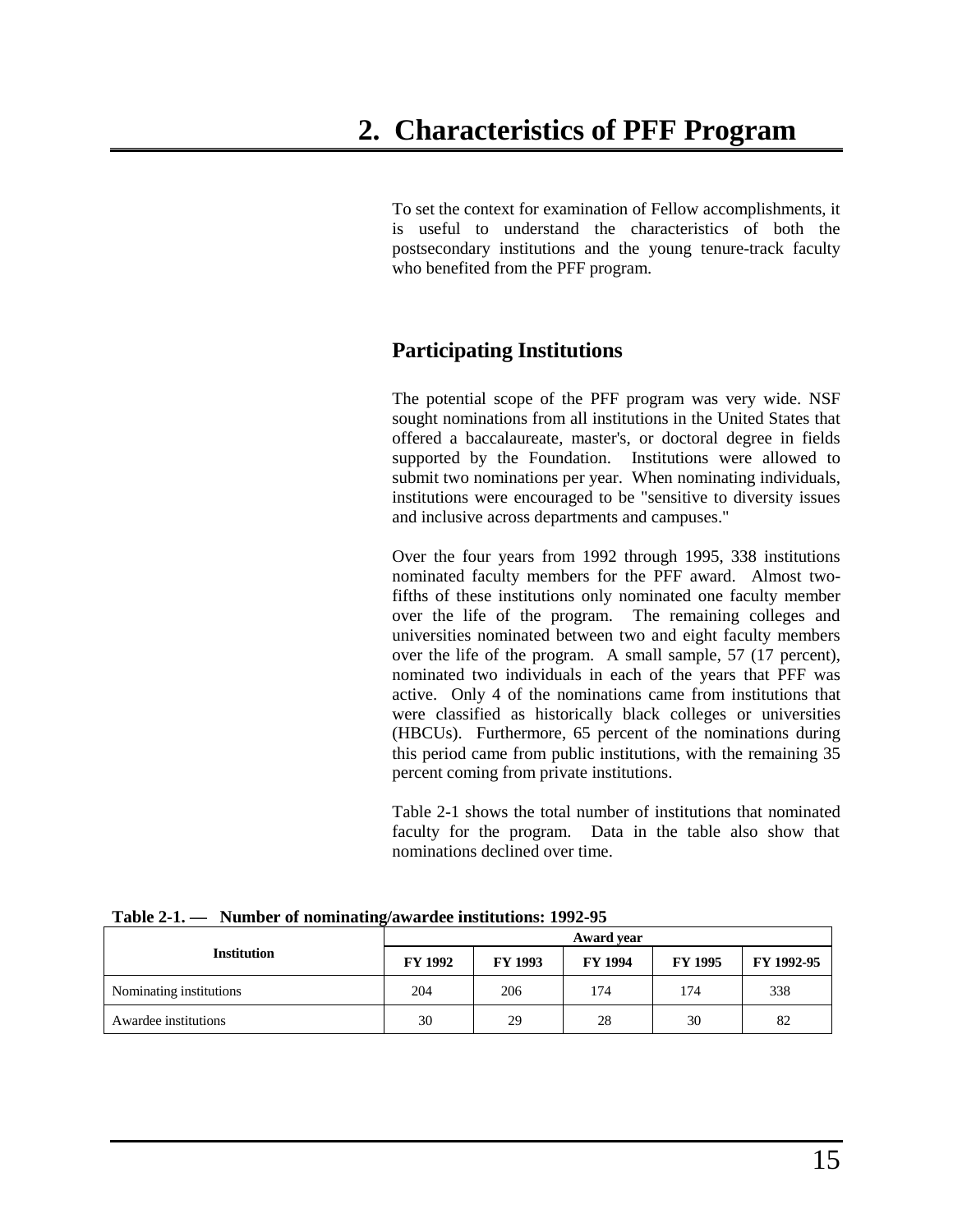By the end of the program, PFF grants had been awarded to 120 individuals at 82 institutions. While 67 percent of these universities and colleges received only one PFF award, 19 institutions (23 percent) received two awards: between 1992 and 1995, the University of California-Berkeley received four PFF awards; Johns Hopkins University, four awards; Georgia Institute of Technology, three awards; Purdue University, three awards; and University of Chicago, three awards.

Of the 120 awards, 62 percent were made to public institutions and 38 percent were awarded to private institutions (the balance between public and private institutions was similar for nominee and awardee institutions). One award went to an institution in Puerto Rico, while none went to an HBCU.

## **PFF Nominees and Awardees**

As shown in Table 2-2, 80 percent of the 1,183 nominations were submitted to three NSF Directorates: Mathematical and Physical Sciences (28 percent), Engineering (27 percent), and Biological Sciences (25 percent).

| 1 U.J.V 2 2.<br>$111$ nonimations, by Directorate: $17727$ |                     |                |                |                |            |  |
|------------------------------------------------------------|---------------------|----------------|----------------|----------------|------------|--|
|                                                            | <b>Award cohort</b> |                |                |                |            |  |
| <b>Directorate</b>                                         | <b>FY 1992</b>      | <b>FY 1993</b> | <b>FY 1994</b> | <b>FY 1995</b> | FY 1992-95 |  |
| Total number                                               | 323                 | 314            | 272            | 274            | 1,183      |  |
| <b>Biological Sciences</b>                                 | 22.8%               | 24.6%          | 25.5%          | 25.7%          | 24.6%      |  |
| Computer Science and Engineering                           | 10.2                | 11.2           | 8.1            | 9.5            | 9.8        |  |
| <b>Education and Human Resources</b>                       | 0.9                 | 1.3            | 0.0            | 1.5            | 0.9        |  |
| Engineering                                                | 29.9                | 27.2           | 26.3           | 25.7           | 27.4       |  |
| Geosciences                                                | 4.3                 | 4.5            | 4.8            | 3.7            | 4.3        |  |
| Mathematical and Physical Sciences                         | 28.4                | 27.5           | 28.9           | 26.8           | 27.9       |  |
| Social, Behavioral and Economic Sciences                   | 3.4                 | 3.8            | 6.3            | 7.0            | 5.0        |  |

**Table 2-2. — PFF nominations, by Directorate: 1992-95**

NOTE: Percents may not add to 100 because of rounding. SOURCE: PFF program documentation.

Most (79 percent) of the nominees were male, although the percentage of female nominees increased slightly over the life of the program (Table 2-3). In addition: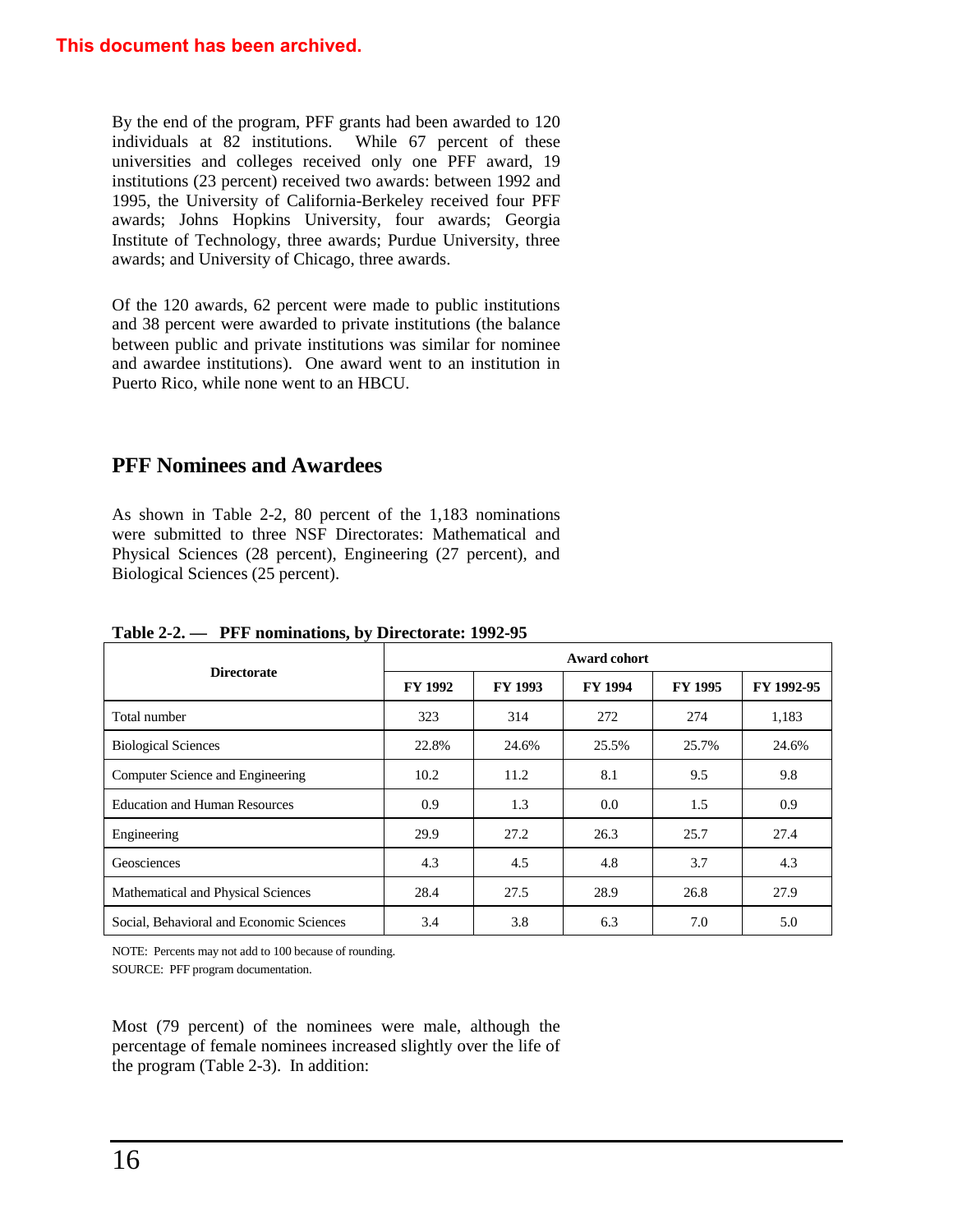- The vast majority of nominees (79 percent) were white, although the percentage of white nominees decreased over the life of the program. In addition, 14 percent were Asian, while blacks and Hispanics composed only 2 and 4 percent of nominees, respectively.
- Seventy-six percent were U.S. citizens. Most of the remaining nominees (23 percent) were permanent residents. $10$
- The two largest regional distributions of nominations were 31 percent received from colleges and universities in the northeast, and 28 percent from institutions in the west.

| <b>Characteristic</b>                      | <b>Nominee cohort</b>       |                |                       |                             |                |  |
|--------------------------------------------|-----------------------------|----------------|-----------------------|-----------------------------|----------------|--|
|                                            | FY 1992                     | FY 1993        | <b>FY 1994</b>        | FY 1995                     | FY 1992-95     |  |
| Total                                      | 323                         | 314            | 272                   | 274                         | 1,183          |  |
|                                            | 260                         | 255            | 217                   | 207                         | 939            |  |
| Male                                       | $(80.5\%)$                  | $(81.2\%)$     | $(79.8\%)$            | $(75.5\%)$                  | $(79.4\%)$     |  |
|                                            | 61                          | 58             | 55                    | 63                          | 237            |  |
| Female                                     | $(18.9\%)$                  | $(18.5\%)$     | $(20.2\%)$            | $(23.0\%)$                  | $(20.0\%)$     |  |
|                                            | $\mathcal{D}_{\mathcal{L}}$ |                | $\Omega$              | 4                           | $\tau$         |  |
| Not reported                               | $(0.6\%)$                   | $(0.3\%)$      | $(0.0\%)$             | $(1.5\%)$                   | $(0.6\%)$      |  |
|                                            | 268                         | 256            | 199                   | 212                         | 935            |  |
| White                                      | $(83.0\%)$                  | (81.5%)        | $(73.2\%)$            | (77.4%)                     | $(79.0\%)$     |  |
|                                            | $\tau$                      | $\overline{5}$ | 8                     | $\mathcal{F}$               | 23             |  |
| <b>Black or African American</b>           | (2.2%)                      | $(1.6\%)$      | $(2.9\%)$             | $(1.1\%)$                   | $(1.9\%)$      |  |
|                                            | 11                          | 9              | 11                    | 12                          | 43             |  |
| Hispanic or Latino                         | (3.4%)                      | $(2.9\%)$      | $(4.0\%)$             | (4.4%)                      | $(3.6\%)$      |  |
|                                            | 35                          | 42             | 52                    | 40                          | 169            |  |
| Asian                                      | $(10.8\%)$                  | $(13.4\%)$     | $(19.1\%)$            | (14.5%)                     | (14.3%)        |  |
|                                            | $\Omega$                    | $\Omega$       | $\overline{c}$        | $\Omega$                    | $\overline{2}$ |  |
| Pacific Islander                           | (0.0%                       | $(0.0\%)$      | $(0.7\%)$             | $(0.0\%)$                   | $(0.2\%)$      |  |
|                                            | $\Omega$                    | $\mathbf{1}$   | $\Omega$              | $\mathcal{D}_{\alpha}$      | $\mathcal{F}$  |  |
| American Indian/Alaska Native              | $(0.0\%)$<br>$\mathfrak{D}$ | $(0.3\%)$      | $(0.0\%)$<br>$\Omega$ | $(0.7\%)$<br>$\overline{5}$ | $(0.2\%)$<br>8 |  |
| Not reported                               | $(0.6\%)$                   | $(0.3\%)$      | $(0.0\%)$             | $(1.8\%)$                   | $(0.8\%)$      |  |
|                                            |                             |                |                       |                             |                |  |
| Underrepresented minority <sup>1</sup>     | 5.6%                        | 4.8%           | 7.7%                  | 6.3%                        | 5.9%           |  |
|                                            |                             |                |                       |                             |                |  |
| Non-underrepresented minority <sup>2</sup> | 93.8%                       | 94.9%          | 92.3%                 | 91.9%                       | 93.3%          |  |
|                                            |                             |                |                       |                             |                |  |
| Not reported                               | 0.6%                        | 0.3%           | 0.0%                  | 1.8%                        | 0.8%           |  |
|                                            | 262                         | 246            | 197                   | 194                         | 899            |  |
| U.S. citizen                               | $(81.1\%)$                  | (78.3%)        | $(72.4\%)$            | $(70.8\%)$                  | $(76.0\%)$     |  |
|                                            | 56                          | 67             | 73                    | 73                          | 269            |  |
| Permanent resident                         | (17.3%)                     | (21.3%)        | $(26.8\%)$            | $(26.6\%)$                  | (22.7%)        |  |
|                                            | $\overline{c}$              | $\Omega$       | $\overline{c}$        | $\mathbf{1}$                | $\overline{5}$ |  |
| Temporary resident <sup>3</sup>            | $(0.6\%)$                   | $(0.0\%)$      | $(0.7\%)$             | $(0.4\%)$                   | $(0.4\%)$      |  |
|                                            | 3                           |                | $\Omega$              | $\Omega$                    | $\overline{4}$ |  |
| Not reported                               | $(0.9\%)$                   | $(0.3\%)$      | $(0.0\%)$             | $(2.2\%)$                   | $(0.8\%)$      |  |

 $\overline{a}$ 

**Table 2-3. — Characteristics of PFF nominees: 1992-95**

<sup>&</sup>lt;sup>10</sup> While grant recipients were required to be U.S. citizens or permanent residents, a few applicants may not have met this criteria or may have been residents of U.S. territories who, at this time, would not have been reported as U.S. citizens or permanent residents.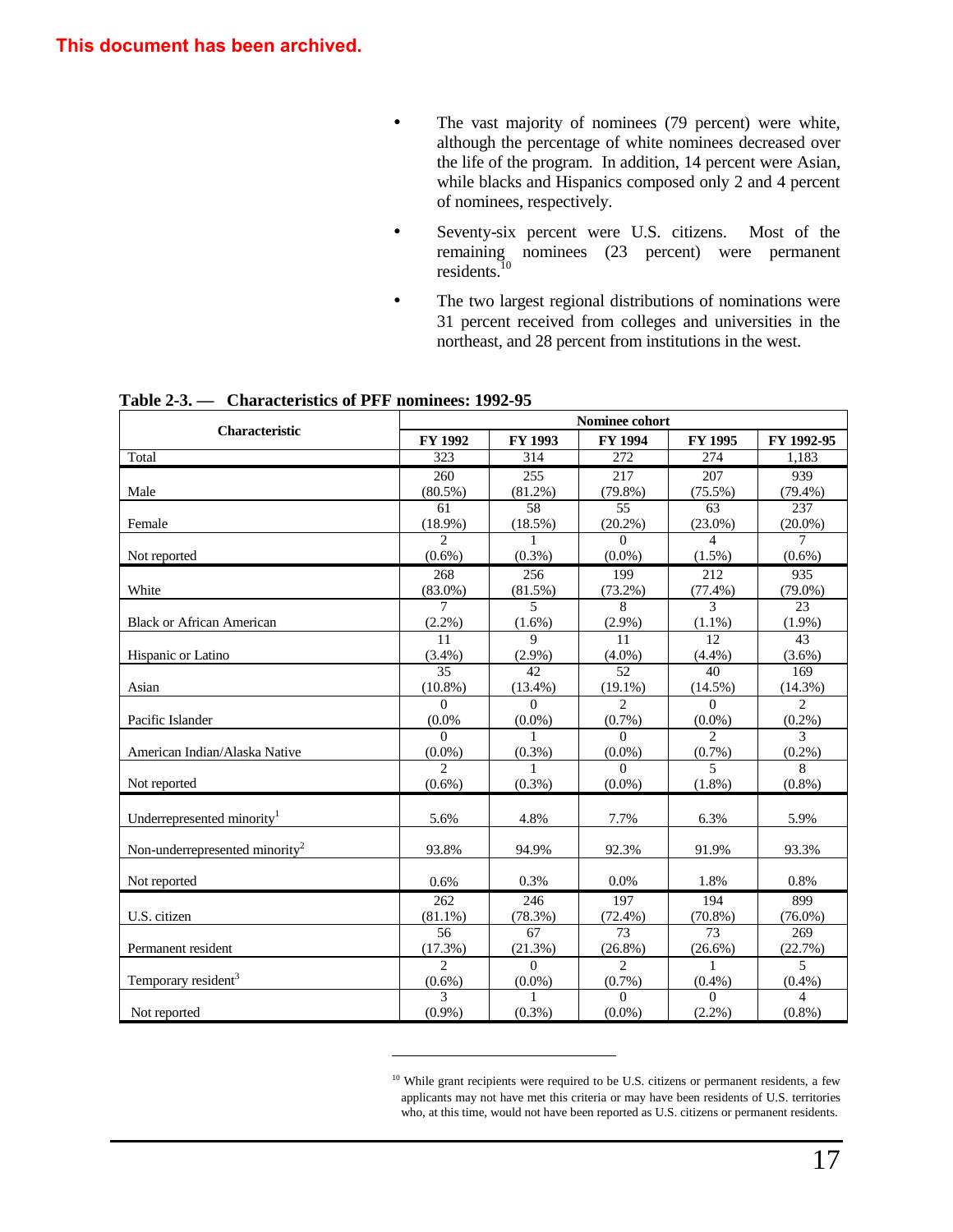## **This document has been archived.**

|                       |                | Nominee cohort |                |                |            |  |  |  |
|-----------------------|----------------|----------------|----------------|----------------|------------|--|--|--|
| <b>Characteristic</b> | <b>FY 1992</b> | FY 1993        | <b>FY 1994</b> | <b>FY 1995</b> | FY 1992-95 |  |  |  |
| Total                 | 323            | 314            | 272            | 274            | 1,183      |  |  |  |
|                       | 100            | 86             | 89             | 92             | 367        |  |  |  |
| Northeast             | $(30.9\%)$     | $(27.4\%)$     | (32.7%)        | $(33.6\%)$     | $(31.0\%)$ |  |  |  |
|                       | 49             | 62             | 60             | 49             | 220        |  |  |  |
| Southeast             | $(15.2\%)$     | (19.7%)        | $(22.1\%)$     | $(17.9\%)$     | $(18.6\%)$ |  |  |  |
|                       | 74             | 69             | 53             | 61             | 257        |  |  |  |
| Central               | $(22.9\%)$     | $(22.0\%)$     | $(19.5\%)$     | $(22.2\%)$     | (21.7%)    |  |  |  |
|                       | 99             | 95             | 70             | 71             | 335        |  |  |  |
| West                  | $(30.7\%)$     | $(30.3\%)$     | (25.7%)        | $(25.9\%)$     | (28.3%)    |  |  |  |
|                       |                | 2              | $\Omega$       |                | 4          |  |  |  |
| <b>Territories</b>    | $(0.3\%)$      | $(0.6\%)$      | $(0.0\%)$      | $(0.4\%)$      | $(0.3\%)$  |  |  |  |

<sup>1</sup>Includes black or African American, Hispanic or Latino, Pacific Islander, American Indian, and Alaska Native.

<sup>2</sup>Includes white and Asian.

<sup>3</sup>While grant recipients were required to be U.S. citizens or permanent residents, a few applicants may not have met this criteria or may have been residents of U.S. territories who, at this time, would not have been reported as U.S. citizens or permanent residents.

NOTE: Percents may not add to 100 because of rounding.

SOURCE: EHR Impact Database and PFF program documentation.

It should be noted that in publicizing PFF, NSF mailed program announcements to HBCUs and other eligible institutions. Nonetheless, the relatively low percentage of females (20 percent) and underrepresented minorities (6 percent) who were nominated for PFF suggests that the program may have had difficulty finding or selecting candidates from these groups to nominate for PFF. Further, as discussed previously, only 4 of the 1,183 nominations came from HBCUs. Additionally, since disability status is selfreported, the program does not have complete data on participation of persons with disabilities.

The program annually supported a small number of highly selected young faculty. Approximately 10 percent of those nominated received an award. The actual number of awardees in any given year was 30. Of this number, 15 came from science-related NSF Directorates (i.e., Biology; Education and Human Resources; Geosciences; Social, Behavioral and Economic Sciences; and Mathematical and Physical Sciences) and 15 came from engineering-related NSF Directorates (i.e., Engineering and Computer Science and Engineering). As shown in Table 2-4, four NSF Directorates accounted for 90 percent of the awards: Engineering (37 percent), Mathematical and Physical Sciences (23 percent), Biological Sciences (17 percent), and Computer Science and Engineering (13 percent).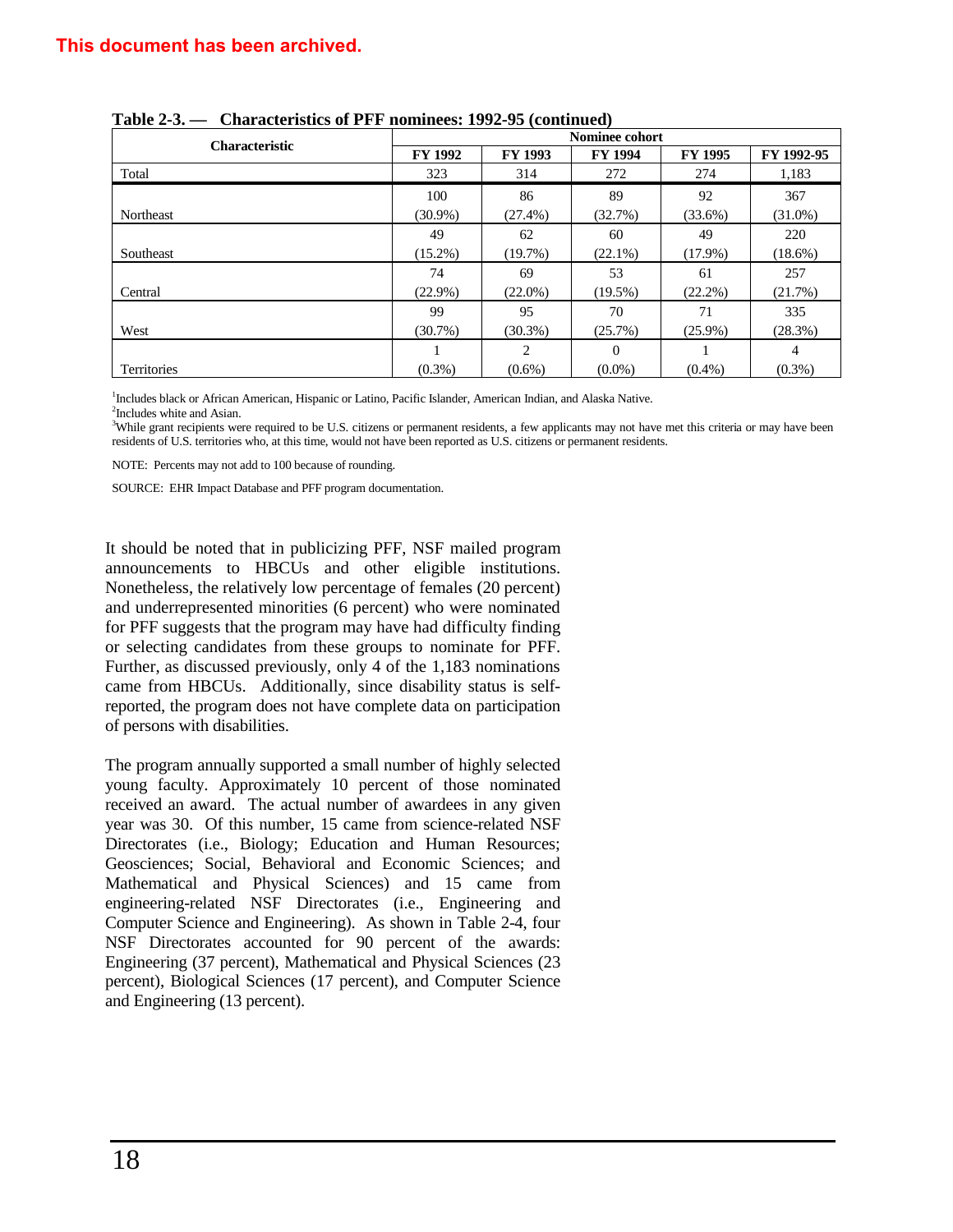|                                          | Award cohort   |                |                |                |            |  |  |
|------------------------------------------|----------------|----------------|----------------|----------------|------------|--|--|
| <b>Directorate</b>                       | <b>FY 1992</b> | <b>FY 1993</b> | <b>FY 1994</b> | <b>FY 1995</b> | FY 1992-95 |  |  |
| Total number                             | 30             | 30             | 30             | 30             | 120        |  |  |
| <b>Biological Sciences</b>               | 16.7%          | 16.7%          | 16.7%          | 16.7%          | 16.7%      |  |  |
| Computer Science and Engineering         | 13.3           | 13.3           | 13.3           | 13.3           | 13.3       |  |  |
| <b>Education and Human Resources</b>     | 0.0            | 0.0            | 0.0            | 3.3            | 0.8        |  |  |
| Engineering                              | 40.0           | 33.3           | 36.7           | 36.7           | 36.7       |  |  |
| Geosciences                              | 3.3            | 6.7            | 3.3            | 3.3            | 4.2        |  |  |
| Mathematical and Physical Sciences       | 23.3           | 23.3           | 23.3           | 20.0           | 22.5       |  |  |
| Office of the Director                   | 0.0            | 0.0            | 0.0            | 3.3            | 0.8        |  |  |
| Social, Behavioral and Economic Sciences | 3.3            | 6.7            | 6.7            | 3.3            | 5.0        |  |  |

## **Table 2-4. — PFF awards, by Directorate: 1992-95**

NOTE: Percents may not add to 100 because of rounding.

SOURCE: PFF program documentation.

Seventy percent of awardees were male and 30 percent were female— although in the last year that PFF grants were made, females accounted for 43 percent of all awards (Table 2-5). In addition:

- Seventy-three percent of awardees were white and 17 percent were Asian. Blacks and Hispanics comprised only 4 and 5 percent of awardees, respectively. In 1992, however, 10 percent of the awardees were Hispanic and in FY 1994, 10 percent were black.
- Seventy-three percent were U.S. citizens. The percentage of awardees who were U.S. citizens declined over time (from 90 percent in FY 1992 to 63 percent in FY 1994). Most of the remaining awardees (26 percent) were permanent residents.
- Thirty-three percent were from colleges and universities in the northeastern United States, while 31 percent were from institutions in the west.
- The average PFF awardee was 34 years old at the time of his/her nomination.
- Twenty-three percent of PFF awardees were PYI or NYI recipients.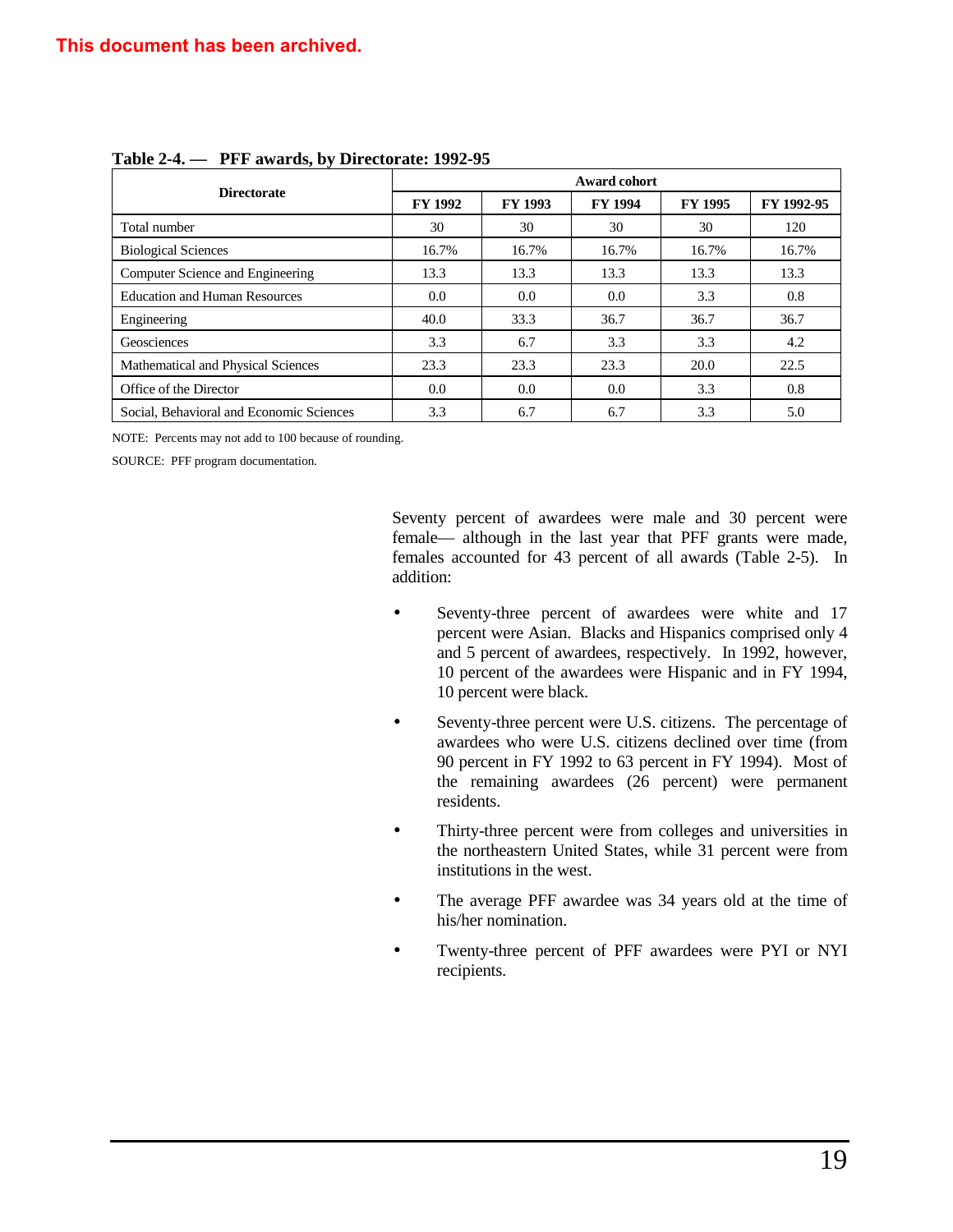| <b>Characteristic</b>                      | Award cohort          |                          |                       |                          |                          |  |
|--------------------------------------------|-----------------------|--------------------------|-----------------------|--------------------------|--------------------------|--|
|                                            | FY 1992               | FY 1993                  | <b>FY 1994</b>        | FY 1995                  | FY 1992-95               |  |
| Total                                      | 30                    | 30                       | 30                    | 30                       | 120                      |  |
| Male                                       | 23                    | 20                       | 24                    | 17                       | 84                       |  |
|                                            | (76.7%)               | (66.7%)                  | $(80.0\%)$            | (56.7%)                  | $(70.0\%)$               |  |
|                                            | 7                     | 10                       | 6                     | 13                       | 36                       |  |
| Female                                     | (23.3%)               | (33.3%)                  | $(20.0\%)$            | $(43.3\%)$               | $(30.0\%)$               |  |
| White                                      | 22                    | 23                       | $\overline{19}$       | 23                       | 87                       |  |
|                                            | (73.3%)               | (76.7%)                  | (63.3%)               | (76.7%)                  | (72.5%)                  |  |
| <b>Black or African American</b>           | $\Omega$              | $\mathbf{1}$             | 3                     | $\mathbf{1}$             | $\overline{5}$           |  |
|                                            | $(0.0\%)$             | $(3.3\%)$                | $(10.0\%)$            | $(3.3\%)$                | $(4.2\%)$                |  |
| Hispanic or Latino                         | 3                     | 1                        | 1                     | 1                        | 6                        |  |
|                                            | $(10.0\%)$            | (3.3%)                   | (3.3%)                | $(3.3\%)$                | $(5.0\%)$                |  |
| Asian                                      | 5                     | $\overline{\mathcal{L}}$ | 7                     | 4                        | 20                       |  |
|                                            | (16.7%)               | (13.3%)                  | (23.3%)               | $(13.3\%)$               | (16.7%)                  |  |
| Pacific Islander                           | $\Omega$              | $\Omega$                 | $\Omega$              | $\Omega$                 | $\Omega$                 |  |
|                                            | $(0.0\%)$             | $(0.0\%)$                | $(0.0\%)$             | $(0.0\%)$                | $(0.0\%)$                |  |
| American Indian/Alaska Native              | $\Omega$<br>$(0.0\%)$ | 1<br>(3.3%)              | $\Omega$<br>$(0.0\%)$ | $(3.3\%)$                | $\mathfrak{D}$<br>(1.7%) |  |
| Underrepresented minority <sup>1</sup>     | 10.0%                 | 10.0%                    | 13.3%                 | 10.0%                    | 10.8%                    |  |
| Non-underrepresented minority <sup>2</sup> | 90.0%                 | 90.0%                    | 86.7%                 | 90.0%                    | 89.2%                    |  |
| U.S. citizen                               | 27                    | 22.                      | 19                    | 20                       | 88                       |  |
|                                            | $(90.0\%)$            | (73.3%)                  | (63.3%)               | (66.7%)                  | (73.3%)                  |  |
| Permanent resident                         | 3                     | 8                        | 11                    | 9                        | 31                       |  |
|                                            | $(10.0\%)$            | (26.7%)                  | (36.7%)               | $(30.0\%)$               | $(25.8\%)$               |  |
| Temporary resident <sup>3</sup>            | $\Omega$              | $\Omega$                 | $\Omega$              | 1                        | 1                        |  |
|                                            | $(0.0\%)$             | $(0.0\%)$                | $(0.0\%)$             | (3.3%)                   | $(0.8\%)$                |  |
| Northeast                                  | 10                    | 7                        | 11                    | 12                       | 40                       |  |
|                                            | (33.3%)               | (23.3%)                  | (36.7%)               | $(40.0\%)$               | (33.3%)                  |  |
| Southeast                                  | $\overline{5}$        | $\overline{\phantom{0}}$ | $\overline{5}$        | $\mathcal{E}$            | 18                       |  |
|                                            | (16.7%)               | (16.7%)                  | (16.7%)               | $(10.0\%)$               | $(15.0\%)$               |  |
| Central                                    | 6                     | 8                        | 6                     | $\overline{\mathcal{A}}$ | 24                       |  |
|                                            | $(20.0\%)$            | (26.7%)                  | $(20.0\%)$            | (13.3%)                  | $(20.0\%)$               |  |
| West                                       | 8                     | 10                       | 8                     | 11                       | 37                       |  |
|                                            | (26.7%)               | $(33.3\%)$               | (26.7%)               | (36.7%)                  | (30.8)                   |  |
| Territories <sup>3</sup>                   | (3.3%)                | $\Omega$<br>$(0.0\%)$    | $\Omega$<br>$(0.0\%)$ | $\Omega$<br>$(0.0\%)$    | 1<br>$(0.8\%)$           |  |
| Average age at PFF nomination              | 33.3                  | 33.8                     | 33.9                  | 35.4                     | 34.4                     |  |
| Percent who were PYI/NYI recipients        | 16.7%                 | 23.3%                    | 23.3%                 | 26.7%                    | 22.5%                    |  |

**Table 2-5. — Characteristics of PFF awardees: 1992-95**

<sup>1</sup>Includes black or African American, Hispanic or Latino, Pacific Islander, American Indian, and Alaska Native.

<sup>2</sup>Includes white and Asian.

<sup>3</sup>At this time, residents of U.S. territories, though eligible for the program, would not have been reported as U.S. citizens or permanent residents.

NOTE: Percents may not add to 100 because of rounding.

SOURCE: EHR Impact Database and PFF program documentation.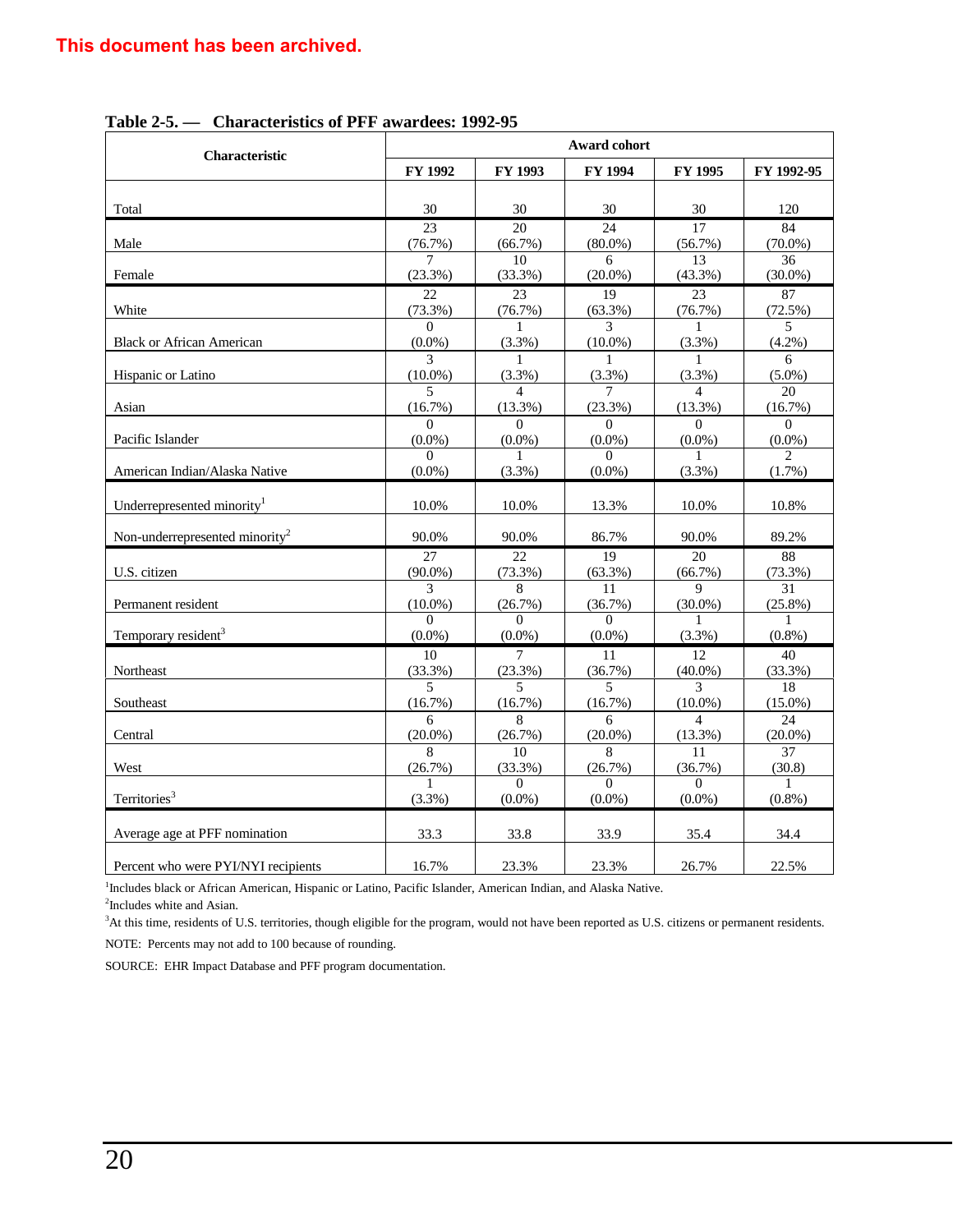Table 2-6 shows the similarities and differences between nominees and awardees. Comparing nominees and awardees, we find that the review process resulted in slight increases in the proportion of females, Asians, and underrepresented minorities compared to the nominee population. Appendix A presents the names of the PFF Fellows, the institutions nominating them, and their disciplines.

| <b>Characteristic</b>  |                                            | Percent (FY 1992-95) |                 |  |
|------------------------|--------------------------------------------|----------------------|-----------------|--|
|                        |                                            | <b>Nominees</b>      | <b>Awardees</b> |  |
|                        |                                            | $(n=1,183)$          | $(n=120)$       |  |
|                        | <b>Biological Sciences</b>                 | 24.6                 | 16.7            |  |
|                        | Computer Science and Engineering           | 9.8                  | 13.3            |  |
|                        | <b>Education and Human Resources</b>       | 0.9                  | 0.8             |  |
| <b>NSF</b> Directorate | Engineering                                | 27.4                 | 36.7            |  |
|                        | Geosciences                                | 4.3                  | 4.2             |  |
|                        | Mathematical and Physical Sciences         | 27.9                 | 22.5            |  |
|                        | Office of the Director                     | 0.0                  | 0.8             |  |
|                        | Social, Behavioral and Economic Sciences   | 5.0                  | 5.0             |  |
|                        | Male                                       | 79.4                 | 70.0            |  |
| Gender                 | Female                                     | 20.0                 | 30.0            |  |
|                        | Not reported                               | 0.6                  | $0.0\,$         |  |
|                        | White                                      | 79.0                 | 72.5            |  |
|                        | <b>Black or African American</b>           | 1.9                  | 4.2             |  |
|                        | Hispanic or Latino                         | 3.6                  | 5.0             |  |
| Race/ethnicity         | Asian                                      | 14.3                 | 16.7            |  |
|                        | Pacific Islander                           | 0.2                  | 0.0             |  |
|                        | American Indian/Alaska Native              | 0.2                  | 1.7             |  |
|                        | Not reported                               | 0.8                  | 0.0             |  |
|                        | Underrepresented minority <sup>1</sup>     | 5.9                  | 10.8            |  |
| Minority status        | Non-underrepresented minority <sup>2</sup> | 93.3                 | 89.2            |  |
|                        | Not reported                               | 0.8                  | 0.0             |  |
|                        | U.S. citizen                               | 76.0                 | 73.3            |  |
|                        | Permanent resident                         | 22.7                 | 25.8            |  |
| Citizenship status     | Temporary resident <sup>3</sup>            | 0.4                  | 0.8             |  |
|                        | Not reported                               | 0.8                  | 0.0             |  |
|                        | Northeast                                  | 31.0                 | 33.0            |  |
|                        | Southeast                                  | 18.6                 | 15.0            |  |
| Region                 | Central                                    | 21.7                 | 20.0            |  |
|                        | West                                       | 28.3                 | 30.8            |  |
|                        | Territories $\overline{\text{3}}$          | 0.3                  | 0.8             |  |

**Table 2-6. — Characteristics of PFF nominees and awardees: 1992-95**

<sup>1</sup>Includes black or African American, Hispanic or Latino, Pacific Islander, American Indian, and Alaska Native.

<sup>2</sup>Includes white and Asian.

<sup>3</sup>At this time, residents of U.S. territories would have been eligible for the program, though not reported as U.S. citizens or permanent residents.

NOTE: Percents may not add to 100 because of rounding.

SOURCE: EHR Impact Database and PFF program documentation.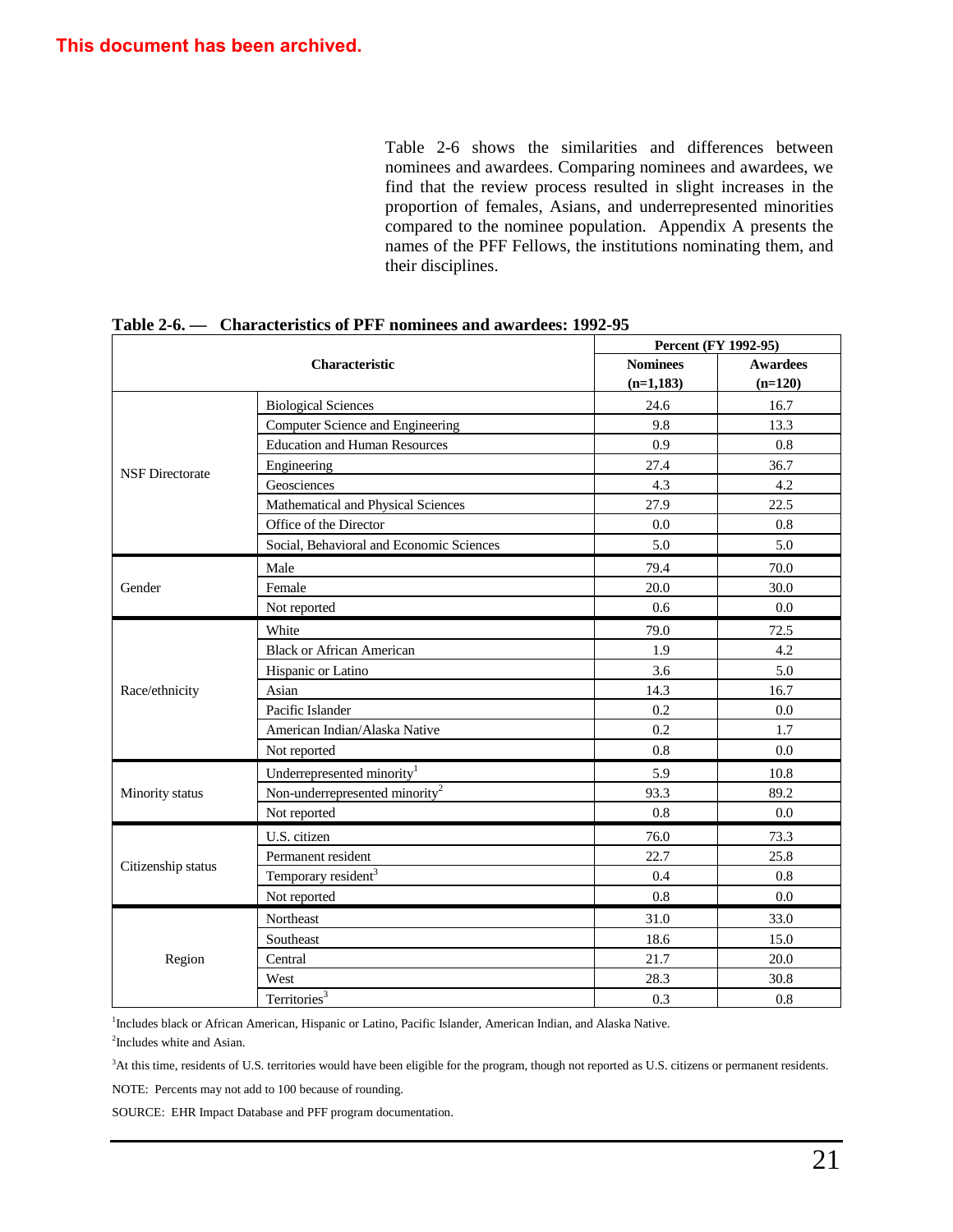# **3. Impact of PFF Program**

The NSF 1999 GPRA<sup>11</sup> Performance Plan (March 1998) identifies four broad policy goals for the Foundation:

- Discoveries at and across the frontier of science and engineering;
- Connections between discoveries and their use in service to society;
- A diverse, globally oriented workforce of scientists and engineers; and
- Improved achievement in mathematics and science skills needed by all Americans.

While these strategic goals were formalized after the PFF program began, they provide a useful framework for understanding and categorizing the program's contributions to the Foundation's goals and vision. As shown in Exhibit 3-1, the PFF study assessed contributions that individual Fellows made toward each of the goals delineated in the NSF Strategic Plan. PFF is notable because Fellows' activities and accomplishments span the Foundation's four broad policy goals.

Table 3-1 provides an overview of the number of Fellows who reported having conducted a given activity (e.g., working with K-12 students and contributing expertise to private industry). These counts are based on a review of materials provided by 105 (88 percent) of the program's 120 grant recipients.<sup>12</sup> As shown in Table 3-1, these 105 Fellows reported examples of how PFF enhanced their capacity to conduct research, to disseminate research findings, and to provide instruction to undergraduate and graduate students. $^{13}$  In addition:

- Seventy percent of Fellows said they had shared their expertise with the public sector.
- Forty-seven percent said they had participated in outreach activities that involved elementary or secondary schools students.

 $\overline{a}$ 

*PFF enhanced [Fellows'] capacity to conduct research, to disseminate research findings, and to provide instruction to undergraduate and graduate students.*

 $11$ <sub>Government Performance and Results Act.</sub>

 $12$ We were not able to locate a progress report or PFF Web page for the remaining 15 Fellows.

<sup>&</sup>lt;sup>13</sup>The reports are sometimes ambiguous with regard to PFF's role in enabling the activities reported. That is, some activities pre-existed the award but were supported or enhanced by the award; others were made possible because of the support provided.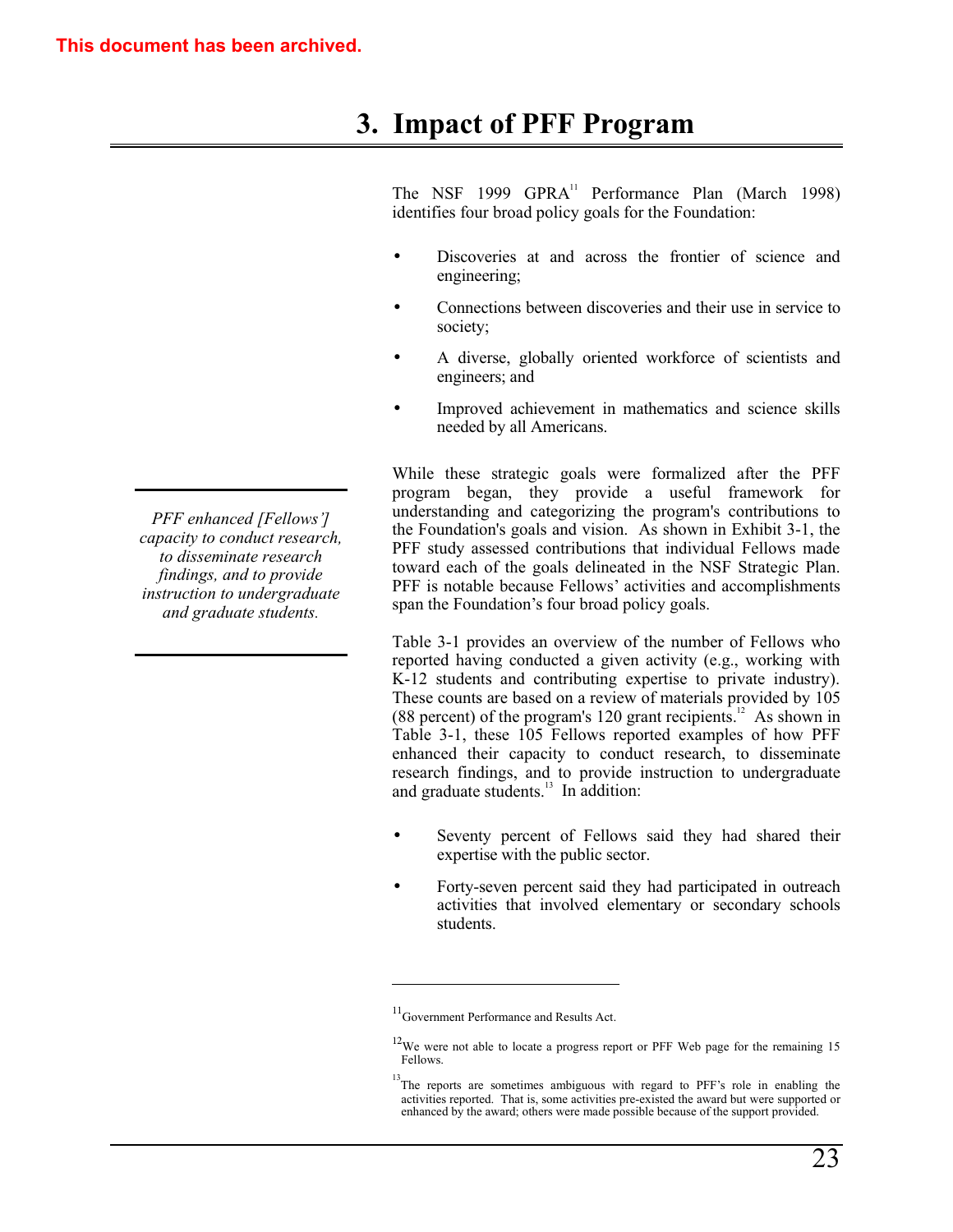## **Exhibit 3-1. – Linkage of PFF Fellow activities and types of achievements to NSF strategic goals**

**Goal 1. Discoveries at and across the frontier of science and engineering**, i.e., the extent to which NSF funds are contributing to progress and innovations in science and engineering. PFF is contributing to discoveries when it enables Fellows to

- *(1) Enhance Their Capacity to Conduct Research*
	- $\blacksquare$  Undertake research in a new area
	- $\blacksquare$  Take existing research in a new (and risky) direction
	- Purchase equipment
- *(2) Disseminate Research Findings*
	- Publish findings, e.g., in refereed journals, books, or book chapters
	- $\blacksquare$  Earn patents or software credits
	- Conduct presentations or participate in conferences
	- **EXECUTE:** Provide support to graduate students and others to disseminate findings

**Goal 2. Connections between discoveries and their use in service to society**, i.e., linking research advances with applications, sharing new knowledge that can accelerate innovations, and generating a productive exchange of knowledge, including knowledge about technologies. PFF is contributing to connections when it enhances Fellows' capacity to

- *(1) Contribute Expertise to the Public Sector*
	- $\blacksquare$  Testify before federal/state legislatures
	- **Exercise** Participate in White House forums
	- $\blacksquare$  Develop briefing papers
	- $\blacksquare$  Serve on NSF committees and panels
- *(2) Contribute Expertise to Private Industry*
	- Meet with business and community leaders to promote local economic growth
	- **Example 1** Develop partnerships with representatives from the private sector/local community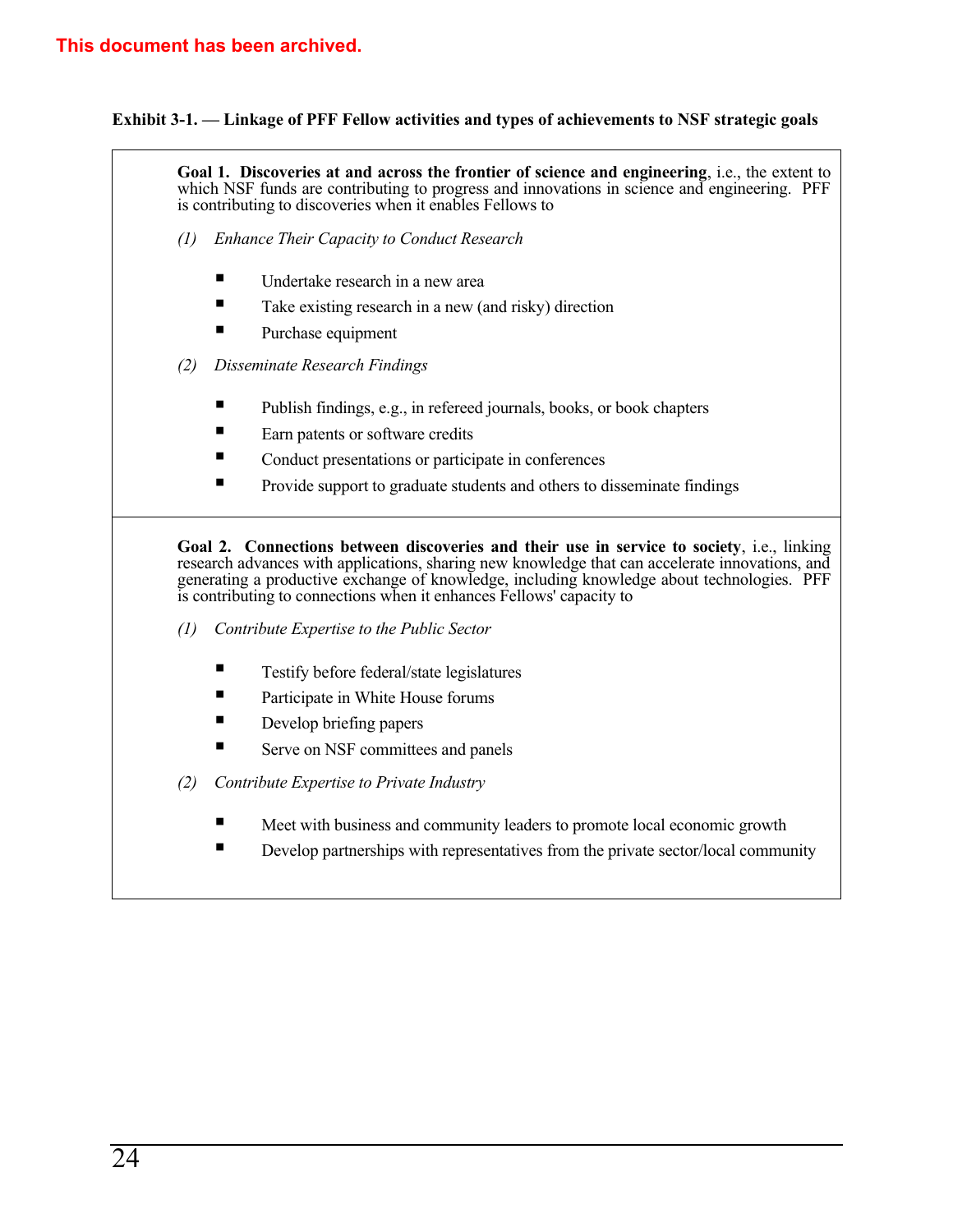## **Exhibit 3-1. – Linkage of PFF Fellow activities and types of achievements to NSF strategic goals (continued)**

|                   | Goal 3. A diverse, globally oriented workforce of scientists and engineers, i.e., developing a<br>cadre of professionals that can fulfill the broad range of responsibilities that will be needed to keep the United States at the forefront of innovation and technological progress. PFF is<br>contributing to creating this diverse, globally oriented workforce when Fellows are able to |
|-------------------|----------------------------------------------------------------------------------------------------------------------------------------------------------------------------------------------------------------------------------------------------------------------------------------------------------------------------------------------------------------------------------------------|
| (1)               | Enhance Quality of Instruction for Undergraduate and Graduate Students                                                                                                                                                                                                                                                                                                                       |
|                   | Implement new and innovative courses, curricula, and teaching tools                                                                                                                                                                                                                                                                                                                          |
|                   | Integrate research into teaching                                                                                                                                                                                                                                                                                                                                                             |
|                   | п<br>Provide financial support to undergraduate and graduate students                                                                                                                                                                                                                                                                                                                        |
|                   | Facilitate cross-discipline research efforts                                                                                                                                                                                                                                                                                                                                                 |
|                   | ш<br>Develop a departmental research lab                                                                                                                                                                                                                                                                                                                                                     |
|                   | п<br>Hire new faculty and attract new students (e.g., because of equipment purchased<br>with PFF funds)                                                                                                                                                                                                                                                                                      |
| (2)               | Promote Efforts to Increase the Representation of Women and Underrepresented<br>Minorities in Science and Education                                                                                                                                                                                                                                                                          |
|                   | п<br>Develop initiatives to increase participation among female students                                                                                                                                                                                                                                                                                                                     |
|                   | ■<br>Develop initiatives to increase participation among underrepresented minority<br>students                                                                                                                                                                                                                                                                                               |
|                   | Improve the educational experiences of female and minority students                                                                                                                                                                                                                                                                                                                          |
|                   | Teach in Native American schools                                                                                                                                                                                                                                                                                                                                                             |
|                   | Host minority high school students                                                                                                                                                                                                                                                                                                                                                           |
| (3)               | Collaborate With Scientists and Engineers in Other Countries                                                                                                                                                                                                                                                                                                                                 |
|                   | Create center for student researchers from North and South America                                                                                                                                                                                                                                                                                                                           |
|                   | Establish partnerships with foreign researchers                                                                                                                                                                                                                                                                                                                                              |
|                   | Goal 4. Improved achievement in mathematics and science skills needed by all Americans,<br>i.e., fostering the development of essential skills and concepts in math and science at all levels of the education system. PFF is contributing to improved achievement when Fellows are able to                                                                                                  |
| $\left( l\right)$ | Participate in Outreach Programs Involving Elementary and Secondary School Students                                                                                                                                                                                                                                                                                                          |
|                   | п<br>Conduct outreach programs for elementary students and their parents                                                                                                                                                                                                                                                                                                                     |
|                   | ш<br>Organize educational activities for inner-city students                                                                                                                                                                                                                                                                                                                                 |
|                   | ш<br>Lecture at local high schools to promote scientific careers                                                                                                                                                                                                                                                                                                                             |
| (2)               | Enhance Quality of Instruction for Undergraduate and Graduate Students                                                                                                                                                                                                                                                                                                                       |
|                   | (Most items under Goal 3 above also enhance the quality of education for students<br>not planning to enter the workforce as scientists or engineers)                                                                                                                                                                                                                                         |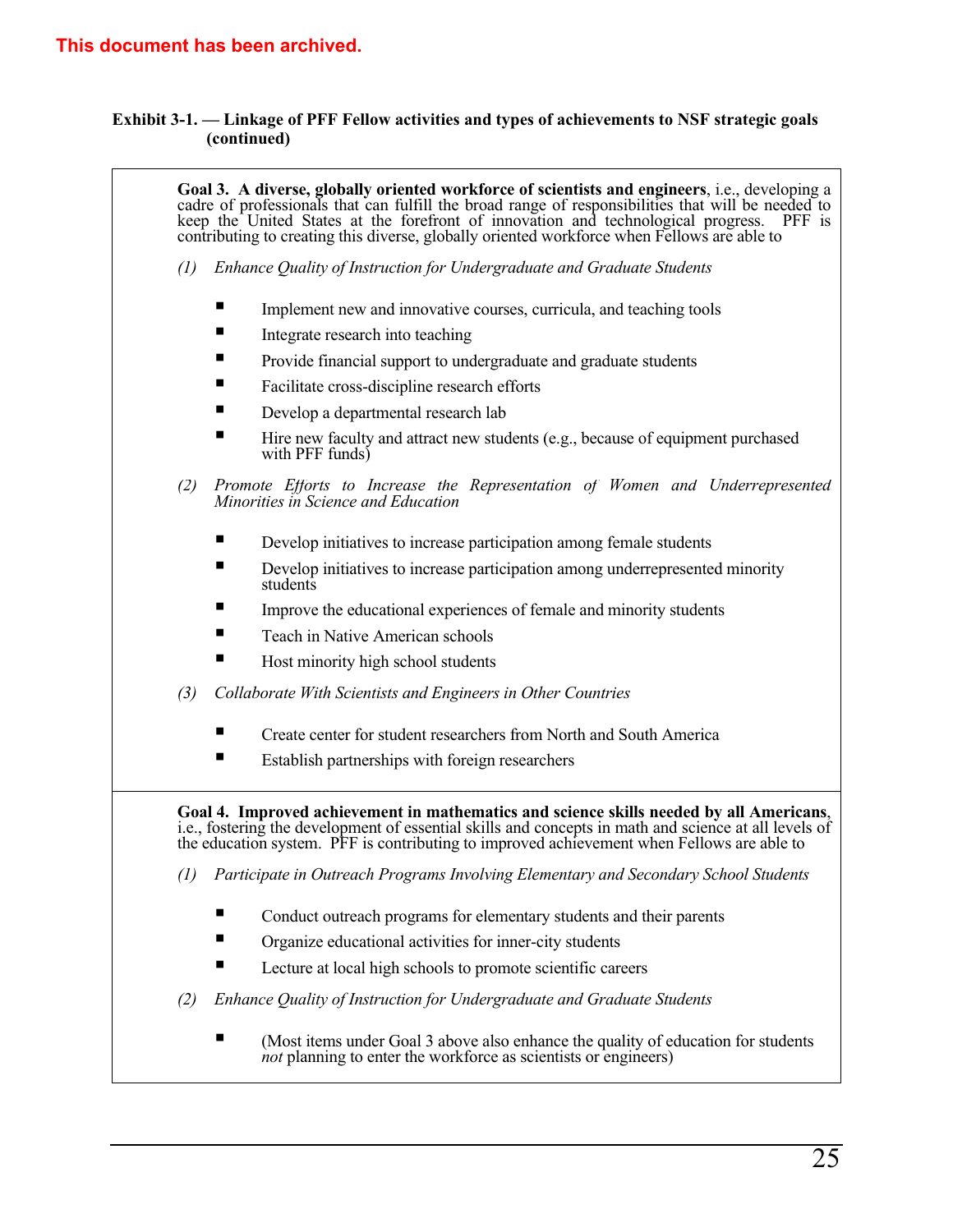|                                                                                            |                                                                                                                                                                                                               |                            |                            | Award cohort        |                     |                                   |
|--------------------------------------------------------------------------------------------|---------------------------------------------------------------------------------------------------------------------------------------------------------------------------------------------------------------|----------------------------|----------------------------|---------------------|---------------------|-----------------------------------|
| <b>NSF</b> policy goal                                                                     | <b>PFF-related activity</b>                                                                                                                                                                                   | <b>FY 1992</b><br>$(n=27)$ | <b>FY 1993</b><br>$(n=28)$ | FY 1994<br>$(n=27)$ | FY 1995<br>$(n=23)$ | $\bf{F}Y$<br>1992-95<br>$(n=105)$ |
| 1. Discoveries at and<br>across the frontier of                                            | Maintain or expand<br>research efforts                                                                                                                                                                        | 100.0                      | 100.0                      | 100.0               | 100.0               | 100.0                             |
| science and engineering                                                                    | Disseminate research<br>findings                                                                                                                                                                              | 100.0                      | 100.0                      | 100.0               | 100.0               | 100.0                             |
| 2. Connections between<br>discoveries and their use in<br>service to society               | Contribute expertise to the<br>public sector                                                                                                                                                                  | 74.1                       | 78.6                       | 51.9                | 73.9                | 69.5                              |
|                                                                                            | Contribute expertise to<br>private industry                                                                                                                                                                   | 22.2                       | 17.9                       | 22.2                | 21.7                | 21.0                              |
|                                                                                            | Enhance quality of<br>instruction for<br>undergraduate and<br>graduate students                                                                                                                               | 100.0                      | 100.0                      | 100.0               | 100.0               | 100.0                             |
| 3. A diverse, globally<br>oriented workforce of<br>scientists and engineers                | Promote increased<br>representation of<br>women/minorities in<br>science and education<br>fields                                                                                                              | 33.3                       | 39.3                       | 22.2                | 52.2                | 36.2                              |
|                                                                                            | Collaborate with scientists<br>and engineers in other<br>countries                                                                                                                                            | 37.0                       | 50.0                       | 33.3                | 30.4                | 38.1                              |
| 4. Improved achievement<br>in mathematics and science<br>skills needed by all<br>Americans | Participate in outreach<br>activities involving<br>elementary and secondary<br>school students. (See also<br>activity above: enhance<br>quality of instruction for<br>undergraduate and<br>graduate students) | 48.2                       | 39.3                       | 33.3                | 69.6                | 46.7                              |

| Table 3-1. - Percentage of Fellows reporting PFF-related activities, by award year: 1992-95 |  |  |
|---------------------------------------------------------------------------------------------|--|--|
|---------------------------------------------------------------------------------------------|--|--|

SOURCE: Grant award and progress reports, Web pages, and other materials submitted by Fellows (e.g., curriculum vitae collected in fall 1998).

- Thirty-eight percent said they had forged relationships with international colleagues.
- Thirty-six percent said they had taken steps to promote increased representation of women and minorities in science and engineering fields.
- Twenty-one percent said they had shared their expertise with the private sector.

Finally, 63 percent of Fellows indicated on their curriculum vitae or progress reports that they had been promoted since receiving their PFF award (Table 3-2). In some cases, Fellows reported that they had received tenure. In other cases, the promotions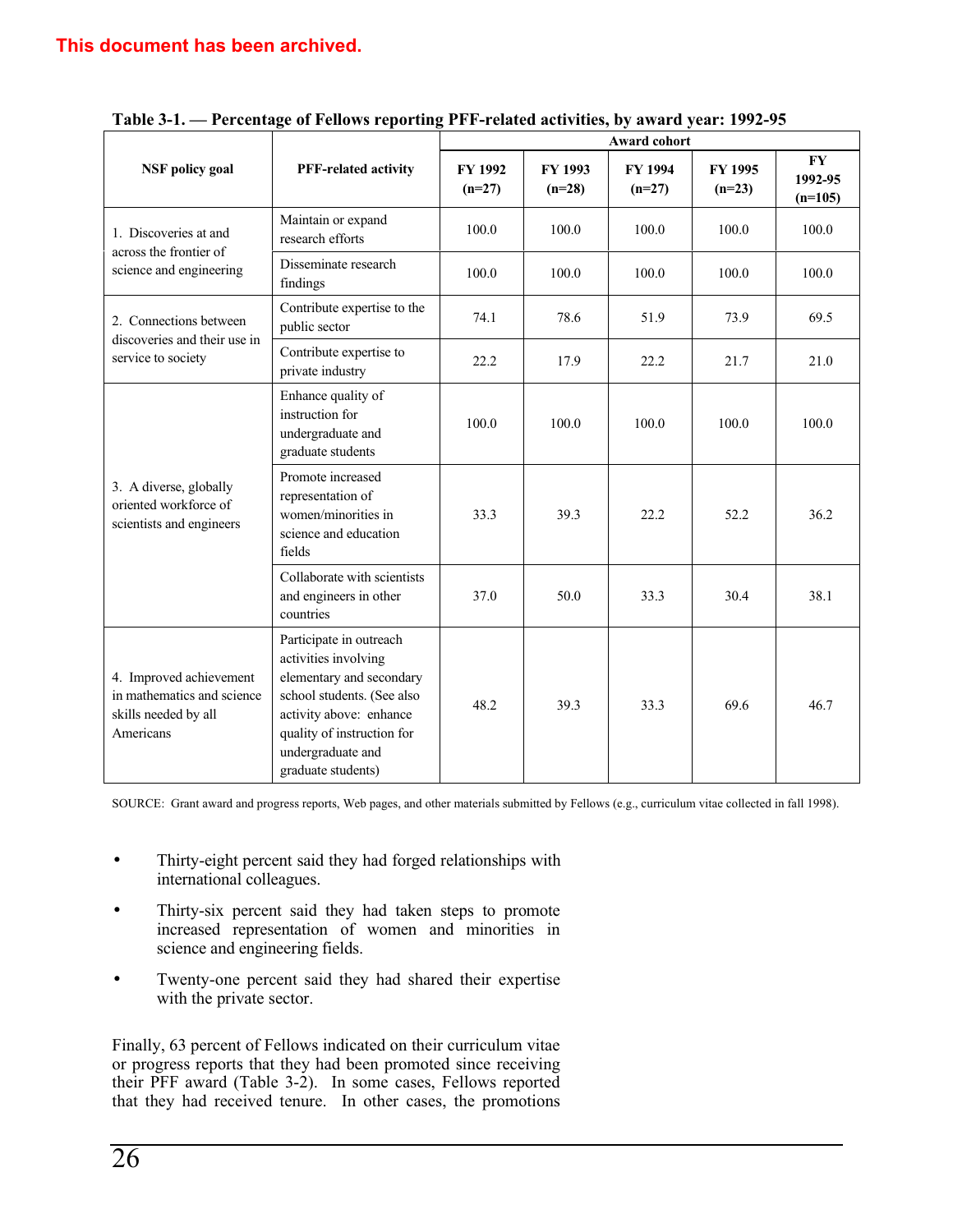elevated Fellows to the rank of associate or full professor. Not surprisingly, Fellows who had been involved with PFF at the outset of the program were most likely to have been promoted by the time of the study. Eighty percent of Fellows who had received PFF funding since 1992 reported at least one promotion, compared with 37 percent of Fellows from the 1995 cohort.

|                                             | Award year                 |                            |                            |                            |                               |  |  |
|---------------------------------------------|----------------------------|----------------------------|----------------------------|----------------------------|-------------------------------|--|--|
| Promotion status (as of 1997)               | <b>FY 1992</b><br>$(n=30)$ | <b>FY 1993</b><br>$(n=30)$ | <b>FY 1994</b><br>$(n=30)$ | <b>FY 1995</b><br>$(n=30)$ | FY 1992-<br>1995<br>$(n=120)$ |  |  |
| Fellows who had received a promotion        | $(80.0\%)$<br>24           | $22(73.3\%)$               | 18 $(60.0\%)$              | $(36.7\%)$<br>11           | 75 (62.5%)                    |  |  |
| Fellows who had not received a promotion    | 3 $(10.0\%)$               | $(6.7\%)$                  | $7(23.3\%)$                | $15(50.0\%)$               | $27(22.5\%)$                  |  |  |
| Could not determine whether a promotion had |                            |                            |                            |                            |                               |  |  |
| been received                               | 3 $(10.0\%)$               | $6(20.0\%)$                | $5(16.7\%)$                | 4 $(13.3\%)$               | 18 (15.0%)                    |  |  |

**Table 3-2. – Fellows reporting promotions, by award year: 1992-95**

SOURCE: Grant award progress reports, Web pages, and other materials submitted by Fellows (e.g., curriculum vitae collected in fall 1998).

The remainder of this chapter provides detailed information on the range of PFF-related activities and accomplishments that Fellows reported in their annual report to their NSF program officers. It is organized around the impact of the PFF program on (1) the Fellows themselves, (2) Fellows' efforts to collaborate with researchers and practitioners, and (3) Fellows' efforts to promote opportunities in science and engineering.

## **Impact of PFF Program on Fellows**

PFF appears to have impacted the Fellows themselves in at least four areas. The experience

- enhanced their capacity to conduct research,
- promoted their development as academic scientists,
- improved their skills in disseminating findings, and
- helped them increase their productivity and accomplishments as teachers.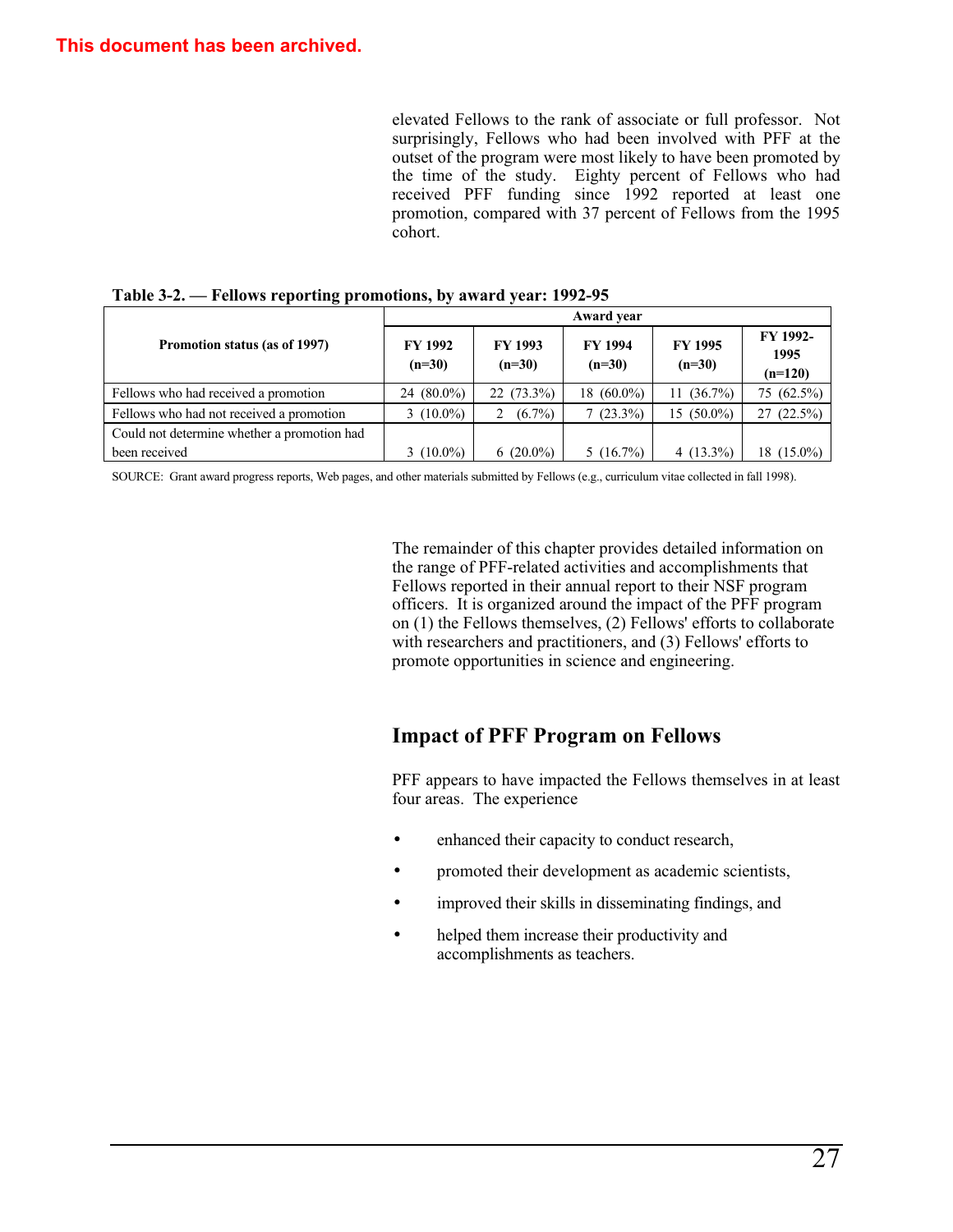### **Enhancing Capacity to Conduct Research**

The pursuit of innovative scientific discoveries is at the heart of the PFF program. One of PFF's three primary selection criteria was the extent to which nominees had already demonstrated competence and leadership as a researcher, e.g., definitive research accomplishments, articles in refereed publications, or technical books. Fellows' progress reports described a variety of PFF-related research activities and accomplishments.

PFF grants provided Fellows with the flexibility to continue or accelerate the pace of their work and to explore new leads, new questions, and new lines of investigation. Fellows considered this freedom to be one of the primary benefits of their award.

Nancy Butler Songer, a 1995 Fellow from the University of Michigan in science education, agreed with other Fellows that credited PFF for allowing a greater amount of freedom in their work. As she stated in an interview for this report:

> The great thing about PFF is the freedom that it allows in terms of spending. With other NSF money there is a prescribed plan that one has to follow. My other grants were for 3 years and I had to have all the big questions outlined at the beginning of the grant. In the field of emerging technologies for education, it's hard to anticipate 5 years down the road what will be big. PFF money is a wonderful way of trying out riskier things.

As shown previously in Table 3-1, all of the Fellows used their PFF awards to maintain or expand their research activities. These activities have resulted in new knowledge, new uses for state-ofthe-art equipment, and new discoveries and inventions.

Fellows report a variety of ways in which the PFF grants gave them the freedom to conduct research at the cutting edge of scientific knowledge.

• Wolfgang Bauer, a 1992 Michigan State University awardee, reported that the award gave him the flexibility to study cancer detection in individual cells using fractal dimension analysis. This technique makes it possible to study the surface of individual cells allowing a diagnosis based on the distinction between patients with hairy-cell lymphocytic leukemia and those with healthy blood lymphocytes. Such a diagnosis allows for early cancer detection and, perhaps, better chances of recovery for the patient.

### **Expanding Research Capacity**

The experience of Shira Broschat, a 1992 Fellow in the Electrical Engineering Department at Washington State University, is illustrative. This young electrical engineer had been conducting research in the area of wave scattering from rough surfaces for several years, but had long been interested in bioengineering applications of her research. She was especially interested in exploring applications for the early detection of breast cancer in young women. In her report to NSF, she commented on the difficulty of "obtaining funding in an area in which you are not already considered to be an expert." The PFF award provided her the means and the freedom to pursue this interest, with good results. Broschat and her students have published several papers in refereed journals on important findings from that research. A start-up company is interested in working with her on an ultrasound holographic imaging system. One of the students who assisted on the project has completed the Ph.D. degree, and three others have completed master's degrees in ultrasound imaging or mammography. Broschat stated that, "none of this would have been possible without the PFF award."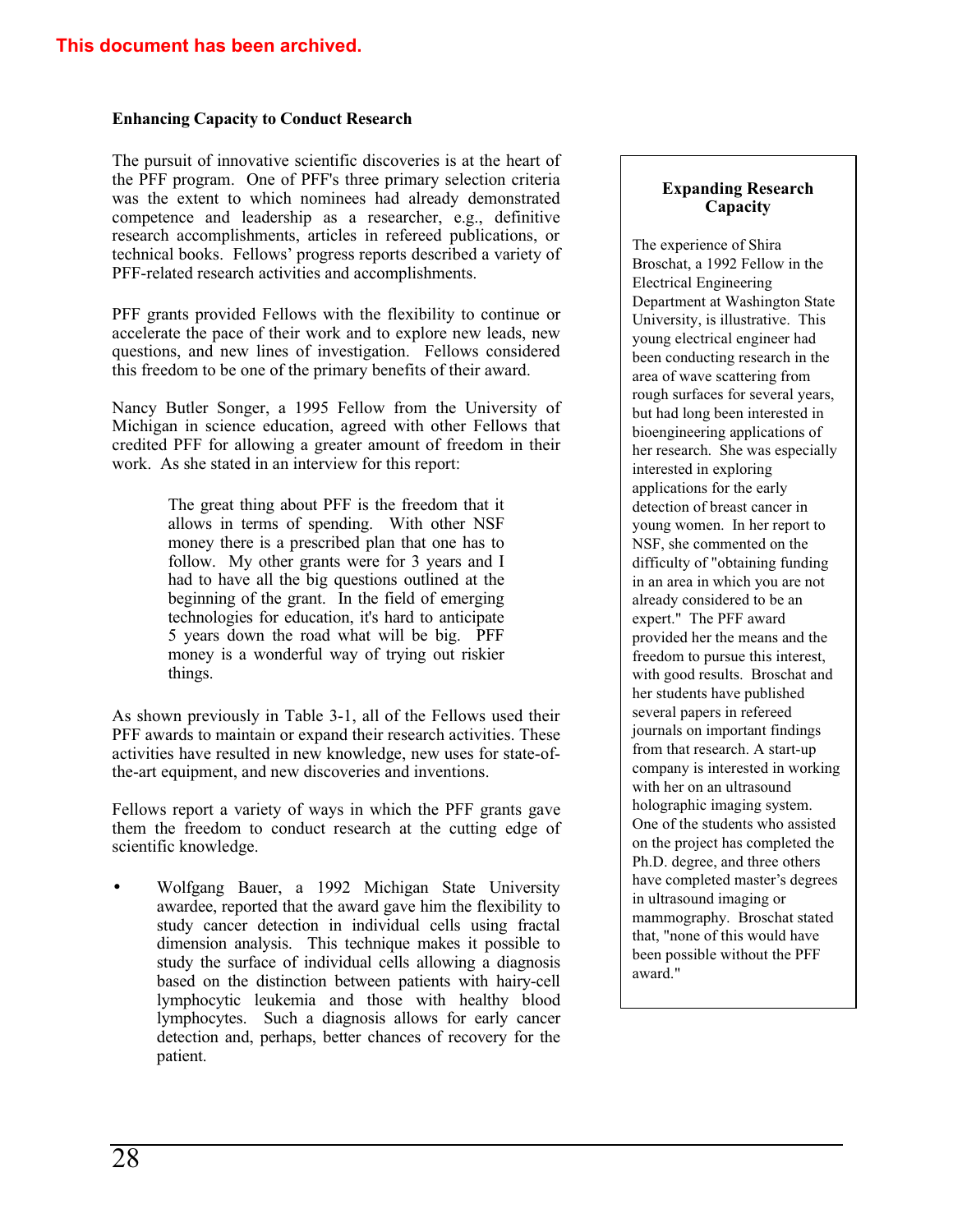- The PFF award permitted Xing-Wang Deng, a 1995 Fellow at Yale University, to move his research in new directions. Most of his work has been on the molecular and cellular mechanism of light control in plant development. At one point in his studies, "the science dictated that he branch out in several directions such as comparative studies of novel human and mouse proteins." These new directions would not have been supported by other research grants that were limited in scope. Deng noted that the PFF grant gave him the opportunity "to design investigations which can integrate the otherwise specific but somewhat narrowly defined research activities."
- PFF funding also enabled Caro-Beth Stewart, a 1994 Fellow at the State University of New York at Albany, to extend her work into new areas. In her report to NSF, she noted that proper interpretation of her studies on digestive enzymes required her to move into molecular phylogeny. She commented, "although the core of this program is funded by NIH, the PFF award has allowed us the freedom to pursue important lines of research that are not directly funded by this biomedically oriented grant."

PFF grants provided not only the freedom necessary to experiment, but also the state-of-the-art facilities and equipment needed to conduct those inquiries. A few examples illustrate the range of opportunities afforded.

- Marcelo Gleiser, a 1994 Fellow from Dartmouth College in Physics, has focused his research on the interface between high-energy particle physics and cosmology. He used both analytical and numerical techniques to study several topics related to the physics of the early universe. In particular, he has been studying nonequilibrium dynamics of complex systems that undergo phase transitions, a topic that bridges the gap between high-energy physics and condensed matter physics. PFF funding allowed him to purchase powerful workstations and establish a research group at Dartmouth to explore this highly theoretical work.
- Jennifer Lewis, a 1994 Fellow at the University of Illinois, has initiated a PFF-supported activity to design an undergraduate laboratory in materials processing. The aim was to fully equip the lab with state-of-the-art equipment (e.g., an atomic force microscope) and develop hands-on experimental activities. She has also worked with other faculty in her department to leverage the PFF funding to attract additional monies.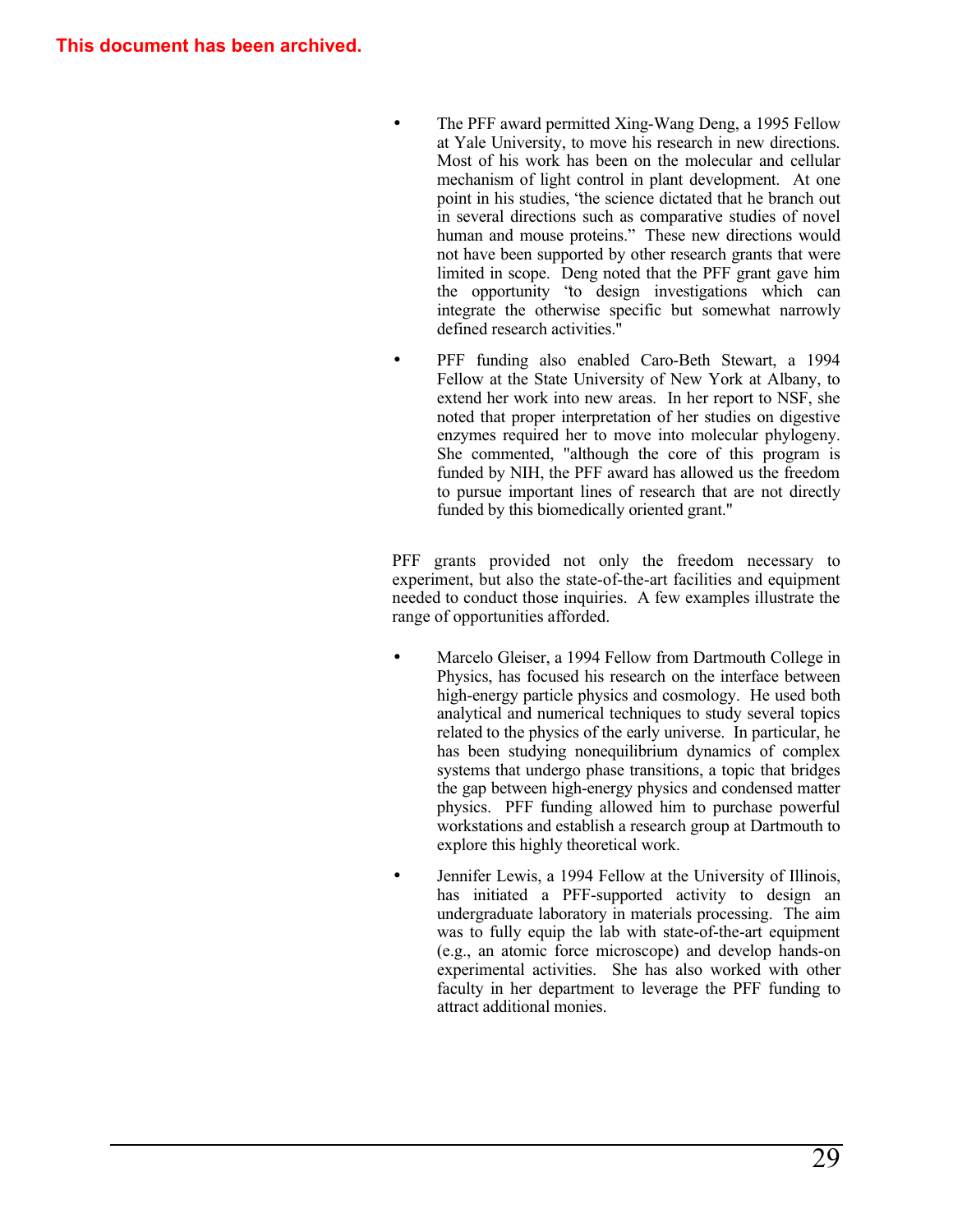## **This document has been archived.**

PFF also helped a 1992 Fellow at the University of Wisconsin-Madison to better understand chemical reactions at the atomic level. Robert Hamers has used PFF funds to combine a scanning tunneling microscope with other chemically sensitive probes such as surface infrared and xray photoelectron spectroscopy to achieve true atomic-level chemical identification. The PFF award has provided funds to purchase instrumentation (such as an infrared spectrometer) to extend his lab's capabilities.

In addition, Fellows have made important discoveries and developed new inventions. These inventions will help future faculty explore new areas and make new connections. PFF funds were also used to support research on foreign soil that could have wide ranging benefits.

- Margaret Murname, a 1993 Fellow at Washington State University, credits the PFF award with allowing her team to develop a new and emerging laser technology. The team has designed the shortest-pulse laser developed to date. Such short optical pulses are used to monitor the first steps in chemical reactions, to investigate processes such as melting and electrical breakdown, to image through tissues, and for ultrashort-pulse x-ray generation. The laser is now used all over the world by researchers in chemistry, biochemistry, physics, materials science, and medicine.
- Aaron Ellison, a 1992 Fellow at Mount Holyoke College, has focused his research on characterizing animal-plant interactions in mangrove ecosystems. He has been using the PFF award to investigate their role in the spatial and temporal dynamics of the tropical coastal forests in Belize, Central America.
- Marge Aelion, a 1994 Fellow from the University of South Carolina who also works in the environmental sciences, has been working on remediation of contaminated ground water using combined physical and biological technologies. She has worked on coastal and estuarine pollution, examining the impact of oil spills in France as well as coastal development in South Carolina. PFF has allowed development in South Carolina. continuation of her long-term research projects by supporting the technical personnel required for such laborintensive field projects.

## **Supporting Discoveries and Inventions**

The research of Rebecca Richards-Kortum, a 1992 Fellow at the University of Texas at Austin, has led to an important discovery that holds great promise for the future. Her work focuses on the application of light for the automated, non-invasive diagnosis of pre-cancerous tissues. She is studying reflectance, fluorescence, and Raman spectroscopies to extract information about the physio-chemical properties of turbid tissues. Richards-Kortum developed instrumentation to measure spectroscopic images in vivo and works with physicians to derive and validate automated algorithms for the interpretation of such images. The PFF award has enabled her to develop new fiber optic imaging methods, which yield greater contrast images that can be related to tissue pathophysiology more directly.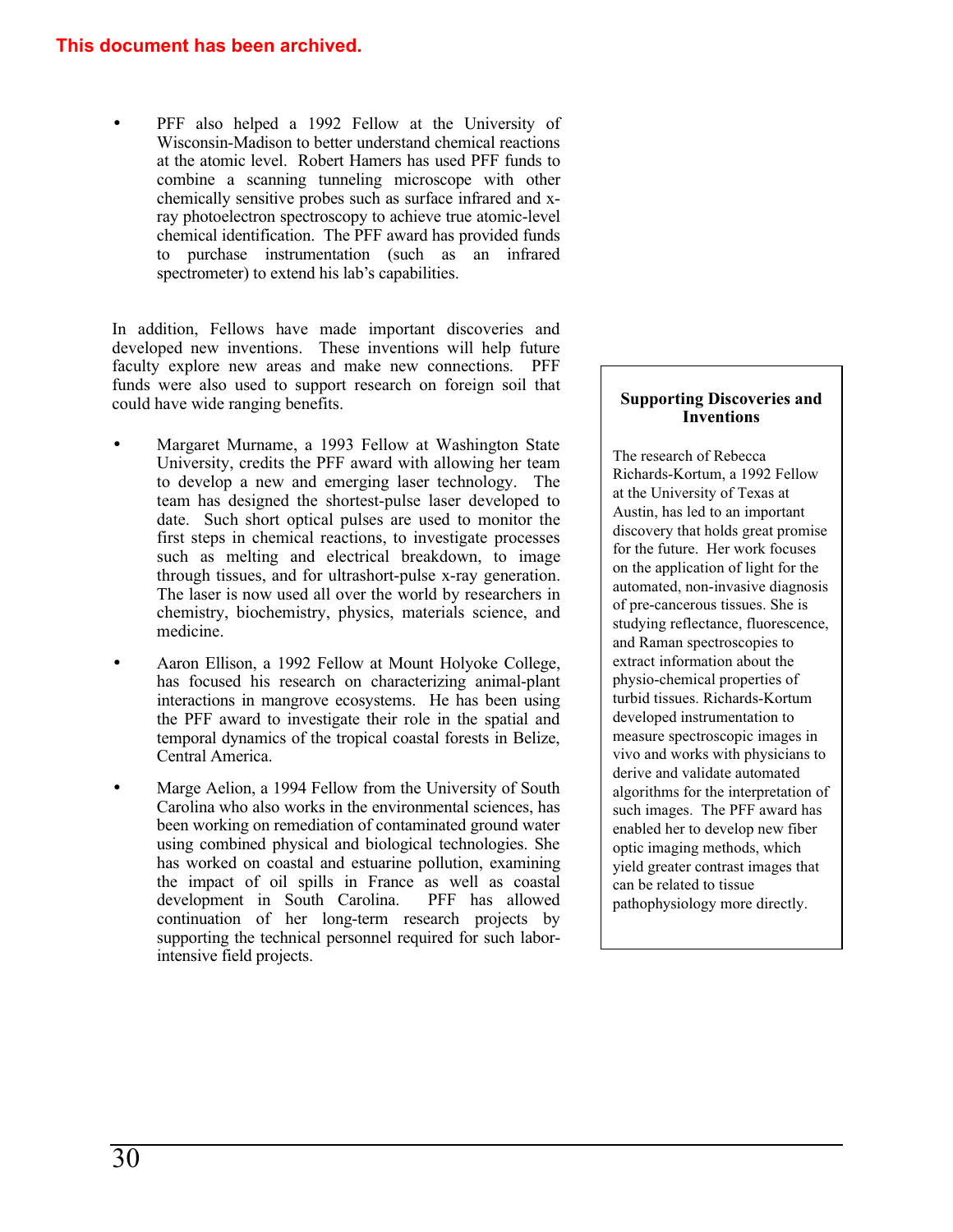#### **Promoting Fellows' Development as Academic Scientists**

A core objective of the PFF program is the promotion of the Fellows' development as academic scientists who will not only conduct research of the highest quality, but achieve the further recognition of having their research findings published in wellrecognized acedemic sources. All of the Fellows' progress reports and curriculum vitae contained citations for products that were published (e.g., articles in refereed journals, books, or book chapters). Some examples of the quality of publications achieved by PFF-supported Fellows are noted below:

- June Ni (1994) conducted research on precision engineering, some of which was conducted in collaboration with an industrial consortium. He received the American Society for Mechanical Engineering's "Best Paper Award" for his September 1998 paper, "Thermal Bubble Formations on Polysilicon Micro Resistors" published in the *ASME Journal of Heat Transfer.* Some of his other journal citations included: *IEEE/* other journal citations included: *IEEE/ ASME Journal of Microelectromechanical Systems, Microsystem Technologies Journal, Thermal Sciences and Engineering, Microelectronics Journal,* and *Sensors and Actuators.*
- The research conducted by Emir Macari (1992), which informs analysis of earthquake hazards, has been published in a number of journals, including *Geotechnical Testing Journal*, *International Journal of Mechanics of Cohesive-Frictional Materials, Journal of Computing, Journal of Geotechnical Engineering*, and the *Transportation Research Record*.
- Some other periodicals that published student research papers include such wide ranging publications as *Geology*, the *American Journal of Physical Anthropology*, and *Water, Air and Soil Pollution*.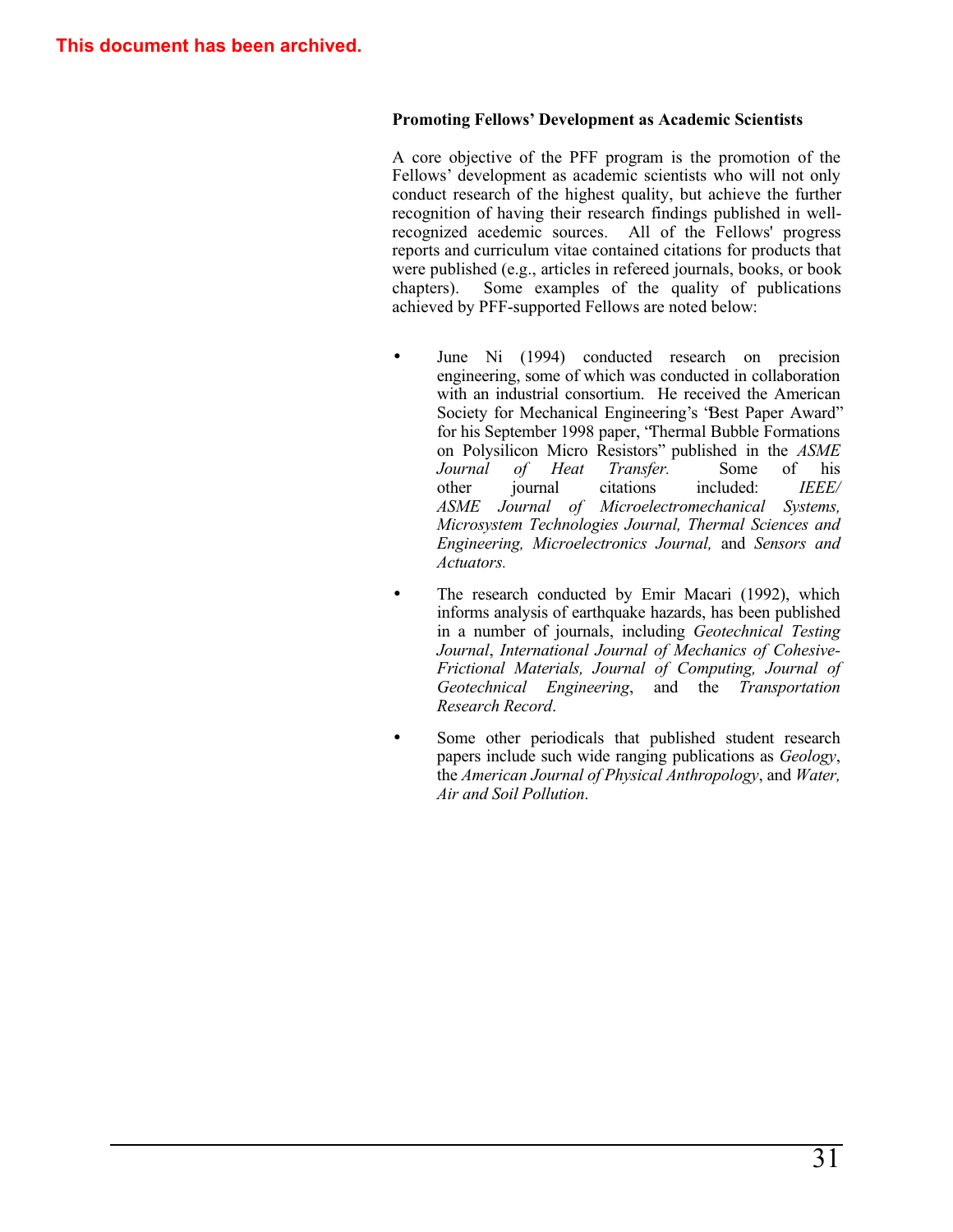## **Disseminating Research Findings**

The Fellows' progress reports and curriculum vitae detailed a wide range of presentations that occurred during the PFF award period. Shira Broschat (1992) stated in an interview for this report:

> The PFF award generated a lot of visibility for the university, and there was a snowball effect. There were articles about me in research and research society newsletters. I was asked to be involved in forums about science and the national interest, panels, and National Academy of Engineering symposia — because I was a PFF.

Some Fellows also indicated that providing new dissemination opportunities to their students was an important contribution of the PFF award. Most of these student products were traditional– research papers suitable for publication or presentation at professional meetings. Examples of presentations include the following:

- A student of Cheng Zhu, a 1993 Fellow at the Georgia Institute of Technology, presented a conference paper at an international conference in Singapore with PFF support.
- Three students of Anne Grauer, a 1993 Fellow at Loyola University of Chicago, presented their research at the Midwest Bioarchaeology and Forensic Anthropology conference.
- Two students participated in workshops at the National Center for Ecological Analysis and Synthesis, which were organized by James Clark, a 1994 Fellow at Duke University.

## **Promoting Productivity and Accomplishments as Teachers**

The Foundation has long supported efforts to promote the development of a cadre of scientists and engineers who can keep the United States at the forefront of innovation and technological progress. Such a workforce requires a sufficient diversity in expertise and perspective to cover the important functions that scientists and engineers serve in our society. It also requires the capability to function effectively in a globally interdependent environment.

While previous NSF efforts to support young tenure-track faculty had been designed to promote this goal, the PFF program clearly placed a special emphasis on advancing teaching practices, integrating education and research, increasing the

### **Disseminating Findings**

PFF has given Emir Macari, a 1992 Fellow at the Georgia Institute of Technology, the opportunity to develop publications as well as participate in national forums that are shaping the conceptualization of science and engineering. Macari's research areas include a range of specializations such as computational mechanics, assessment of liquefaction potential, and geo-environmental issues related to sustainable technologies. For example, Macari's PFF-funded work included a project that deals with integration schemes for constitutive elasto-plastic soil models (multi-surface models). His team is developing a fully coupled variational formulation that can mimic the response of saturated soils (soil-fluid) under dynamic excitations. The intent of this project is to properly model the response of soils that may potentially liquefy under seismic loads. Since receiving the PFF award, Macari has been interviewed for newspapers and television on a variety of topics ranging from his specific research interests to encouraging minorities to pursue scientific and engineering careers.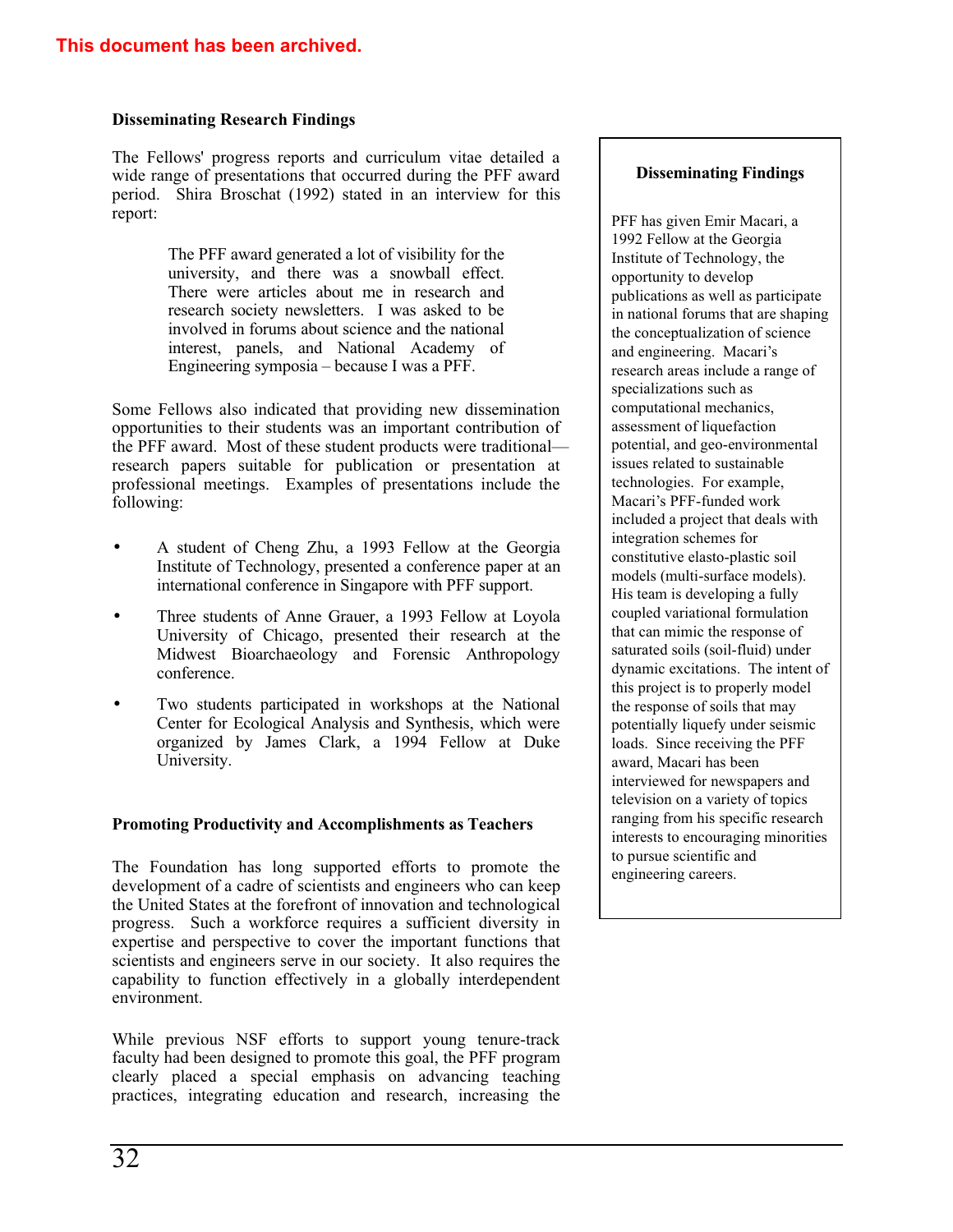number of the traditionally underrepresented in science and engineering fields, and preparing scientists and engineers to participate in a global environment. Unlike its predecessors, the PFF program's selection criteria emphasized a nominee's competence and leadership as an educator, including

- implementation of new curricula,
- design of courses,
- authorship of educational books,
- participation in cross-discipline research efforts,
- recognized contributions to educational reforms, and
- noteworthy service to the institution or the community on behalf of the institution.

Consequently, Fellows came into the PFF program with a proven track record as teachers and educators. Fellows reported a variety of PFF-related activities and accomplishments in the following areas: (1) enhancing the quality of undergraduate and graduate instruction; (2) promoting increased representation of women and minorities in science and education fields; and (3) collaborating with researchers and scholars in other countries.

## **Enhancing Quality of Undergraduate and Graduate Instruction**

All of the Fellows used their PFF funds to include graduate students in their work, and 62 percent invited undergraduate participation in their projects as well. In fact, undergraduate students receiving PFF support were frequently supervised by or worked alongside graduate students. The following examples illustrate how PFF funds were used to enhance students' educational experiences.

- Aaron Ellison (1992) used PFF funds to take several of his undergraduate students on an 8-day expedition to the Florida Everglades to study mangroves. In addition, he used PFF funds to enable 13 students to participate in field research in Belize, Central America, during the summer or spring breaks.
- The Virtual Reality Geotechnical Laboratory at the Georgia Institute of Technology serves as both a research and teaching facility. Developed by Emir Macari (1992), the lab permits students to test the behavior of soil samples. Students can try out a variety of options and receive realtime feedback on the testing procedures they used.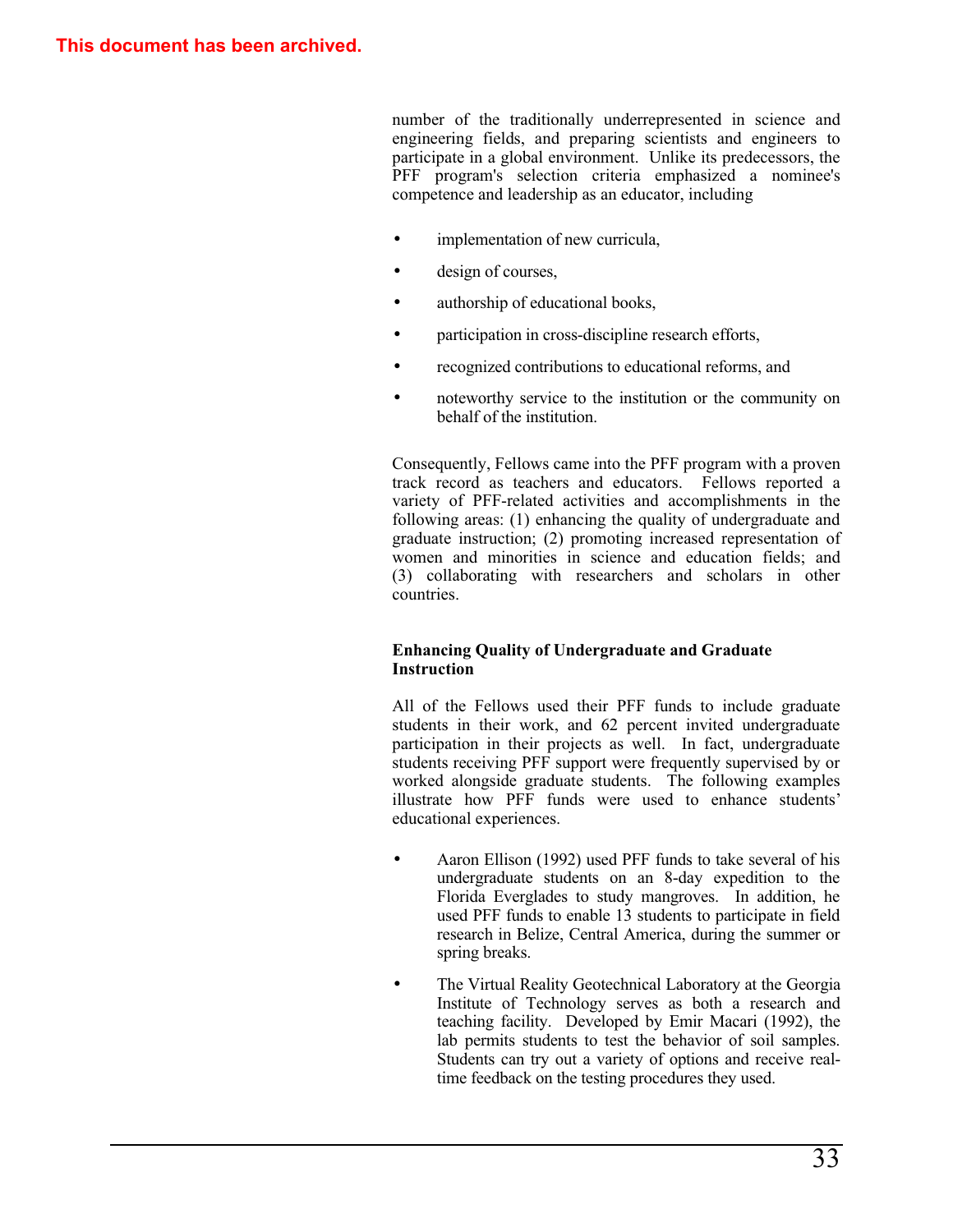Marge Aelion (1993) and one of her doctoral students have been using radiocarbon to estimate the biodegradation of petroleum. Since this area had not been investigated previously, it would likely not have been funded by other means. In short, because of PFF, she can now offer students more financial support than before the award.

PFF funds were also used to support small- and large-scale curriculum enhancement efforts. Small-scale efforts generally involved redesigning or developing individual courses, while large-scale initiatives focused on redefining entire course<br>sequences or areas of specialization. Often, curriculum sequences or areas of specialization. development efforts were aimed at building stronger connections<br>between research and teaching. One course made this between research and teaching. connection by emphasizing areas that were undergoing rapid<br>development due to contemporary research (Marija development due to contemporary research (Marija Gajdardziska-Josifovska, a 1995 Fellow). Others courses simply used examples from their research to illustrate course concepts, e.g., using examples from bioengineering research to illustrate basic concepts and show their relevance to health issues (Rebecca Richards-Kortum, 1992).

Several of the course improvements reported by Fellows involved making technology an integral part of instruction. Technology served two functions in these cases: motivating students, and engaging them in the kind of active, hands-on learning that promotes deep understanding of scientific content.

- Peter Wipf, a 1994 Fellow at the University of Pittsburgh, developed an interactive program to help students visualize three-dimensional structures. This kind of visualization is one of the most challenging intellectual tasks faced by students in organic chemistry. The program permits students to manipulate these structures on holographic displays to better understand the basic set of 25 reactions that form the mainstream of sophomore-level organic chemistry.
- Thomas Anderson, a 1994 Fellow at the University of California at Berkeley, developed a new software package for teaching undergraduate-level operating systems. The software permits students to explore engineering design choices in all areas of modern operating systems: thread systems, file systems, multi-programming, virtual memory, and distributed systems. This course is now widely used by institutions throughout the country.

## **Enhancing Undergraduate Education**

Zorana Popovic, a 1993 Fellow at the University of Colorado at Boulder, set up an arrangement for involving students in her research activities. She worked closely with 10 Ph.D. students who, in turn, worked closely with four undergraduate research assistants. The graduate and undergraduate students were organized into research teams that met in blocks of 4-6 hours every week. On one team, the senior graduate student managed the project and worked on the theoretical aspects of the study's design, while the junior graduate student took the lead on measurement activities; the undergraduate took charge of manufacturing and fabrication. In this way, the graduate students gained experience as teachers and mentors, while the undergraduates gained experience conducting authentic research in a specific topic area.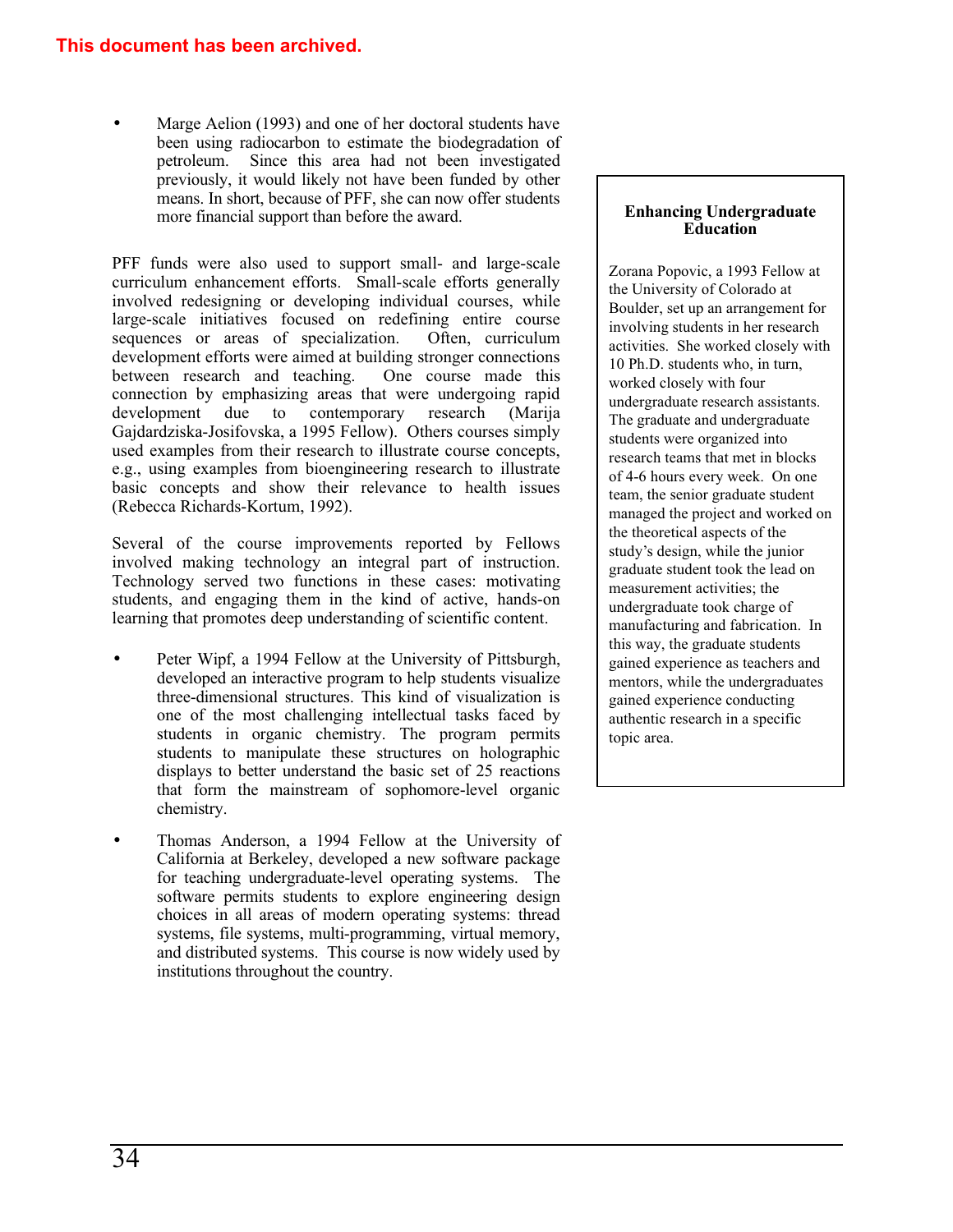## **Assisting SMET Students**

A 1994 Fellow at Stanford University, Connie J. Chang-Hasnain, developed and implemented a novel teaching tool– simulated device animations– for two undergraduate core courses. Realizing the limitations of traditional classroom teaching methods in conveying abstract material, she complemented regular course material with animated simulations of various basic electronic devices, e.g., a junction diode, a metal-oxidesemiconductor field effect transistor, a bipolar transistor, etc. The goal was to use animated movies to provide a visual aid to understand complicated concepts, to give students a clear grasp of physical parameters, and to stimulate the interest in the course material. In addition, by implementing the movies on computers in the engineering center and dormitories, students can conveniently use the interactive animation at their own pace. The animation is now being used in both undergraduate and graduate-level electronic device courses and is also available on a 30-minute videotape for dissemination to other universities.

Fellows also undertook larger scale curriculum projects. For example, Zorana Popovic (1993) developed a new sequence of undergraduate electromagnetic courses at the University of Colorado at Boulder. The first course is taken by all electrical and computer engineering students and the second by students with a stronger interest in the field. The two new courses start with simple mathematical tools, some discussion of applications, and laboratory work. One of the goals in redesigning the course sequence was to engage and retain bright students, who, in the words of Popovic, "start looking for the door after the first class, as soon as the instructor writes Maxwell's equations on the board."

Courses have been designed by Fellows to motivate students already interested in science and engineering. Several PFFsupported curriculum efforts were also developed for students majoring in other fields. These courses attempt to demystify science, raise the general level of science literacy among nonscience majors, and attract more students to the sciences.

- At Washington State University, PFF funds were used to develop a new computer literacy course for non-science majors that share these objectives. A major emphasis is the impact that technology has on daily life. Shira Broschat (1992) developed the course and hopes that this exposure will increase public awareness and support of technology.
- Dartmouth offers a course developed by another PFF Fellow, Marcelo Gleiser (1994), that is also aimed at undergraduate students with majors in other areas. The course, "Physics for Poets," has been very well received.

Finally, several Fellows commented that the prestige attached to the PFF award facilitated their efforts to improve their departments. For example, Shira Broschat (1992) remarked that, "the PFF award has a great impact on less prestigious universities in that it makes them better known, helps them go after more money, and attract faculty." David Zumbrunnen (1992) also stated that one benefit of PFF was his enhanced capacity to advocate for changes at his home institution (Clemson University). As he stated in an interview for this report, "the award gave me a stable platform to affect change at Clemson– harmonizing research and undergraduate education." He met with deans and reported on problems impeding progress in education and research arenas. Zumbrunnen was able to do this, as he stated, "because as a PFF I didn't fear retribution– I was an agent for change."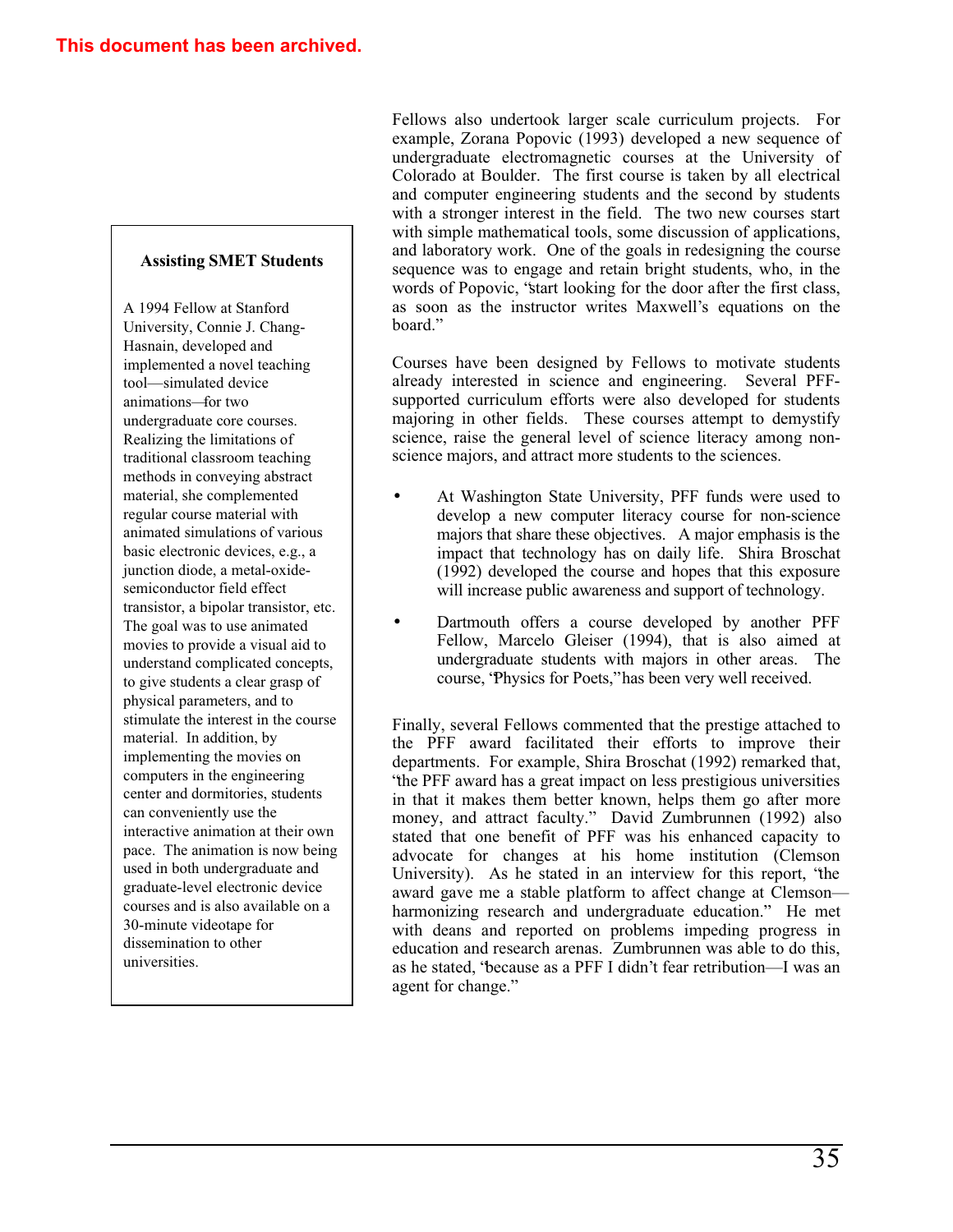## **Impact of PFF on Fellows' Efforts to Collaborate with Other Researchers and Practitioners**

The Foundation defines its goal on Connections as the extent to which "the results of NSF awards are rapidly and readily available and feed, as appropriate, into education, policy development, or use by other federal agencies or the private sector. . . . Exceptionally strong performance is characterized by NSF staff and grantees actively reaching out to potential users, and NSF-supported work playing critical roles in important innovations or problem solving for society" (NSF FY 1999 GPRA Performance Plan, March 1998). The PFF program explicitly encouraged young investigators to seek out relationships that would put their ideas to work in solving society's important problems. Fellows were encouraged to support this goal by forming partnerships and sharing their expertise with representatives from public, private, and international organizations.

### **Contributing Expertise to the Public Sector**

NSF has always encouraged scientists to participate in public policy forums to assure that federal initiatives involving science and technology rest on a solid research base. Seventy percent of Fellows used their progress reports to describe their efforts to testify before national or state legislatures, prepare documents for public officials, serve on NSF panels and selection committees, and consult with government agencies. In fact, the 1992 PFF class met as a group in Washington, DC, in June 1992 to develop strategies for influencing local, state, and national policy issues important to research and education in science and engineering. The group was made up of 30 scientists and engineers from geographically diverse institutions ranging from small, private liberal arts colleges to large, public research universities. Topics discussed included the future direction of scientific funding and educational issues. The concerns of the group were presented for Congress' consideration through both written and oral testimony.

*The PFF program explicitly encouraged young investigators to seek out relationships that would put their ideas to work in solving society's important problems.*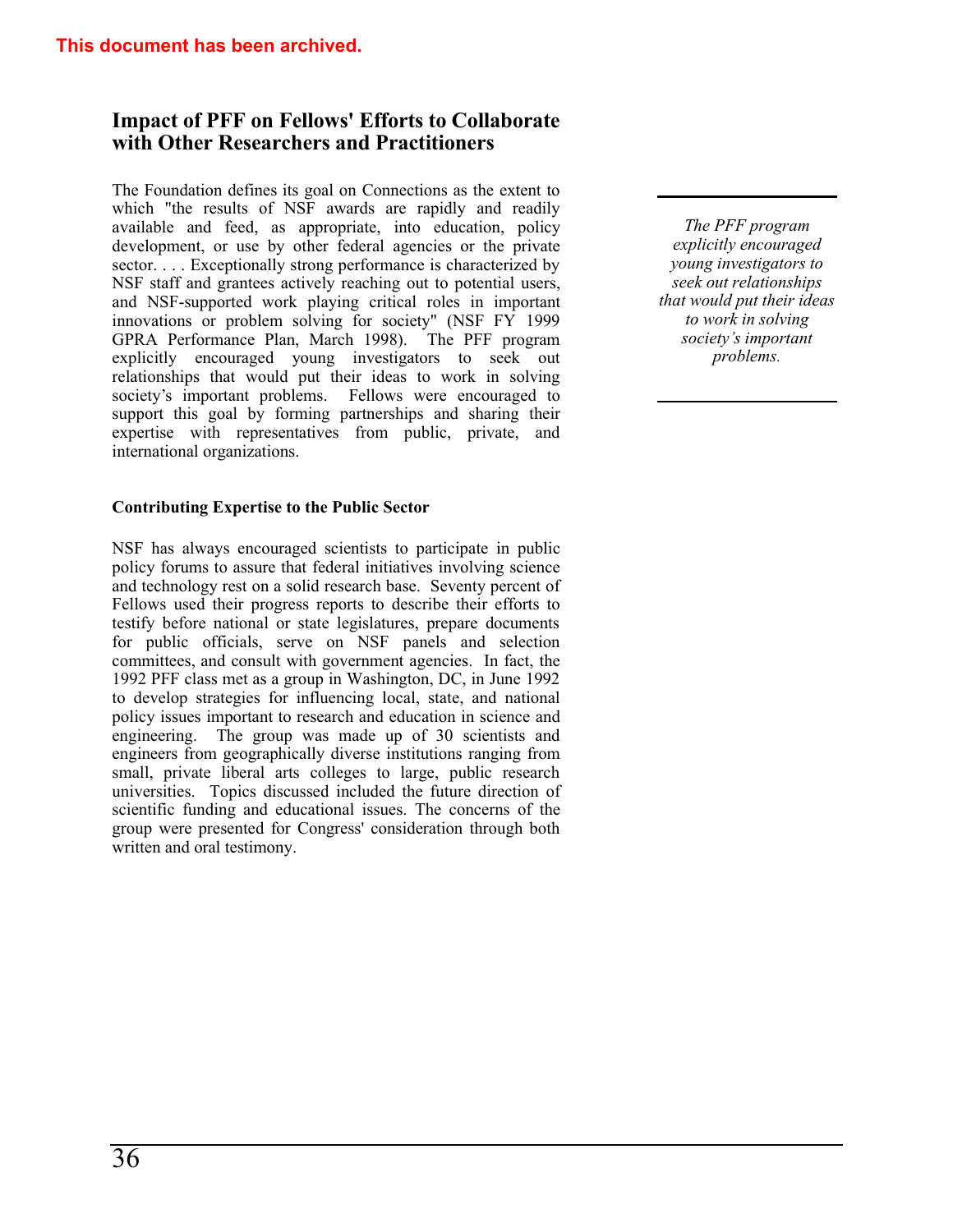### **A Sampling of Fellows' Contributions to Public Policy**

- Ingrid Burke, a 1993 Fellow at Colorado State University, was invited to give testimony before the Senate Committee on Commerce, Science, and Transportation. She appeared at the hearing concerning computational biology. The committee was interested in finding out about this new biology subdiscipline as it related to the future of science in the United States.
- Mary L. Lowe, a 1992 Fellow from Loyola College in Maryland, served on a planning committee for the "Forum on Science in the National Interest," organized by the White House Office of Science and Technology.
- David Zumbrunnen, a 1992 Fellow from Clemson University, developed a briefing paper, which along with papers submitted by other invited scientists and engineers, formed the basis for the White House publication, "Science and the National Interest."
- Ephrahim Garcia, a 1993 Fellow from Vanderbilt University, consulted with the Office of Research and Development of the Central Intelligence Agency on applications of technology to intelligence gathering.
- Chris Jacobsen, a 1992 Fellow at SUNY-Stony Brook, testified to a House subcommittee on science during NSF's reauthorization hearings in late 1992. The testimony covered the following topics: the future direction of the NSF, the balance between curiosity-driven and strategic research at the NSF, the lack of official emphasis on teaching excellence in the tenure and promotion policies of higher education institutions, and the use of block grants to fund academic departments or related research groups.
- As a result of the June 1992 meeting in Washington, DC, David Culler, a 1992 Fellow at the University of California at Berkeley, drafted a letter to the Clinton Administration that reiterated some of the ideas that were expressed in the meeting. The letter also expressed a concern for preparing the United States for the next millennium. In his words, such preparation 'requires not only continued advancement of ideas through pure and applied research, but the training of a workforce with a far deeper understanding of science and engineering principles."
- Aaron Ellison (1992) presented a letter to the National Science Board that represented the views of a number of PFF grantees. The letter stressed that there should be no compromise in supporting basic research and emphasized the importance of educational reform. Specifically, the Fellows requested that support for science education be expanded to incorporate the development of new teaching tools and methodologies, retraining of faculty in the teaching of non-traditional students, and re-tooling faculty to teach new disciplines.
	- In January 1994, Emir Macari (1992) was invited to participate in the Forum for Science in the National Interest organized by the White House Office of Science and Technology Policy. This forum assembled a group of science and engineering experts from across the Nation to discuss and present recommendations to President Clinton for his administration's science policy document. In August 1994, he was invited to the release ceremony of "Science and the National Interest," the document that resulted from the January meeting. The position paper that Macari presented encouraged cooperation between the scientific research communities of the Americas.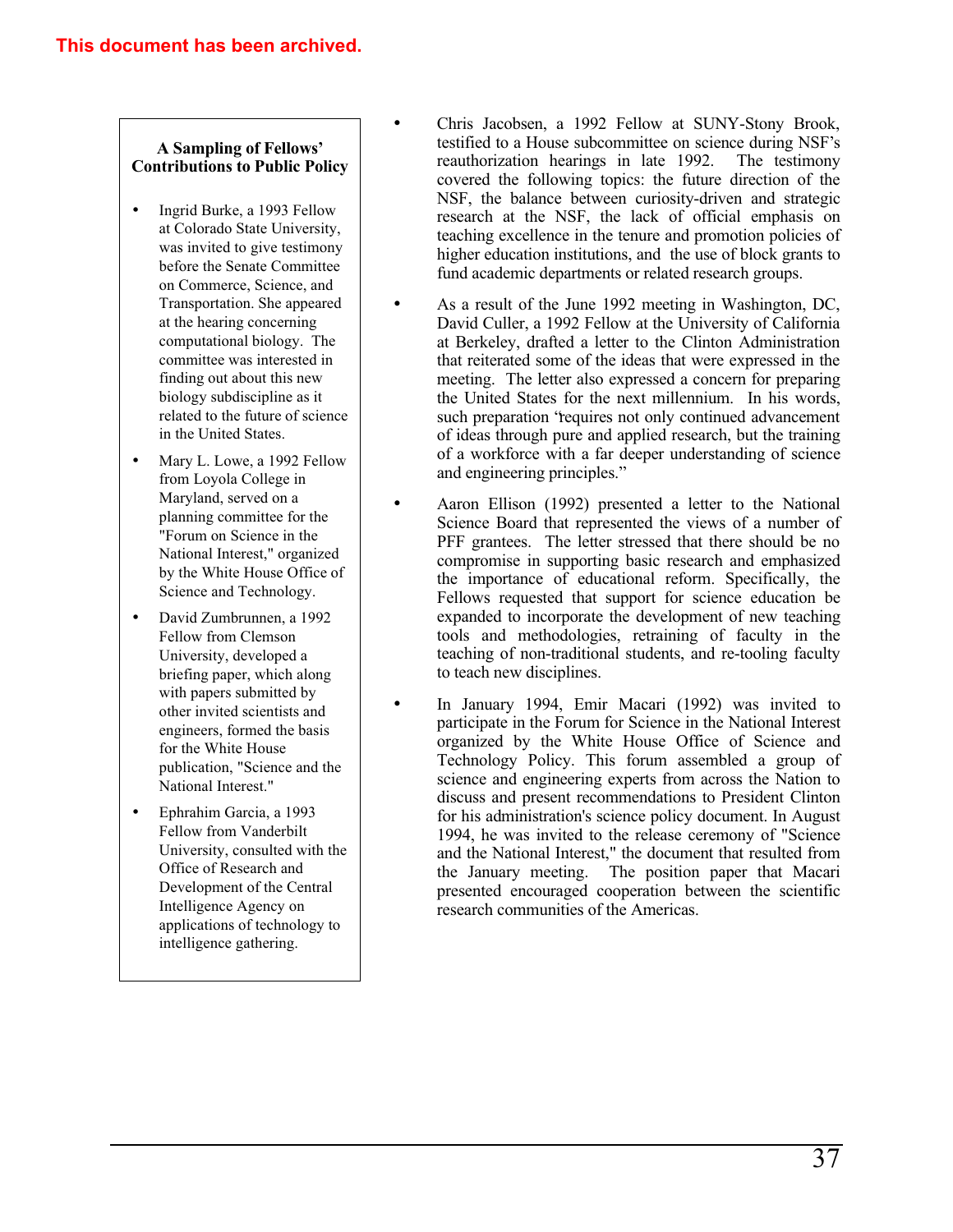## **Contributing Expertise to Private Industry**

Collaborations with industry are quite important for moving projects from basic research to product development and utilization. Twenty-one percent of Fellows described their work with representatives from the private sector. The following examples illustrate the efforts of some Fellows that have contributed to private industry:

- Margaret Murname (1993) and her research group entered strong interactions with industry, based on several important breakthroughs the group made in the technology of ultra-fast lasers. These lasers generate short pulses that can be used to monitor the first steps in chemical reactions, investigate processes such as melting and electrical breakdown, and image through tissue. She has worked with many optical component companies on product improvements based on her research. The lasers also are commercially available and are being used by researchers worldwide.
- Other Fellows are building bridges between their research laboratories and industry by helping to broaden the education of scientists and engineers employed in the private sector. For example, Siu-Wai Chan, a 1993 Fellow at Columbia University, offered on-site graduate courses to employees of local companies. Three of her courses (elements of materials science, thin films and layers, and electron microscopy of materials) have been conducted via the Columbia video network (CVN). The CVN program provides working engineers an opportunity to increase their productivity through continuing education.
- Peyman Givi, a 1992 Fellow, taught courses from SUNY's mechanical and aerospace engineering curriculum at a local automotive plant. Engineers who took the class earned university credits. According to Givi, the teaching relationship helps bridge an important gap between industry and academe. In his words, engineers learn to "appreciate the need for 'basic' science and mathematics in dealing with 'complex' engineering problems."

### **Collaborating with Researchers and Scholars in Other Countries**

PFF Fellows also reported collaborations with researchers and scholars in other countries. Thirty-eight percent of Fellows worked with international colleagues and participated in international events. PFF awards also made it possible for Fellows to attend prestigious international meetings in a variety of scientific fields. Some specific examples follow:

#### **Collaborating with Private Industry**

Jun Ni, a 1994 Fellow in the area of precision engineering at the University of Michigan, devised an approach that could improve machine accuracy by 4 to 10 times. For some time, efforts in precision engineering have focused on developing tools and techniques that can enhance the performance of machine tools. By collaborating with an aerospace company, Ni was able to test his error detection technology in a real production environment. This relationship also was instrumental in the young scientist's taking the lead in an industrial consortium formed by three automotive and six machine tool manufacturers. The consortium's goal is to develop a new generation of intelligent work units.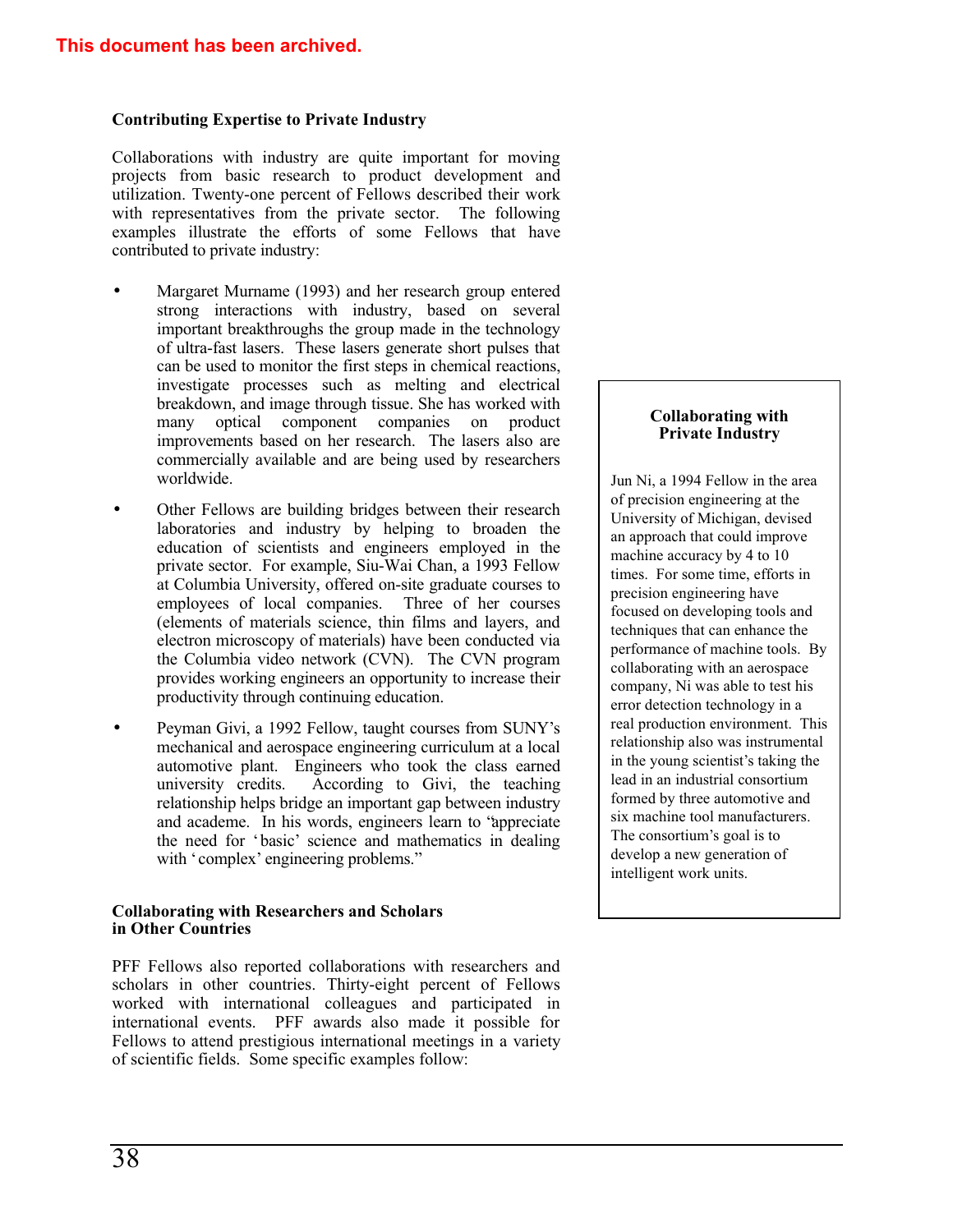## **Supporting International Outreach**

One of the most unique international outreach activities made possible by the PFF program was initiated by Jose Escobar, a 1992 Fellow at Cornell University. He organized the first summer school in mathematics ever held in Colombia, South America. These summer schools provide students with access to mathematicians from the United States, Europe, and Latin America. Since the program started, 15 Colombian students who attended these summer schools have come to the United States and five others have gone to Brazil to continue their studies in mathematics. According to Escobar, "this is an unprecedented phenomenon in Colombia, where the number of mathematicians with a Ph.D. degree is very low."

- PFF enabled Aaron Ellison (1992) to spend the first six months of sabbatical leave working with colleagues at marine laboratories in Guam, Australia, Malaysia, and South Africa. Ellison spent the remaining part of his leave teaching seminars on tropical ecology in Guayaquil, Caracas, Kuala Lumpur, Penang, Calcutta, and Capetown.
- Marge Aelion (1993) attended the Tenth International Conference of Women Engineers and Scientists held in Budapest, Hungary. With three other faculty from her university, she traveled to Novosibirsk and Irkutsk, Siberia, to promote a Russian-American partnership in environmental science education and training.
- Gareth McKinley, a 1995 Fellow at Harvard University, visits England every summer to lecture and talk with students at the London International Youth Science Forum. This gathering includes 350  $11<sup>th</sup>$  and  $12<sup>th</sup>$  grade students from 46 countries who spend two weeks in London learning about research and science. McKinley lectures on "nonlinear dynamics and chaos in the world around us" and uses demonstrations from physics, chemistry, meteorology, and medicine. The goal of these efforts is to reach budding scientists interested in research and stimulate them with a variety of contemporary ideas.

## **Impact of PFF on Fellows' Efforts to Promote Opportunities in Science and Engineering**

PFF Fellows reported being actively engaged in a number of efforts directed at increasing opportunities for a variety of audiences in the fields of science and engineering. These included

- Promoting increased representation of women and minorities in science and engineering;
- Working with elementary and secondary schools;
- Supporting teacher education and professional development; and
- Creating science enrichment opportunities for K-12 students.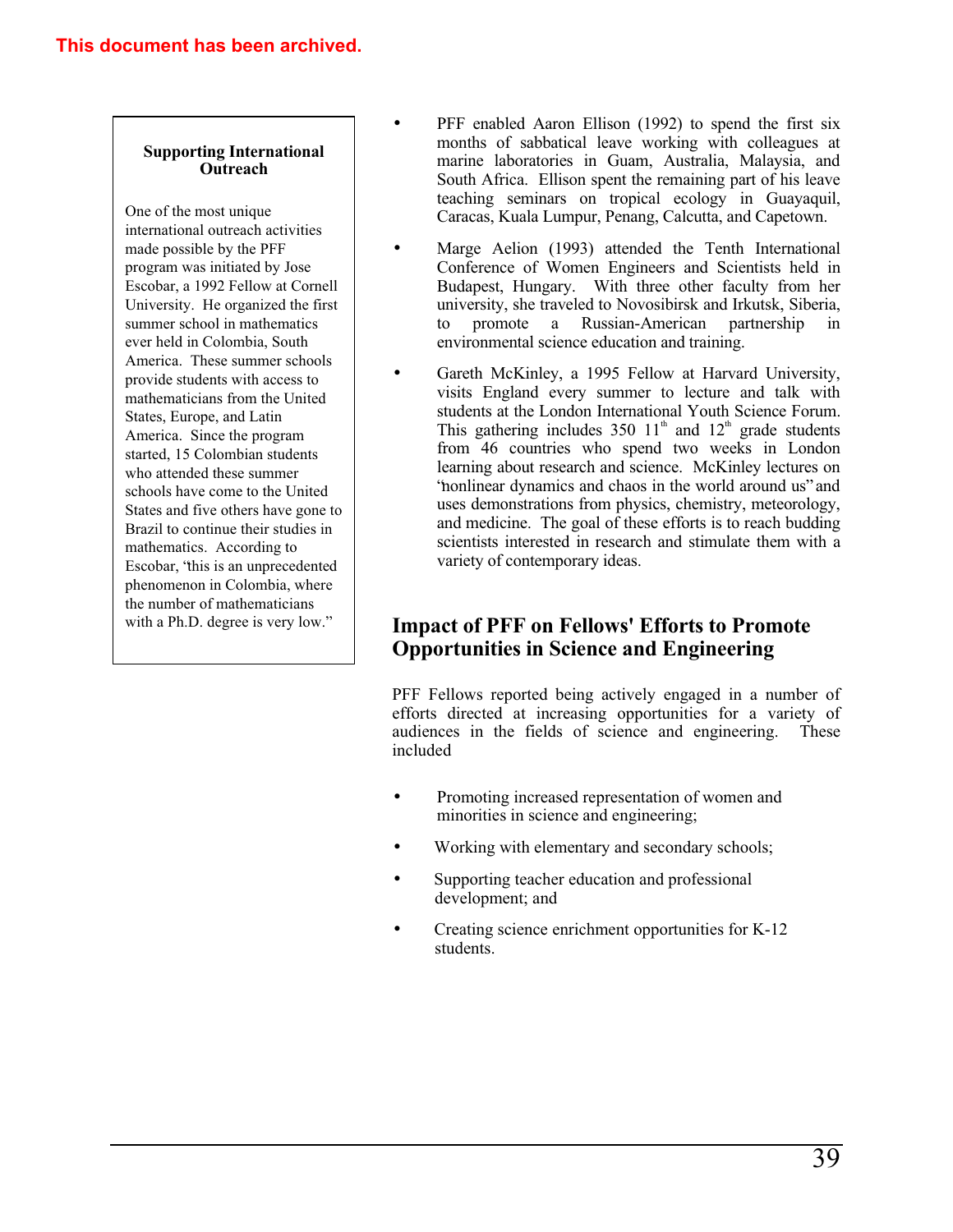## **Promoting Increased Representation of Women and Minorities in Science and Engineering Fields**

Thirty-six percent of the Fellows used their PFF awards to promote increased representation of women and underrepresented minorities in science and education fields. For example, 20 percent of Fellows described their work as mentors, faculty advisors, or research supervisors to women and minority students. The relationships of these students to the sponsoring Fellow were typical of mentoring relationships. The female or minority student was drawn into PFF-supported research projects, provided with opportunities to learn the fundamentals of research, and offered guidance on their academic careers.

In some cases, special minority programs were created and coordinated by PFF Fellows.

- Anne Grauer (1993) chaired a university committee that offered a summer internship for freshman and sophomore women who were not majoring in a science. The program for talented students who suffer from "science anxiety" was designed to introduce participants to various means of scientific inquiry.
- Through the "Women in Engineering Program" at Drexel University, Athina Petropulu (a 1995 Fellow) visited local high schools to give demonstrations on speech processing and its uses. Using a mobile computer laboratory, she provides students with the opportunity to have hands-on experience via the computers, cameras, and microphones included in the lab.
- Through a "Success in the Sciences" program, black and Hispanic students at Rutgers University conducted independent research projects under the guidance of Jing Li, a 1995 Fellow. The expectation was that this closely supervised experience would help students succeed in their college courses.
- Neuroscientist Chiye Aoki, a 1992 Fellow at New York University (NYU), mentors a female student in neuroscience research through the Hughes Undergraduate Summer Research Program. One of the students has returned for two succeeding summers to conduct an honors research project sponsored by the NYU Medical School.
- At the University of California-Davis, underprivileged minority undergraduates who majored in mathematics or physical science were paired with faculty members such as Louise Kellogg, a 1992 Fellow, for individual attention and mentoring throughout their undergraduate careers. This

#### **Creating Special Minority Programs**

Hilary Lackritz, a 1993 PFF Fellow at Purdue University, developed a program for minority students that served two functions. The first was to provide a support system for students within the department. The program offered additional (minority) teaching assistants for the courses that traditionally proved most difficult for minority students, supplied minority role models from the engineering community, provided information on industrial and graduate school opportunities, and paired each student with an individual faculty advisor to create additional personal support. The second function served by the program was to aid in the recruitment of additional minority students. Program participants visited high schools with large minority populations to interest students in the University's chemistry program. According to Lackritz, through this involvement "the undergraduates act as positive role models within the community, gain self-confidence, and [obtain] security in their own position. This is an excellent method for letting current students have 'hands-on' experience in counseling, communication skills, and personal development. It will also be an important recruiting tool for the University."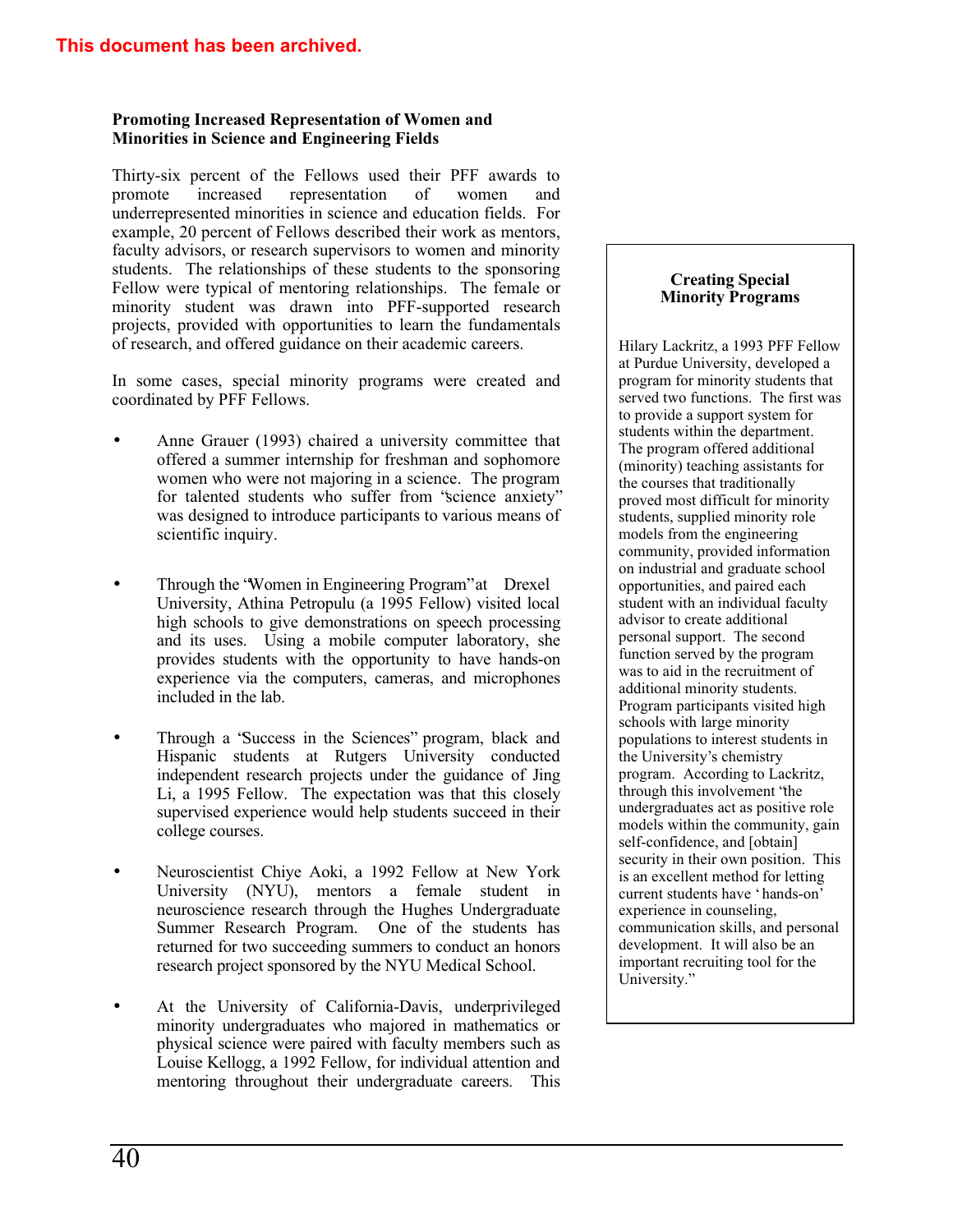program, originally sponsored by NSF, is now funded completely by the university.

## **Working with Elementary and Secondary Schools**

The Foundation defined its goal on improved achievement as the extent to which NSF awards are used to foster the development of essential skills and concepts in mathematics and science at all educational levels. Fellows contributed to this goal by participating in outreach activities involving elementary and secondary school teachers and students. In fact, as shown in Table 3-1 on page 26, 47 percent of Fellows had taken steps taken to contribute their time and resources to pre-college science education. Examples included providing pre- and inservice education to K-12 teachers, creating or coordinating special enrichment programs for K-12 science students and their teachers, and participating in school-wide outreach activities aimed at generating interest in science and engineering careers.

### **Supporting Teacher Education and Professional Development**

A significant number of Fellows described their efforts to provide professional development to K-12 teachers.

- Jing Li (1995) and several colleagues at Rutgers set up a summer research program in chemistry for local high school teachers. The program was designed to (1) forge stronger connections between colleges and local high schools to advance the sciences, and (2) provide teachers with the tools for guiding high school students toward careers in chemistry, physics, and mathematics. The activities gave high school teachers an opportunity to "refresh their knowledge, explore new ideas, learn new techniques, and gather new information on current developments in science and technology."
- Mary Lowe (1992) used PFF funding to organize an allday academy for 12 high school mathematics, science, and technology teachers. The academy, which focused on computer applications suited to participants' classrooms, was designed to help participants and their colleagues effectively integrate computers into their teaching. At the close of the academy, attendees took part in a conference for several thousand Maryland science teachers conducted with computers. In exchange for the training and equipment, the 12 teachers continue to collaborate with Lowe on developing workshops and conducting presentations for other groups of teachers.

#### **Creating Special Minority Programs (continued)**

Another significant program for underrepresented groups, directed by 1995 Fellow Christopher Johnson, offers scholarships and mentoring for women who show promise in science and engineering. Originally funded by NSF, the program now is supported fully by the University of Utah. Each year, the program awards scholarships to 20-25 young women. During the summer before entry, participants take an interdisciplinary science course with components in biology, chemistry, mathematics, physics, and computer science; tour various laboratories; attend seminars given by professional women in science and engineering; and meet with career counselors. In the fall, participants begin work in research labs, where, in the words of the sponsoring Fellow, "they experience some of the excitement of cutting-edge research and gain an appreciation (and relevance) for the, sometimes dull, freshman science and engineering courses they are taking." PFF also enabled Erich Everbach, a 1992 Fellow at Swarthmore, to spend a semester teaching mathematics at a community college on an Indian reservation. Everbach reported that the experience helped him to become a more effective teacher generally, improved his teaching of minority students in particular, and increased his understanding of Native American issues.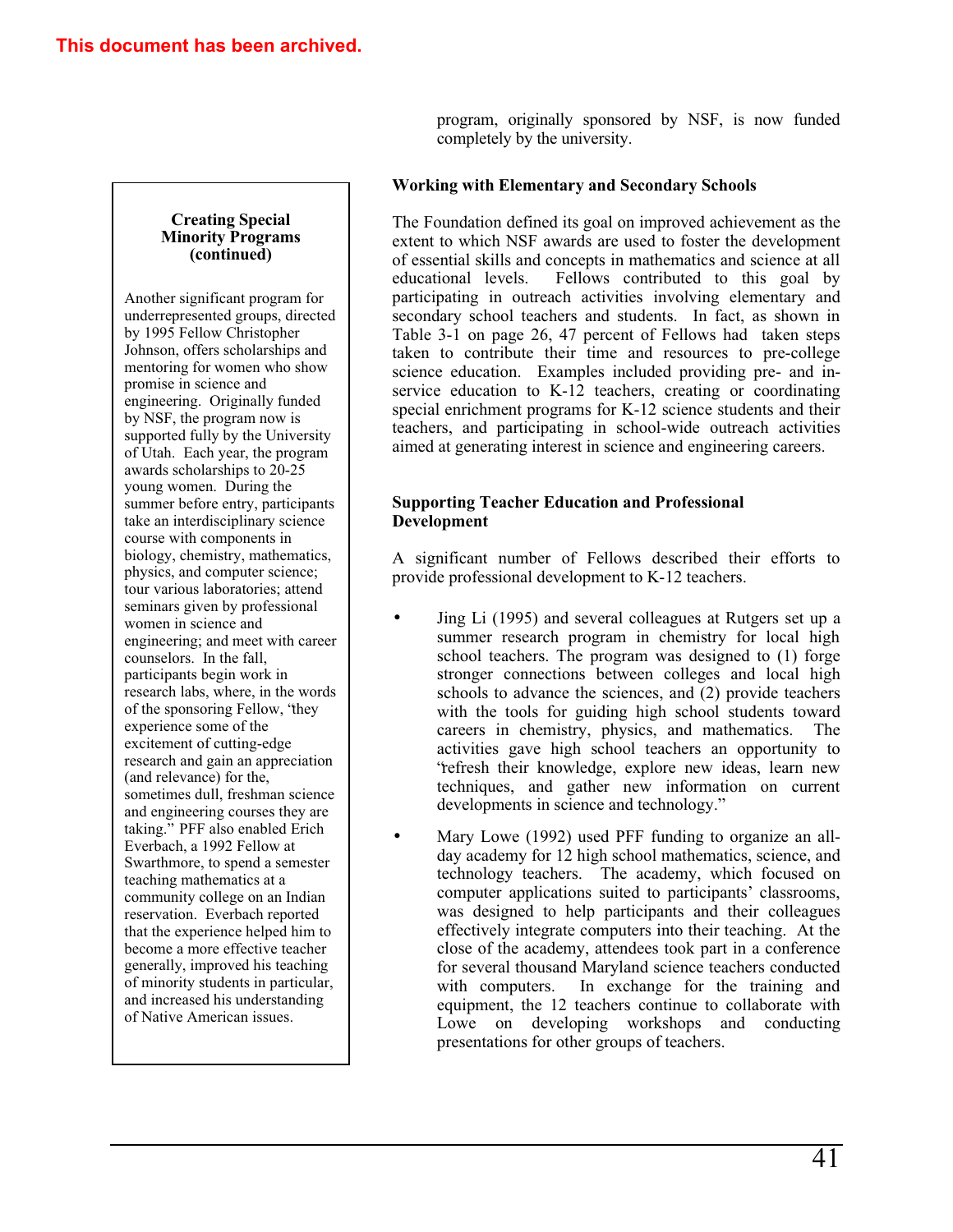## **This document has been archived.**

Jennifer Lewis (1994) organized workshops for teams of university faculty members, high school physics and chemistry teachers, and students. Each team created modules to supplement instruction in high school science courses. The modules, which can be downloaded from a university website as publication-quality documents, have since been distributed to high schools nationwide.

## **Creating Science Enrichment Opportunities for K-12 Students**

Several Fellows described steps they had taken to support individualized research opportunities for middle and high school students.

- Xing-Wang Deng, a 1995 Fellow at Yale, used his molecular and physiological plant laboratories as a training ground for local high school students. These students worked on specially designed research projects with graduate students in the program serving as their mentors. One of these high school students used the lab to develop a project that earned second place in a state science competition.
- Shira Broschat (1992) invited even younger students into her lab. During one year, she served as mentor to a 14 year-old middle school student, with whom she met every<br>week for a full semester. The student learned the week for a full semester. fundamentals of research– from library work to conducting experiments—by working on two of the Fellow's laboratory projects.

In addition, a number of Fellows served as mentors to elementary and secondary female or minority students. Two Fellows at different universities (Broschat, 1992, and Carreiro, 1995) involved high school students in summer research projects.

- Broschat served as mentor for a Vietnamese American and an African American student. In their second year, the two girls spent 8 weeks using the knowledge they had gained in the previous year creating a video on recycling for K-12 students. One of the girls later enrolled in an undergraduate electrical engineering program, and the other planned to begin her education in engineering after completing a tour with the Marine Corps.
- Margaret Carreiro mentored two high school juniors who worked in her urban ecology lab. One high school mentee studied the foliar nitrogen content and patterns of herbivory on the tree-of-heaven, while the other studied the effect of light on seed germination and seedling growth of the

### **Changing Pre-Service Education**

Robin Pemantle, a 1992 Fellow at the University of Wisconsin at Madison, has helped a group of educators make fundamental revisions in the sequence of mathematics courses taken by elementary students. The revisions, intended to align the teacher preparation program in mathematics with the professional standards adopted by the National Council of Teachers of Mathematics, were designed to "ensure that the teachers are well enough grounded in the elementary math content to discuss it articulately, teach it to others, solve difficult problems, use it in unfamiliar contexts, and treat it with confidence and mastery." Courses were structured around small-group problem-solving activities and demonstrations of models for good classroom practice. The courses also gave individual attention to the special needs of each prospective teacher, addressing specific gaps in mathematical knowledge or understanding.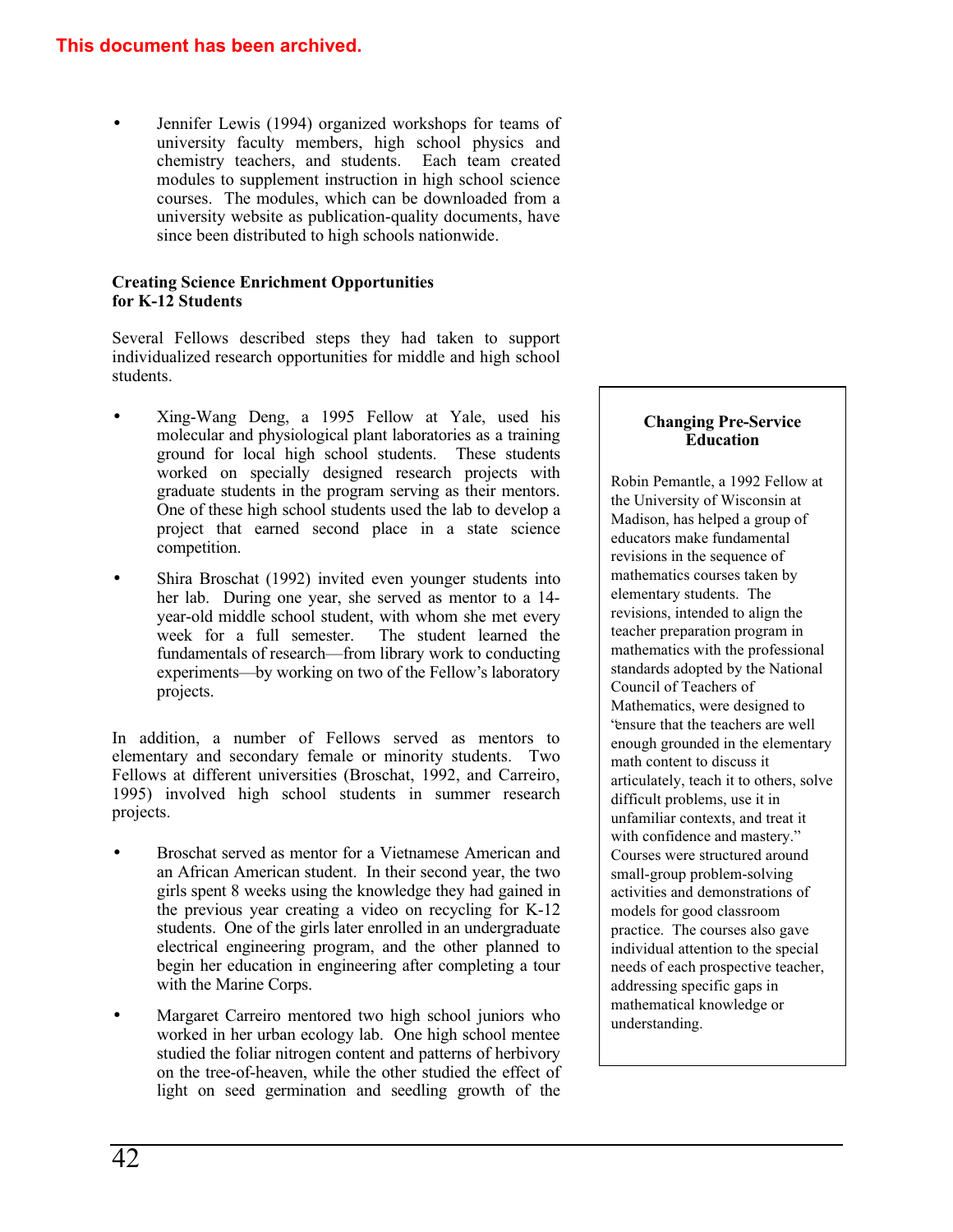Norway maple and the tree-of-heaven. Students in the summer program completed their projects and presented their results at a colloquium. This work will likely form the basis of future publications for the students.

Fellows also used their PFF funds to create other kinds of structured enrichment experiences for students. Other enrichment opportunities organized by Fellows included participating in a summer workshop for gifted middle school students and working with student organizations to create awareness of opportunities in scientific careers.

- James Nowick, a 1995 Fellow at the University of California at Irvine (UCI), developed the UCI Chemistry Outreach Program to increase students' interest in chemistry. Over 80 graduate students have performed demonstrations and given lectures, reaching in excess of 6,000 students.
- Nancy Songer (1995) has trained graduate students to mentor middle school students in a program called "Kids as Global Scientists." The program also involves developing curriculum, support materials, and software for teachers, students, and scientists. She states, "With PFF funds I've been able to scale the program up to a much larger number of kids." As of March 1997, she had "4,000 kids from all over the world sharing data and information about time and weather imagery." In addition, Songer has developed an 8 week middle school weather curriculum for the program using a great deal of imagery to capture students' attention and illustrate concepts.
- Wolfgang Bauer (1992) teaches a 2-week physics class for 60-90 gifted middle school students each summer. In addition to teaching in this program, he has participated as an event supervisor in the Michigan Science Olympiad for middle and high school students.
- John Coulter, a 1993 Fellow at Lehigh University, regularly organizes tours of his laboratories to inform high school students about careers in science and engineering. In addition, members of his student research group hosted a research symposium that targeted K-12 students during "engineer's week." Several hundred local students and their parents attended.
- Gary Bernstein, a 1992 Fellow who served as faculty advisor for the student chapter of the Institute of Electrical and Electronics Engineers (IEEE), developed a program to bring the fundamentals of electrical engineering and career awareness into local high schools. A unique aspect of this program was that most of the work was done by students in a local IEEE chapter. Under the Fellow's supervision,

## **Creating Enrichment Opportunities for Students**

One project, developed by Rebecca Richards-Kortum, a 1993 Fellow at the University of Texas at Austin, was offered to improve the quality of high school mathematics instruction and to encourage minority high school students to consider careers in science and engineering. The project was developed in collaboration with a mathematics analysis teacher at a local high school. Students were given the task of analyzing the design of fiber catheters used in biomedical optics. All problems had to be solved using trigonometry. Electronic mail was used to assign and submit homework assignments. Once the assignments had been completed, students took field trips to the university, where they attended one of the Fellow's freshman classes and worked in the lab with catheters to validate results they predicted.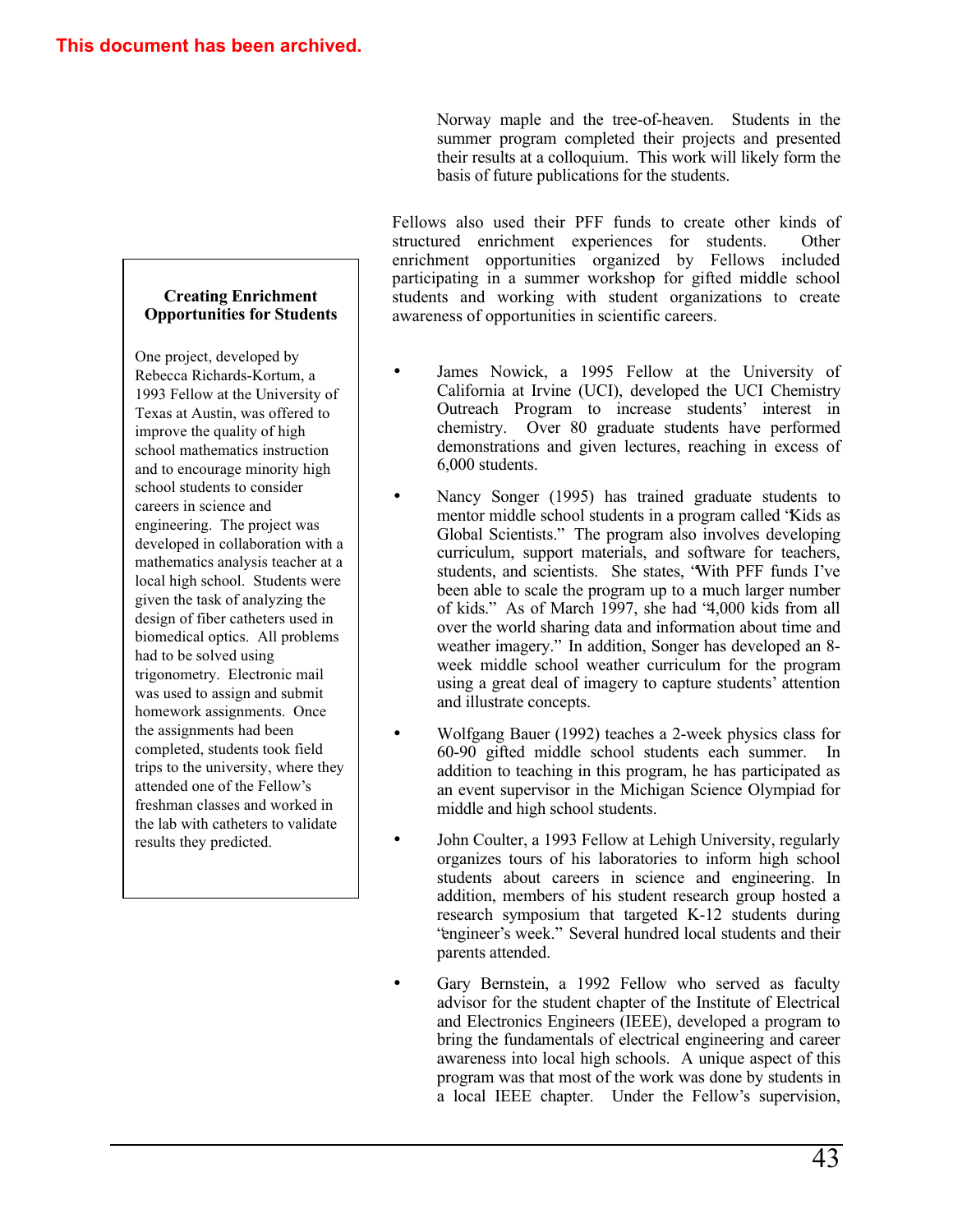IEEE students created instructional units on several topics, designed corresponding experiments, built and repaired equipment needed for the experiments, and taught the units in local high schools.

• Mats Selen, a 1995 Fellow at the University of Illinois Urbana-Champaign, operates a "Physics Van" that visits elementary schools. The program's aim is to stimulate the scientific curiosity of young children "through a set of visually exciting demonstrations." Physics and engineering undergraduates, who volunteer their time to the project, staff the vans. In its first year of operation, the Physics Van presented over 60 "shows" to schools in the surrounding area, reaching over 5,000 students and 250 teachers.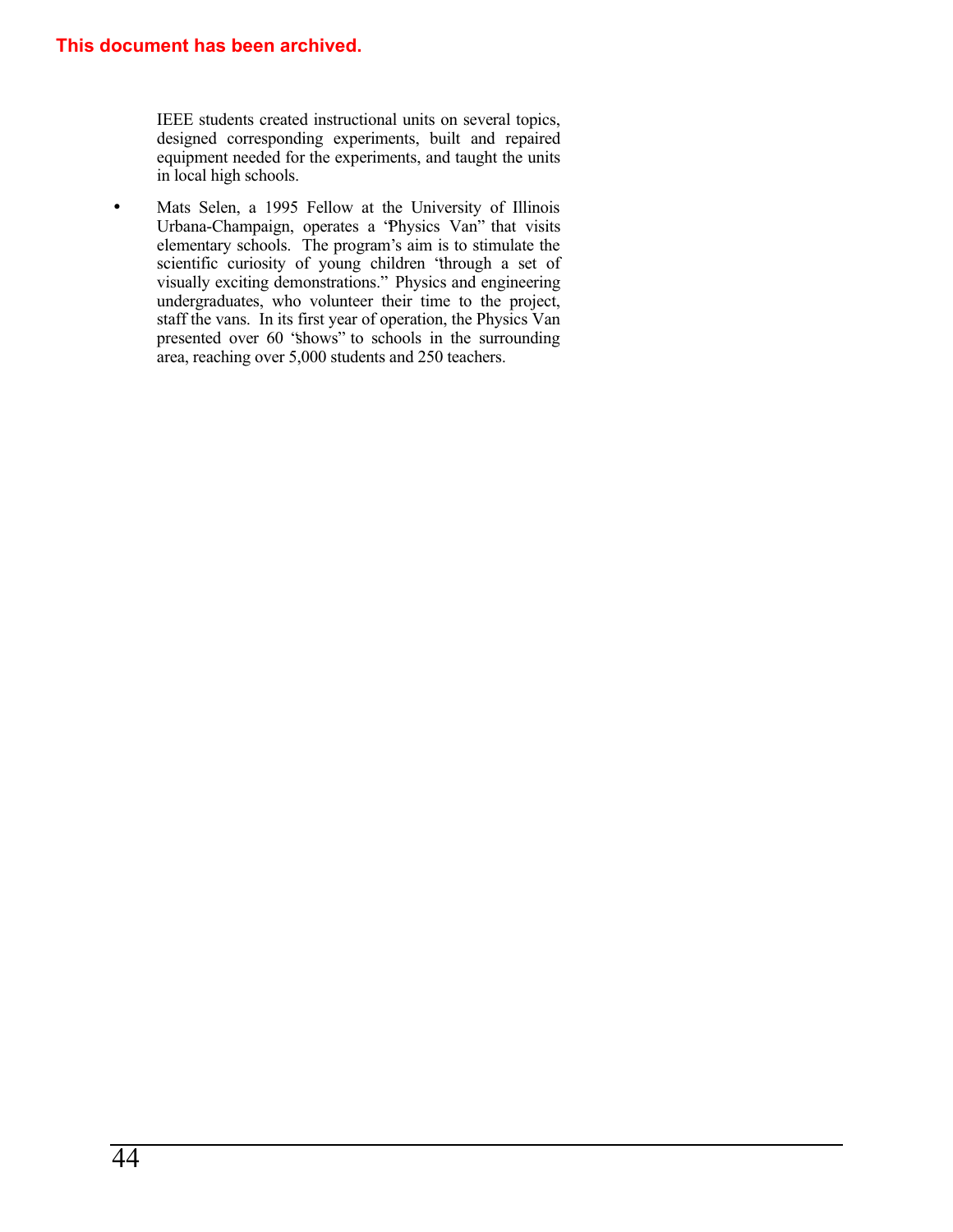# **4. Summary and Conclusions**

This study has collected and analyzed the wide range of activities that have been undertaken by the 120 young faculty who received support through the PFF program. PFF Fellows have made considerable progress in achieving each of NSF's four GPRA policy goals. Fellows have enhanced their capacity to conduct and disseminate research, contributed their expertise to both the public and private sectors, promoted increased representation of the traditionally underrepresented in scientific fields, and collaborated with researchers and scholars in other countries. In addition, they have also had an impact on education by enhancing the quality of instruction, supporting teacher professional development, and creating scientific enrichment opportunities for K-12 students.

PFF grants provided Fellows with a flexibility that many other grants do not. The open-ended structure of the program enabled young scientists to accelerate the pace of their work and to explore new frontiers. Comments from several fellows interviewed for this report clearly indicated that they considered this freedom to be one of the primary benefits of their award. PFF grants also provided the facilities and equipment essential to conduct experiments and make important discoveries. addition, in the words of one Fellow, the security that PFF afforded allowed Fellows to create strategies for influencing local, state, and national science policy without fear of reprisals.

In addition, all of the Fellows used their PFF awards to maintain or expand educational activities. The PFF program has supported curriculum development efforts, both on a small scale that involved redesigning or developing individual courses, and on a larger scale that involved redefining entire course sequences or areas of specialization. Often, curriculum development efforts were aimed at building stronger connections between research and teaching. Fellows also contributed to improved achievement by participating in outreach activities involving K-12 teachers and students. Examples included providing pre- and in-service education to teachers, creating or coordinating special enrichment programs for K-12 science students, and participating in school-wide outreach activities aimed at generating interest in science and engineering careers. Fellows also promoted increased representation of the groups underrepresented in science and education fields. Female or minority students were drawn into PFF-supported research projects, provided opportunities to learn the fundamentals of research, and offered career guidance. In some cases, special minority programs were created and coordinated by Fellows.

*PFF grants provided Fellows with a flexibility that many other grants do not.*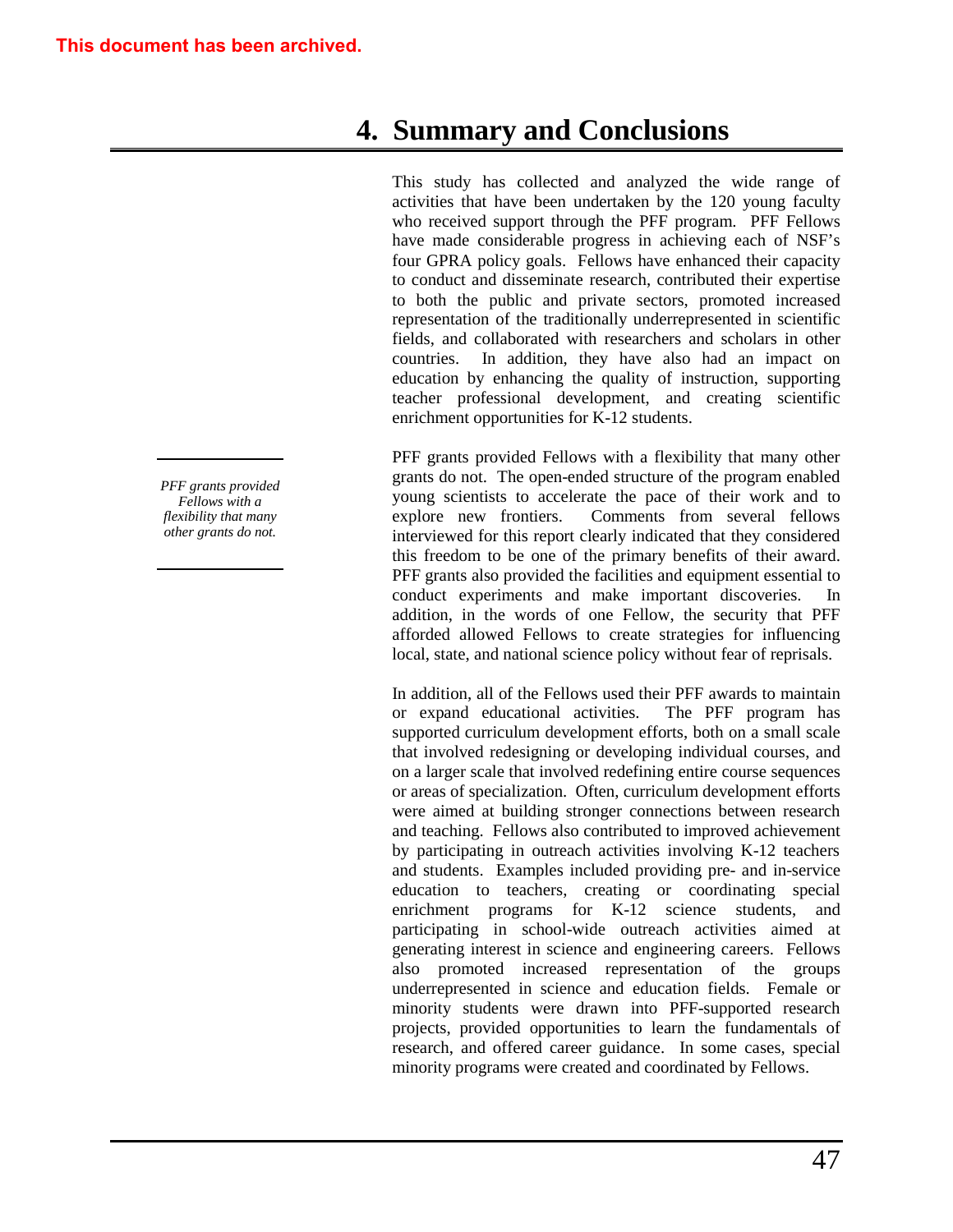This study has also provided NSF with fundamental insights about the benefits of providing a small cadre of accomplished young faculty with flexible and stable funding for an extended period. These activities, and the corresponding achievements, clearly transcended traditional improvements in teaching practices and research activities. In addition, interviews with a sample of Fellows suggest that the program's direct and indirect impacts (e.g., on teaching practices, on innovative research that leads to important discoveries, and on promoting careers in science and engineering) endure long after PFF funds expire.

The Foundation is continuing its commitment to support young faculty members. As it moves ahead, it will continue to face a series of choices about how best to support the young faculty of the 21st century. The process used to inform these decisions will benefit from a structured and standardized assessment of the different approaches that can be used to promote young faculty. The Foundation has recently taken two important steps to enhance the rigor of data collected about tenure-track faculty who receive NSF support. First, a study will obtain valuable information about the activities and achievements of tenure-track faculty who have received funding through CAREER and PECASE. Second, the Foundation's FastLane system, designed to obtain standardized data across *all* NSF programs, will collect some of the data needed to assess activities and impacts among future NSF-supported tenure-track faculty.

In addition to these important and timely activities, we recommend that a structured annual collection activity be developed specifically for programs that support young faculty (a number of NSF programs are electing to conduct additional annual collection activities to obtain information not covered by FastLane). Such a system would facilitate the Foundation's efforts to more reliably quantify and assess the range of activities and accomplishments among NSF-supported tenure-track faculty. It would also increase NSF's capacity to make timely and accurate reports to Congress about program impacts.

Finally, NSF might consider administering a slightly modified version of the CAREER survey to the 120 Fellows who were funded through PFF. This would enable the Foundation to assess the relative impacts of two programs that used diverse strategies to address a common purpose. Comparing activities and impacts across PFF and CAREER would provide timely insights on maximizing NSF's future support of young scholars.

*In addition, interviews with a sample of Fellows suggest that the program's direct and indirect impacts endure long after PFF funds expire.*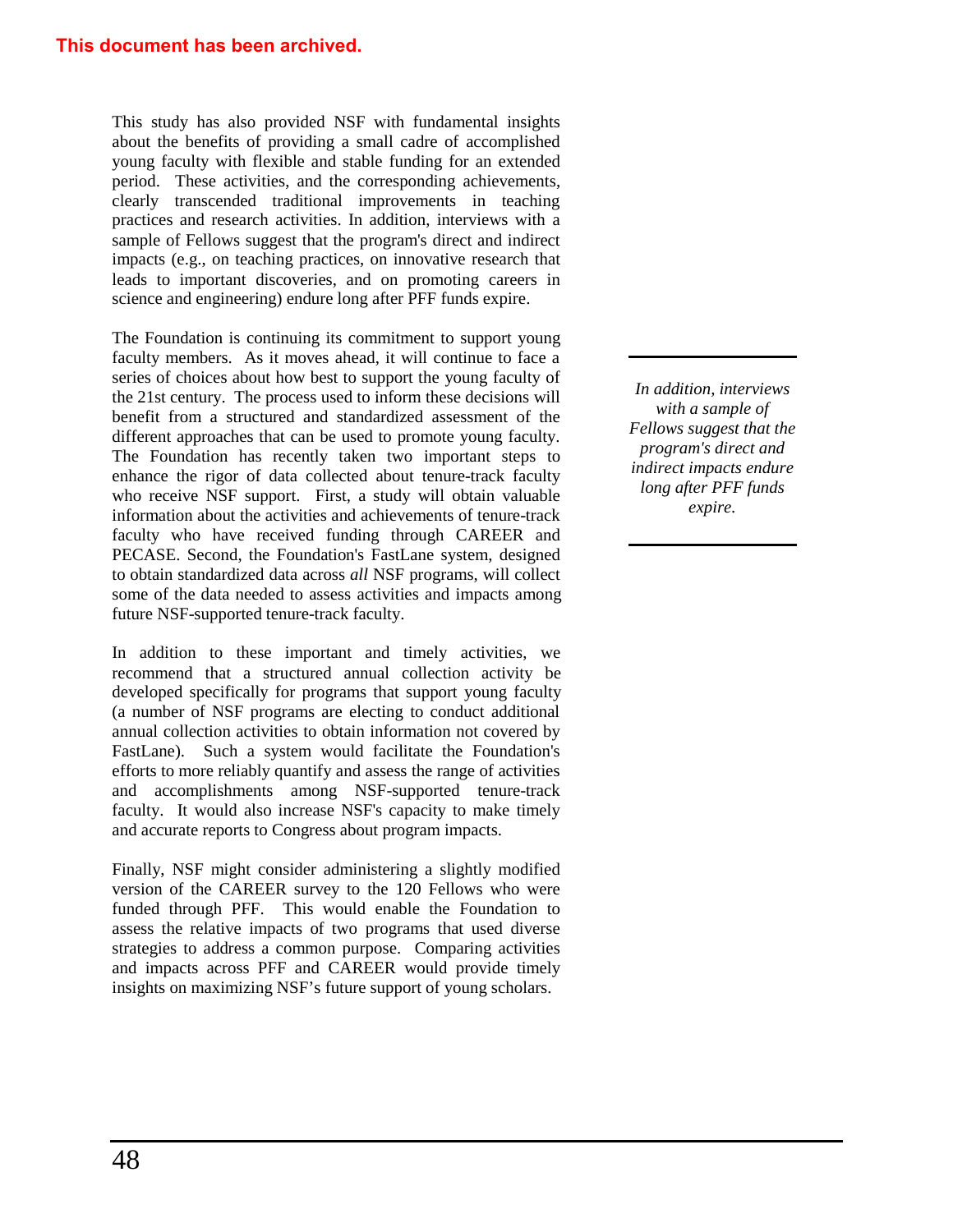**This document has been archived.**

# **Appendix A:**

# *Tenure-Track Faculty Who Received a PFF Grant*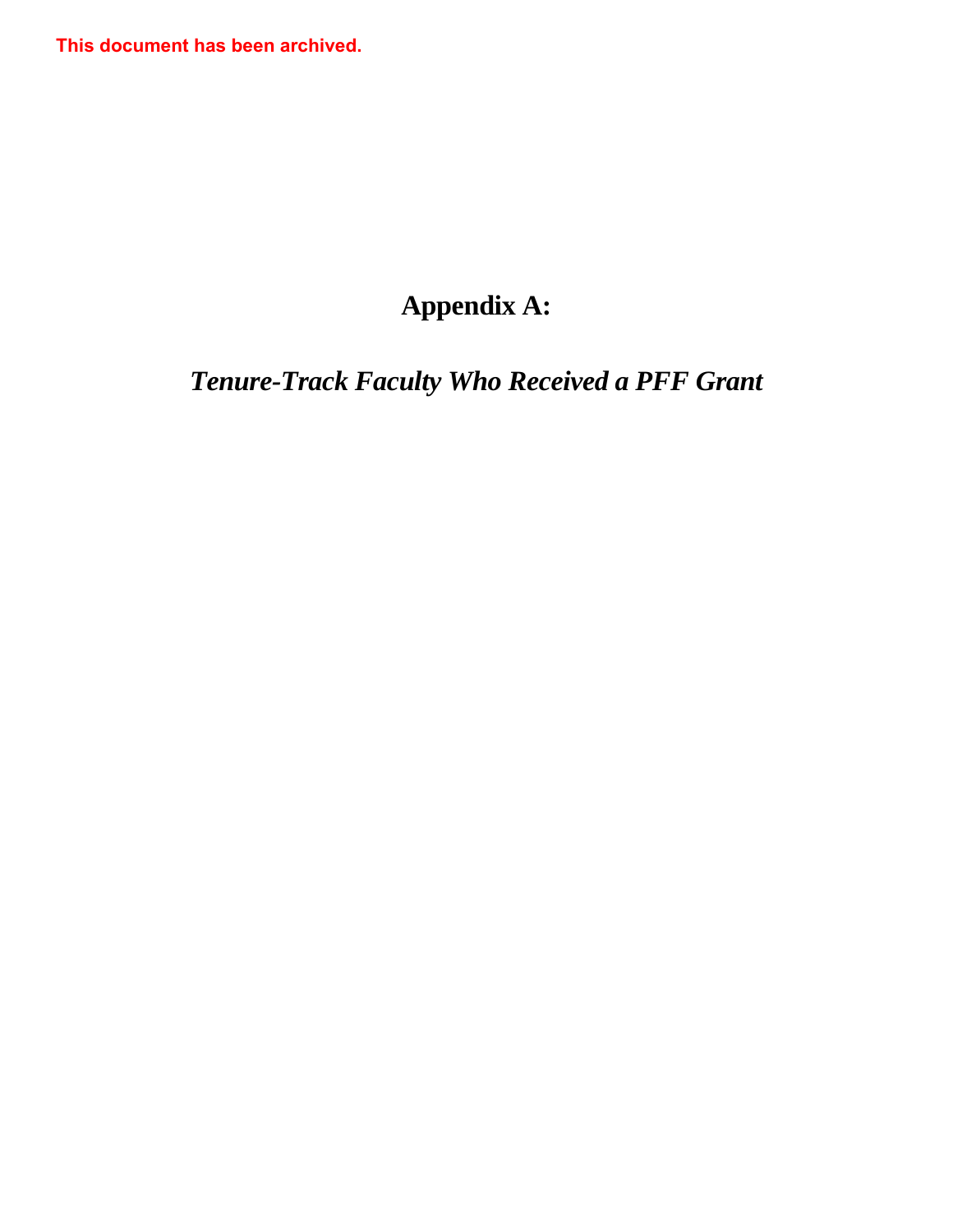**This document has been archived.**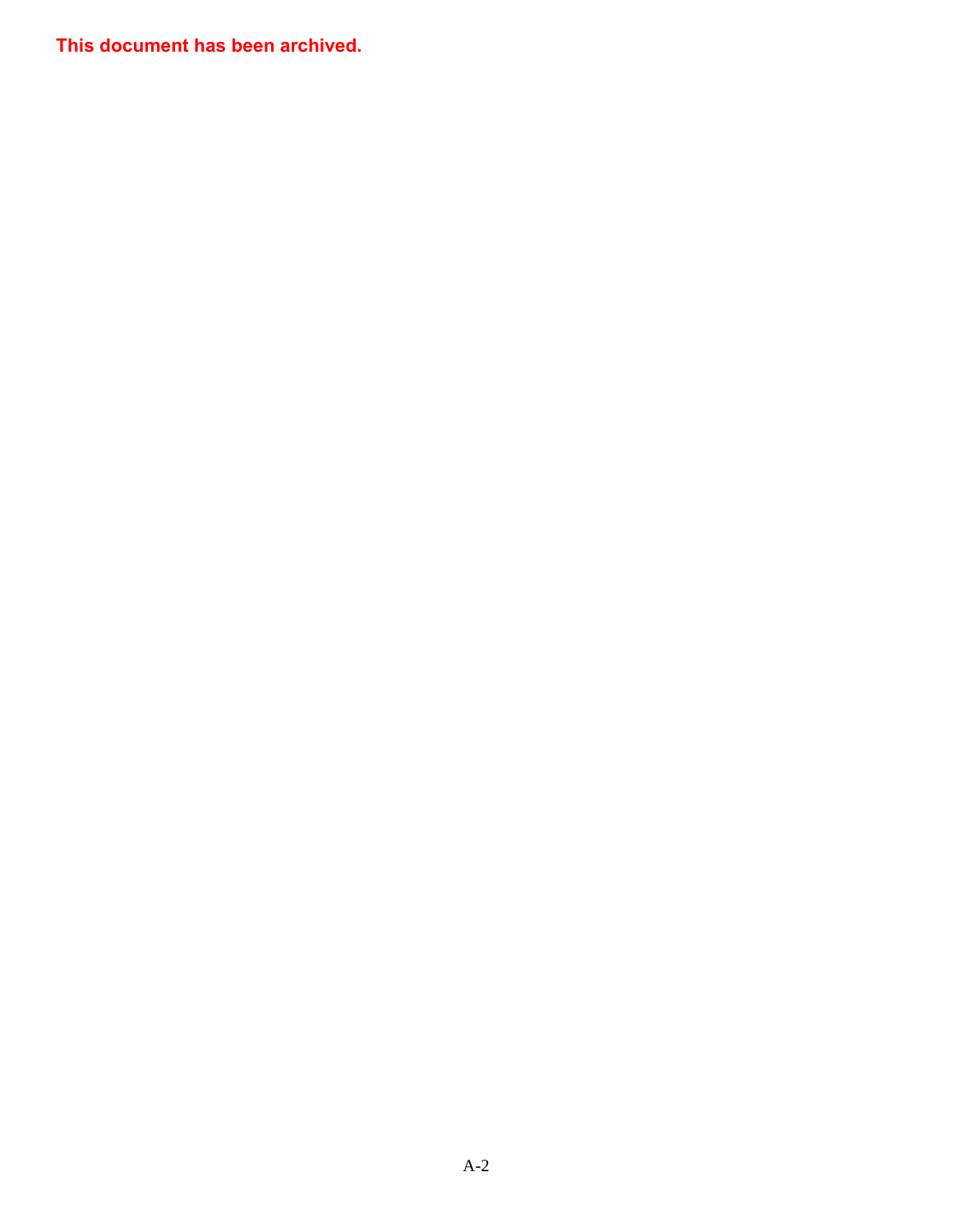| <b>NAME</b>             | <b>INSTITUTION</b>                 | <b>DISCIPLINE</b>                |
|-------------------------|------------------------------------|----------------------------------|
| Chiye Aoki              | New York University                | Neurosciences                    |
| Morton Barlaz           | NC State University                | <b>Environmental Engineering</b> |
| <b>Wolfgang Bauer</b>   | Michigan State University          | <b>Nuclear Physics</b>           |
| Gary Bernstein          | University of Notre Dame           | <b>Electrical Engineering</b>    |
| Shira Broschat          | <b>Washington State University</b> | <b>Electrical Engineering</b>    |
| Carlos Castillo-Chavez  | <b>Cornell University</b>          | <b>Applied Mathematics</b>       |
| David Culler            | University of CA-Berkeley          | <b>Computer Architecture</b>     |
| Aaron Ellison           | Mount Holyoke College              | Marine Ecology                   |
| Jose Escobar            | <b>Cornell University</b>          | Mathematics                      |
| Erich Everbach          | <b>Swarthmore College</b>          | Mechanical Engineering           |
| <b>Lance Fortnow</b>    | University of Chicago              | <b>Computer Science</b>          |
| <b>Susan Foster</b>     | University of Arkansas             | (not available)                  |
| Peyman Givi             | SUNY-Buffalo                       | <b>Electrical Engineering</b>    |
| Louis Guido             | Yale University                    | <b>Electrical Engineering</b>    |
| <b>Robert Hamers</b>    | University of WI-Madison           | Chemistry                        |
| Lars Hernquist          | University of CA-Santa Cruz        | Astronomy/Astrophysics           |
| Chris Jacobsen          | <b>SUNY-Stony Brook</b>            | X-Ray Optics                     |
| James Kadonaga          | University of CA-San Diego         | Biochemistry/Genetics            |
| Louise Kellogg          | University of CA-Davis             | Geophysics                       |
| Mark Law                | University of Florida              | <b>Computer Engineering</b>      |
| Mary Lowe               | Loyola University                  | (not available)                  |
| Emir Macari             | Georgia Inst. of Tech.             | Civil Engineering                |
| John Mitani             | University of Michigan             | Anthropology                     |
| Gerard Parkin           | Columbia University                | Chemistry                        |
| Theodore Rappaport      | <b>VPI</b>                         | <b>Computer Engineering</b>      |
| Rebecca Richards-Kortum | University of TX-Austin            | <b>Biomedical Engineering</b>    |
| Athan Shaka             | University of CA-Irvine            | Physical Chemistry               |
| David T. Yue            | Johns Hopkins University           | <b>Biomedical Engineering</b>    |
| Lucy Ziurys             | Arizona State University           | (not available)                  |
| David Zumbrunnen        | <b>Clemson University</b>          | Mechanical Engineering           |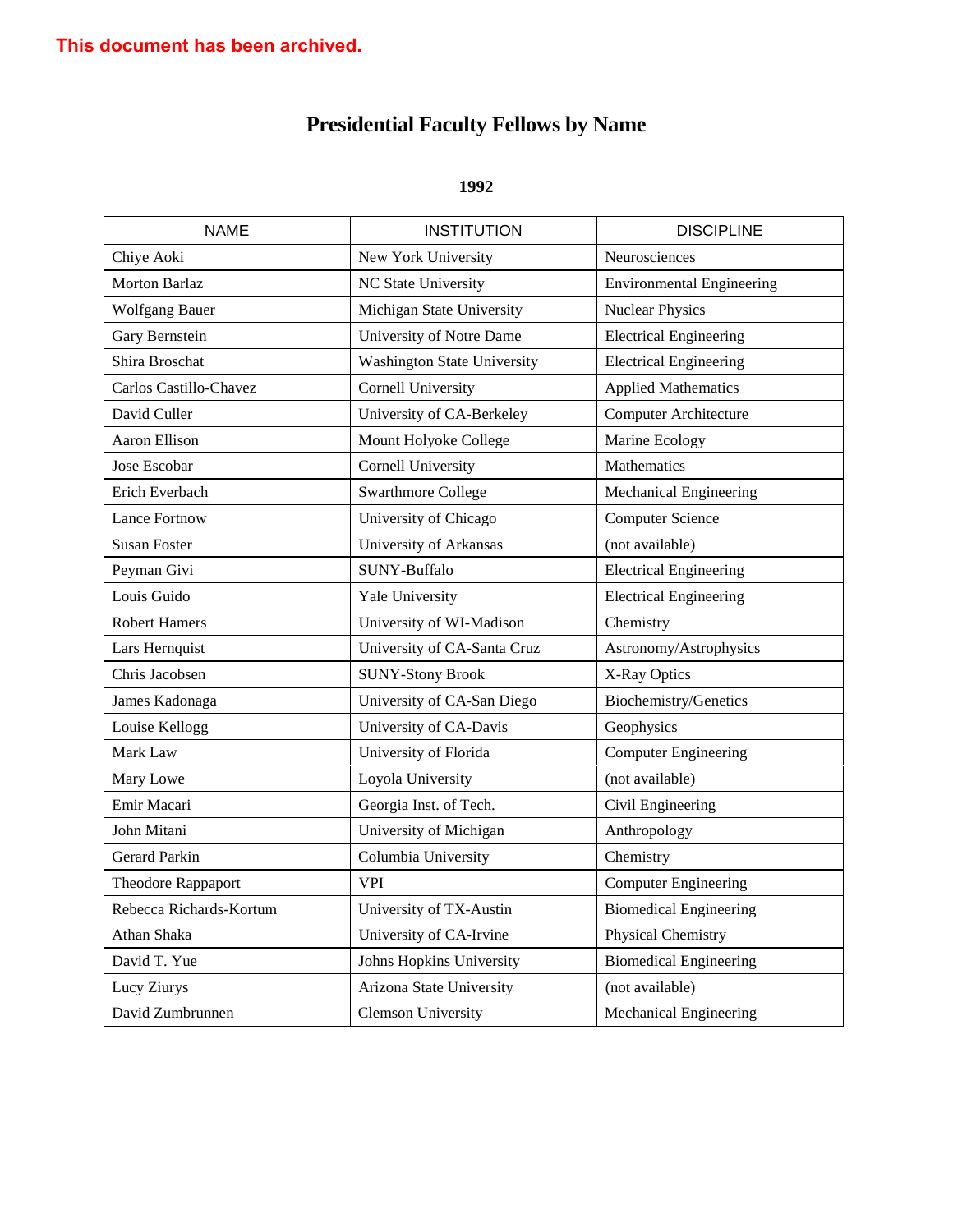| <b>NAME</b>            | <b>INSTITUTION</b>                 | <b>DISCIPLINE</b>                |
|------------------------|------------------------------------|----------------------------------|
| Claire Aelion          | University of South Carolina       | <b>Environmental Engineering</b> |
| Joy Bergelson          | University of Chicago              | Ecology                          |
| Joel Blum              | Dartmouth College                  | Geochemistry                     |
| Ronald Brisbois        | Hamline University                 | Organic Chemistry                |
| <b>Ingrid Burke</b>    | Colorado State University          | <b>Ecosystem Ecology</b>         |
| Siu-Wai Chan           | Columbia University                | Materials Engineering            |
| John Coulter           | Lehigh University                  | Mechanical Engineering           |
| Soura Dasgupta         | University of Iowa                 | <b>Systems Theory</b>            |
| Joseph DeSimone        | University of NC-Chapel Hill       | Polymer Chemistry                |
| <b>Brian Fabien</b>    | University of Washington           | Mechanical Engineering           |
| Ephrahim Garcia        | Vanderbilt University              | Dynamic Systems/Controls         |
| Raymond Goldstein      | Princeton University               | Physics                          |
| Anne Grauer            | Loyola University                  | Physical Anthropology            |
| Wassim Haddad          | Florida Inst. of Tech.             | Mechanical Engineering           |
| John Hamer             | Purdue University                  | <b>Molecular Genetics</b>        |
| Chung-Chieh Kuo        | University of Southern CA          | <b>Scientific Computing</b>      |
| <b>Thomas Kurfess</b>  | Georgia Inst. of Tech.             | Mechanical Engineering           |
| <b>Hilary Lackritz</b> | <b>Purdue University</b>           | <b>Chemical Engineering</b>      |
| <b>Gilles Laurent</b>  | CA Institute of Tech.              | Neurosciences                    |
| Susan McConnell        | <b>Stanford University</b>         | Developmental Neurobiology       |
| Lenore Mullin          | University of MO-Rolla             | <b>Computer Science</b>          |
| Margaret Murnane       | <b>Washington State University</b> | Physics                          |
| <b>Bruce Novak</b>     | University of CA-Berkeley          | Polymer Chemistry                |
| Robin Pemantle         | University of WI-Madison           | Mathematics                      |
| Zorana Popovic         | University of CO-Boulder           | <b>Electrical Engineering</b>    |
| Jerry Prince           | Johns Hopkins University           | <b>Biology</b>                   |
| <b>Stuart Shieber</b>  | Harvard University                 | <b>Computer Science</b>          |
| Louis Tassinary        | Texas A&M University               | Psychophysiology                 |
| Quentin Williams       | University of CA-Santa Cruz        | Geophysics                       |
| Cheng Zhu              | Georgia Institute of Tech.         | Bioengineering                   |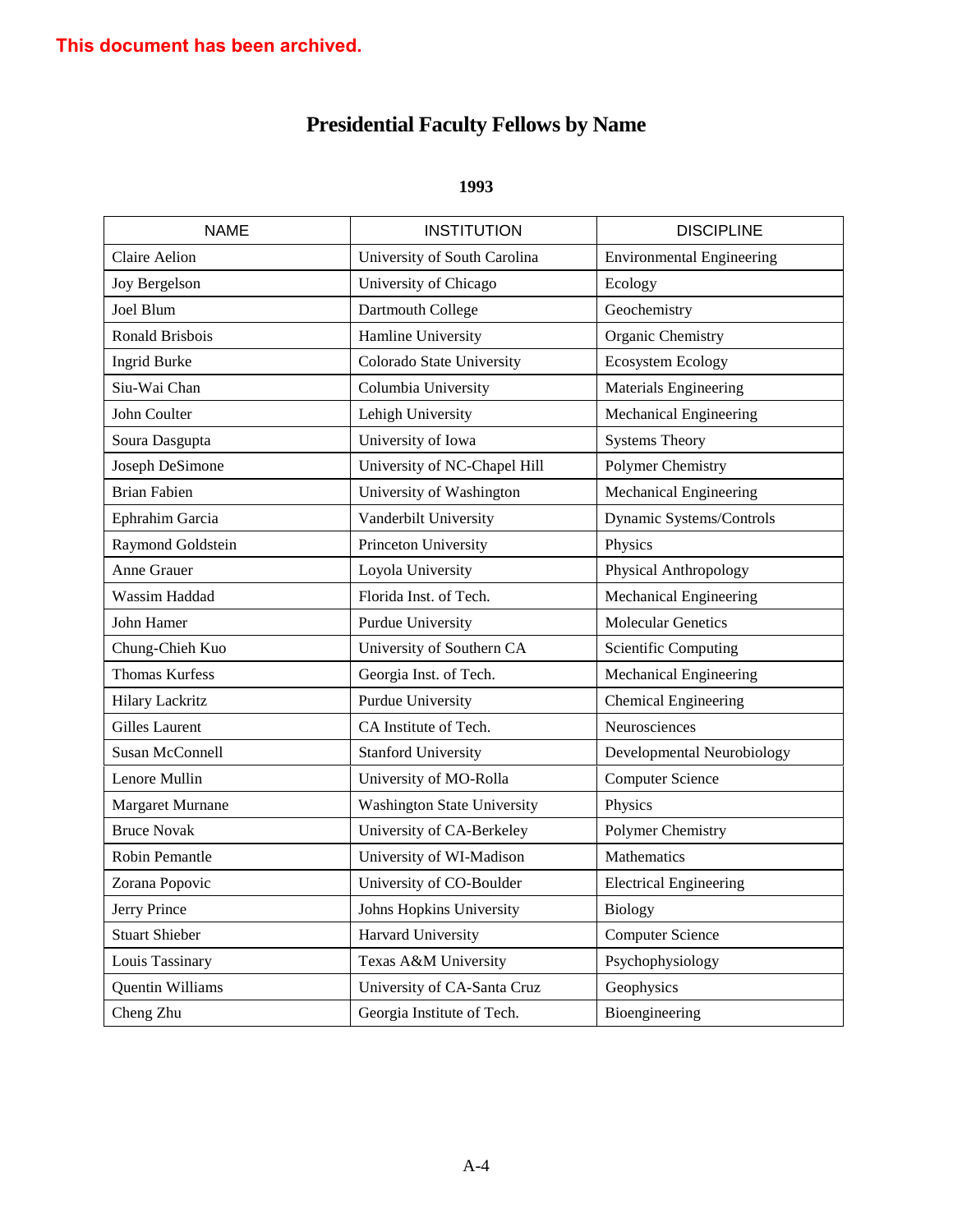| <b>NAME</b>            | <b>INSTITUTION</b>           | <b>DISCIPLINE</b>                               |
|------------------------|------------------------------|-------------------------------------------------|
| Sunil Agrawal          | Ohio University              | Mechanical Engineering                          |
| <b>Thomas Anderson</b> | University of CA-Berkeley    | <b>Computer Operating Systems</b>               |
| <b>Brian Bershad</b>   | University of Washington     | Computer Science/Engineering                    |
| Christopher Bowman     | University of CO-Boulder     | Chemical Engineering                            |
| Collin Leslie Broholm  | The Johns Hopkins University | Physics                                         |
| <b>Curt Burgess</b>    | University of CA-Riverside   | Cognitive Psychology                            |
| C.J. Chang-Hasnain     | <b>Stanford University</b>   | <b>Electrical and Communications</b><br>Systems |
| Gregory Chirikjian     | Johns Hopkins University     | Mechanical Engineering                          |
| James Clark            | Duke University              | <b>Botany</b>                                   |
| Marcelo Gleiser        | Dartmouth College            | Physics                                         |
| Andrew Granville       | University of Georgia        | Mathematics                                     |
| Leslie Kaelbing        | <b>Brown University</b>      | <b>Computer Science</b>                         |
| Jon Kellar             | SD School of Mines/Tech      | Metallurgical Engineering                       |
| <b>Bradley Lehman</b>  | Mississippi State University | <b>Electrical Engineering</b>                   |
| Jennifer Lewis         | University of IL-Champaign   | <b>Materials Science</b>                        |
| Yilu Liu               | <b>VPI</b>                   | <b>Electrical Engineering</b>                   |
| Markus Meister         | Harvard University           | Neurobiology                                    |
| Jun Ni                 | University of Michigan       | Manufacturing Engineering                       |
| Chikaodinaka Nwankpa   | <b>Drexel University</b>     | Power Systems                                   |
| <b>Derrick Rollins</b> | Iowa State University        | Chemical Engineering/Statistics                 |
| David Schatz           | Yale University              | Immunobiology                                   |
| Caro-Beth Stewart      | SUNY-Albany                  | Molecular Evolution/Biochemistry                |
| Lars Stole             | University of Chicago        | Economics                                       |
| Lori Todd              | University of NC-Chapel Hill | <b>Environmental Sciences</b>                   |
| Alan Willner           | University of Southern CA    | <b>Electrical Engineering</b>                   |
| Astar Winoto           | University of CA-Berkeley    | Molecular Biology                               |
| Peter Wipf             | University of Pittsburgh     | Chemistry                                       |
| Charles Woodward       | University of Wyoming        | Physics/Astronomy                               |
| Xiao-Hai Yan           | University of Delaware       | <b>Ocean Remote Sensing</b>                     |
| John Zhang             | New York University          | <b>Theoretical Chemistry</b>                    |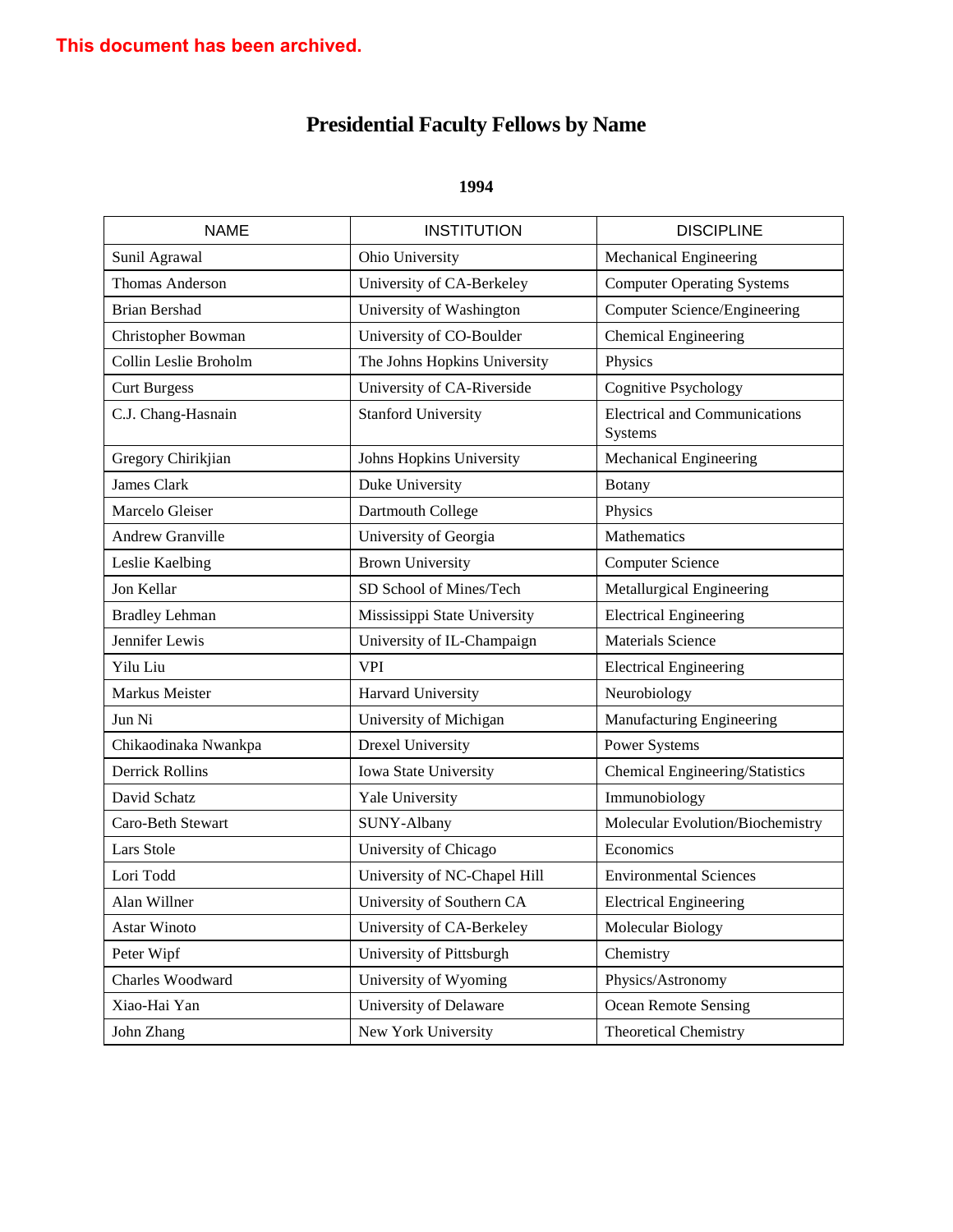| <b>NAME</b>                    | <b>INSTITUTION</b>                          | <b>DISCIPLINE</b>                                |
|--------------------------------|---------------------------------------------|--------------------------------------------------|
| Christina L. Bloebaum          | SUNY-Buffalo                                | <b>Computer-Integrated Design</b><br>Engineering |
| Margaret Carreiro              | Fordham University                          | Ecology                                          |
| Noel T. Clemens                | University of Texas-Austin                  | <b>Thermal Systems</b>                           |
| Maria R. Coleman               | University of Arkansas                      | Chemical Engineering                             |
| Xing-Wang Deng                 | Yale University                             | Molecular/Plant Ecology                          |
| Charalabos C. Doumanidis       | <b>Tufts University</b>                     | <b>Manufacturing Processes</b>                   |
| Kathleen R. Foltz              | University of California-Santa<br>Barbara   | Developmental Biology                            |
| Marija Gajdardziska-Josifovska | University of Wisconsin-Milwaukee           | <b>Condensed Matter Physics</b>                  |
| Kenneth Y. Goldberg            | University of California-Berkeley           | <b>Computer Sciences/Robotics</b>                |
| Jonathan H. Gruber             | <b>MIT</b>                                  | Economics                                        |
| Janet G. Hering                | University of California-Los<br>Angeles     | <b>Environmental Engineering</b>                 |
| Christopher R. Johnson         | University of Utah                          | <b>Computer Sciences</b>                         |
| Peggy A. Johnson               | University of Maryland-College<br>Park      | Civil Engineering                                |
| George W. Kling                | University of Michigan-Ann Arbor            | Ecosystem                                        |
| Cato T. Laurencin              | Medical College-Pennsylvania                | Bioengineering                                   |
| Jing Li                        | SUNJ-Rutgers                                | Material Sciences/Chemistry                      |
| Sheng Liu                      | Wayne State University                      | Mechanical/Aerospace Engineering                 |
| Gareth H. McKinley             | Harvard University                          | <b>Chemical Engineering</b>                      |
| John W. Nielsen-Gammon         | Texas A & M University                      | Meteorology                                      |
| James S. Nowick                | University of California-Irvine             | Chemistry                                        |
| Erin K. O'Shea                 | University of California-San<br>Francisco   | Biochemistry/Genetics                            |
| Mehmet C. Ozturk               | North Carolina State University             | <b>Electrical Engineering</b>                    |
| Athina P. Petropulu            | Drexel University                           | <b>Electrical Engineering</b>                    |
| Daniel N. Rockmore             | Darthmouth College                          | Mathematics                                      |
| Margaret S. Saha               | College of William & Mary                   | Development Neurobiology                         |
| David H. Salesin               | University of Washington-Seattle            | Computer Science & Engineering                   |
| John J. Salzer                 | Wesleyan University                         | Astronomy                                        |
| Mats A. Selen                  | University of Illinois-Urbana-<br>Champaign | <b>Experimental Particle Physics</b>             |
| Jennie Si                      | Arizona State University                    | <b>Electrical Engineering</b>                    |
| Nancy B. Songer                | University of Colorado-Boulder              | Research in Science Education                    |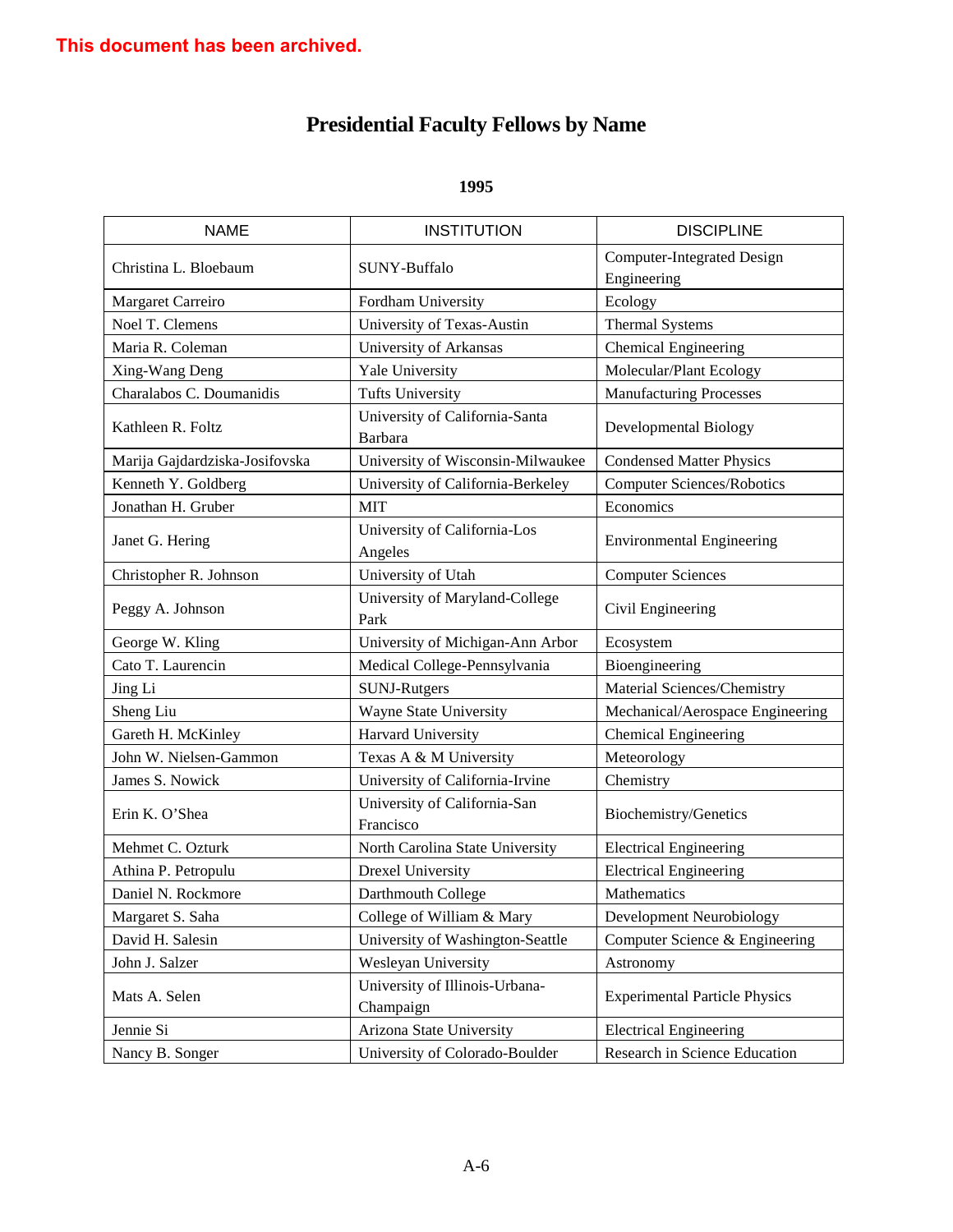## **This document has been archived.**

The National Science Foundation (NSF) funds research and education in most fields of science and engineering. Grantees are wholly responsible for conducting their project activities and preparing the results for publication. Thus, the Foundation does not assume responsibility for such findings or their interpretation.

NSF welcomes proposals from all qualified scientists, engineers and educators. The Foundation strongly encourages women, minorities, and persons with disabilities to compete fully in its programs. In accordance with federal statutes, regulations, and NSF policies, no person on grounds of race, color, age, sex, national origin, or disability shall be excluded from participation in, be denied the benefits of, or be subjected to discrimination under any program or activity receiving financial assistance from NSF (unless otherwise specified in the eligibility requirements for a particular program).

Facilitation Awards for Scientists and Engineers with Disabilities (FASED) provide funding for special assistance or equipment to enable persons with disabilities (investigators and other staff, including student research assistants) to work on NSF-supported projects. See the program announcement or contact the program coordinator at (703) 292-6865.

The National Science Foundation has Telephonic Device for the Deaf (TDD) and Federal Relay Service (FRS) capabilities that enable individuals with hearing impairments to communicate with the Foundation regarding NSF programs, employment, or general information. TDD may be accessed at (703) 292-5090 or through FRS on 1-800-877-8339.

The National Science Foundation is committed to making all of the information we publish easy to understand. If you have a suggestion about how to improve the clarity of this document or other NSFpublished materials, please contact us at: plainlanguage@nsf.gov